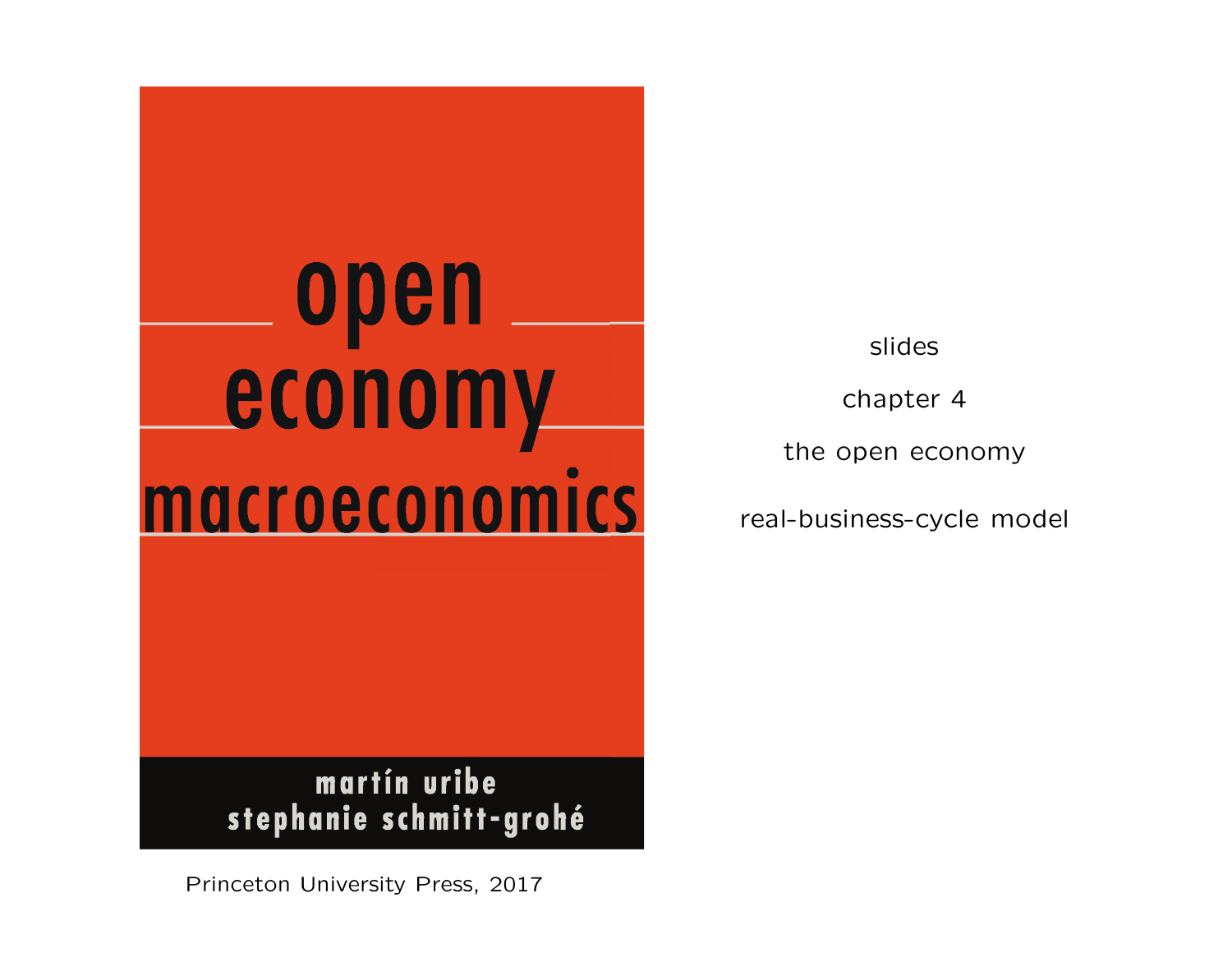## Motivation:

In the previous chapter, we built a model of the open economy driven by productivity shocks and argued that it can capture the observed countercyclicality of the trade balance. We also established that two features of the model are important for making this prediction possible. First, productivity shocks must be sufficiently persistent. Second, capital adjustment costs must not be too strong. In this chapter, we ask more questions about the ability of that model to explain observed business cycles. In particular, we ask whether it can explain the sign and magnitude of business-cycle indicators, such as the standard deviation, serial correlation, and correlation with output of output, consumption, investment, the trade balance, and the current account.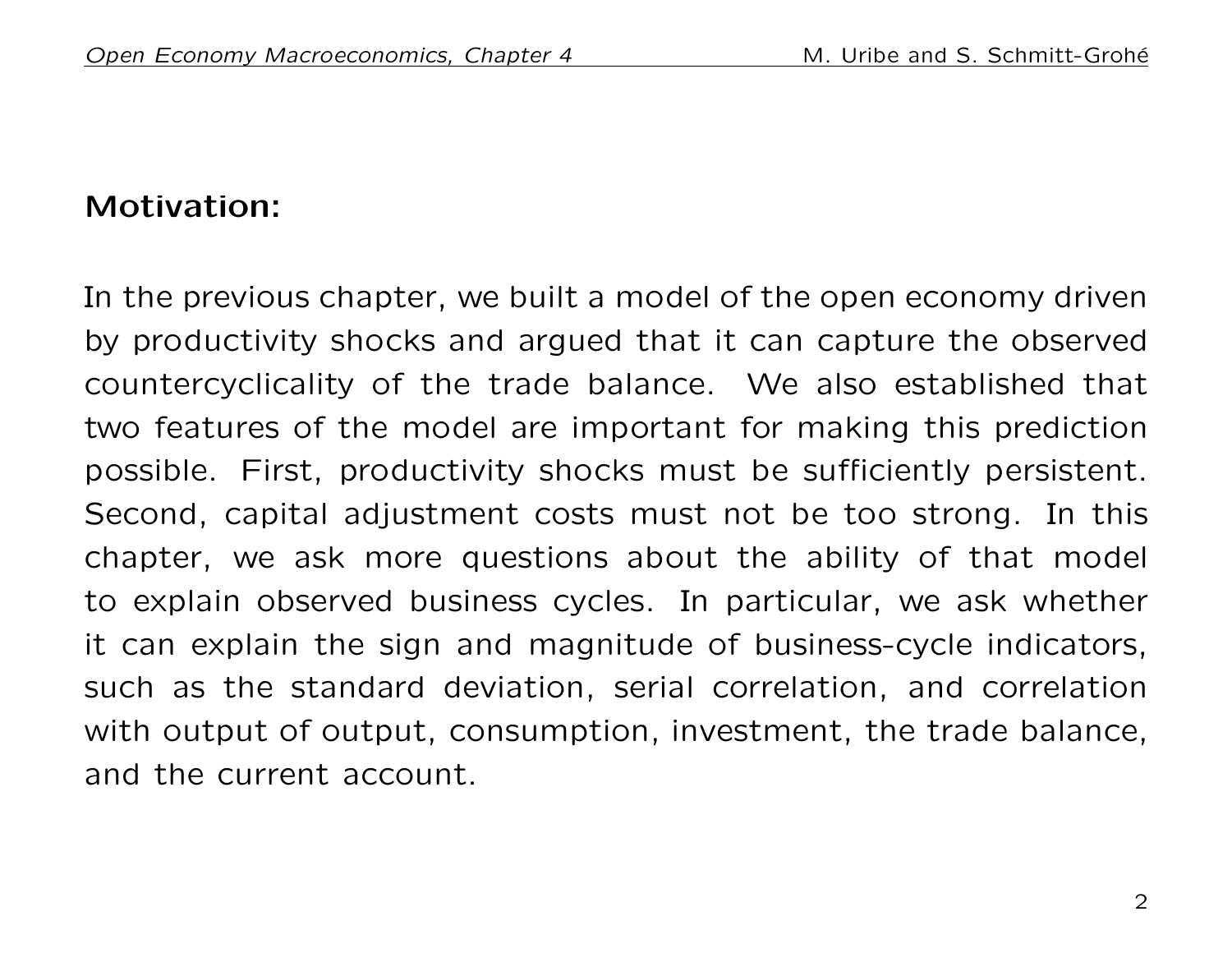## The Small Open Economy RBC Model

To make the models studied in chapters 2 and 3 more empirically realistic and to give them a better chance to account for observed business-cycle regularities add:

- 1. endogenous labor supply and demand
- 2. uncertainty in the technology shock process
- 3. capital depreciation.

The resulting theoretical framework is known as the Small Open Economy Real-Business-Cycle model, or, succinctly, the SOE-RBC model.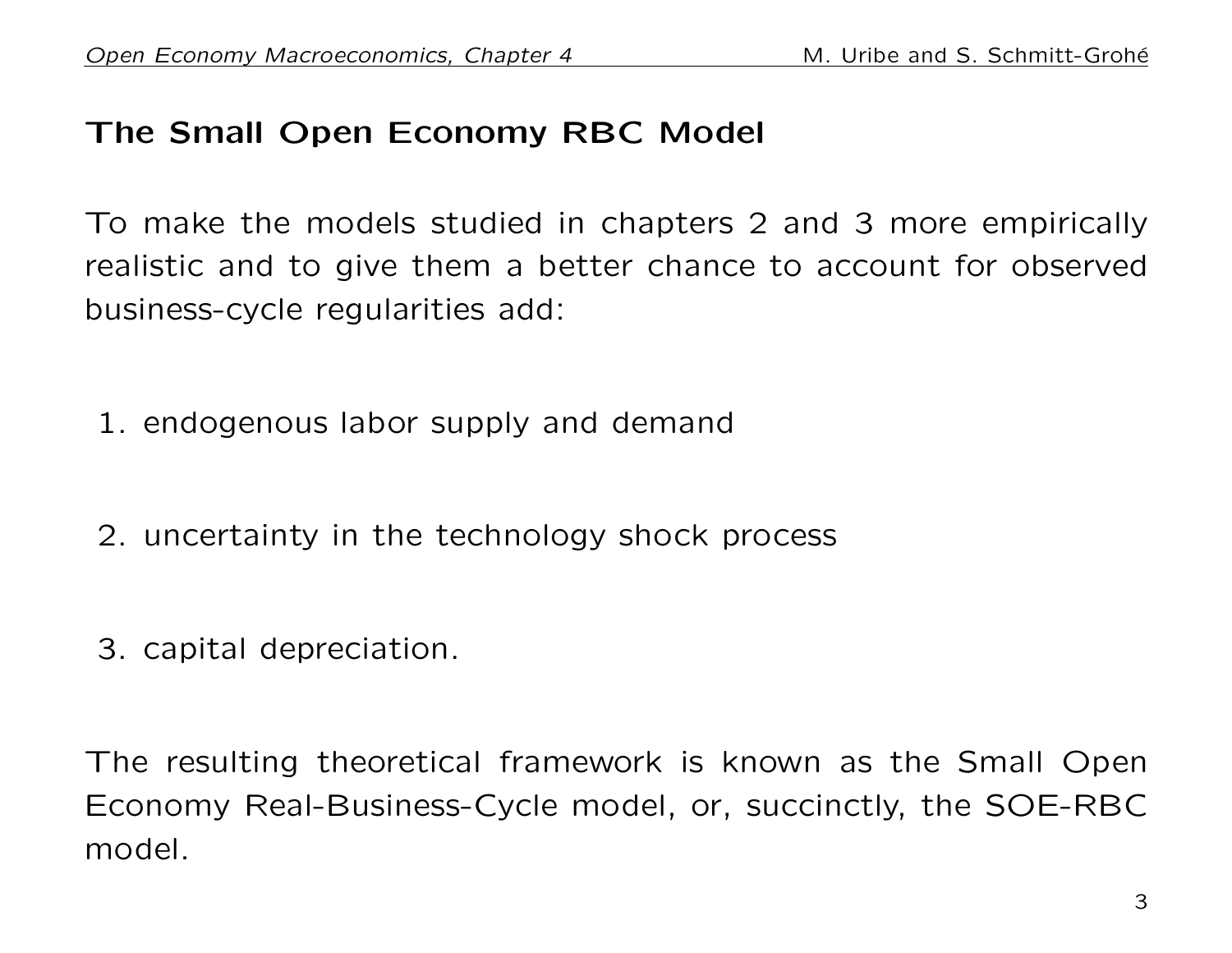### The Household's Maximization Problem

$$
E_0 \sum_{t=0}^{\infty} \beta^t U(c_t, h_t)
$$
\n(4.1)

subject to

$$
c_t + i_t + \Phi(k_{t+1} - k_t) + (1 + r_{t-1})d_{t-1} = y_t + d_t \tag{4.2}
$$

$$
y_t = A_t F(k_t, h_t) \tag{4.3}
$$

$$
k_{t+1} = (1 - \delta)k_t + i_t \tag{4.4}
$$

$$
\lim_{j \to \infty} E_t \frac{d_{t+j}}{\prod_{s=0}^j (1+r_s)} \le 0 \tag{4.5}
$$

Capital adjustment cost,  $\Phi(0) = \Phi'(0) = 0$ ;  $\Phi''(0) > 0$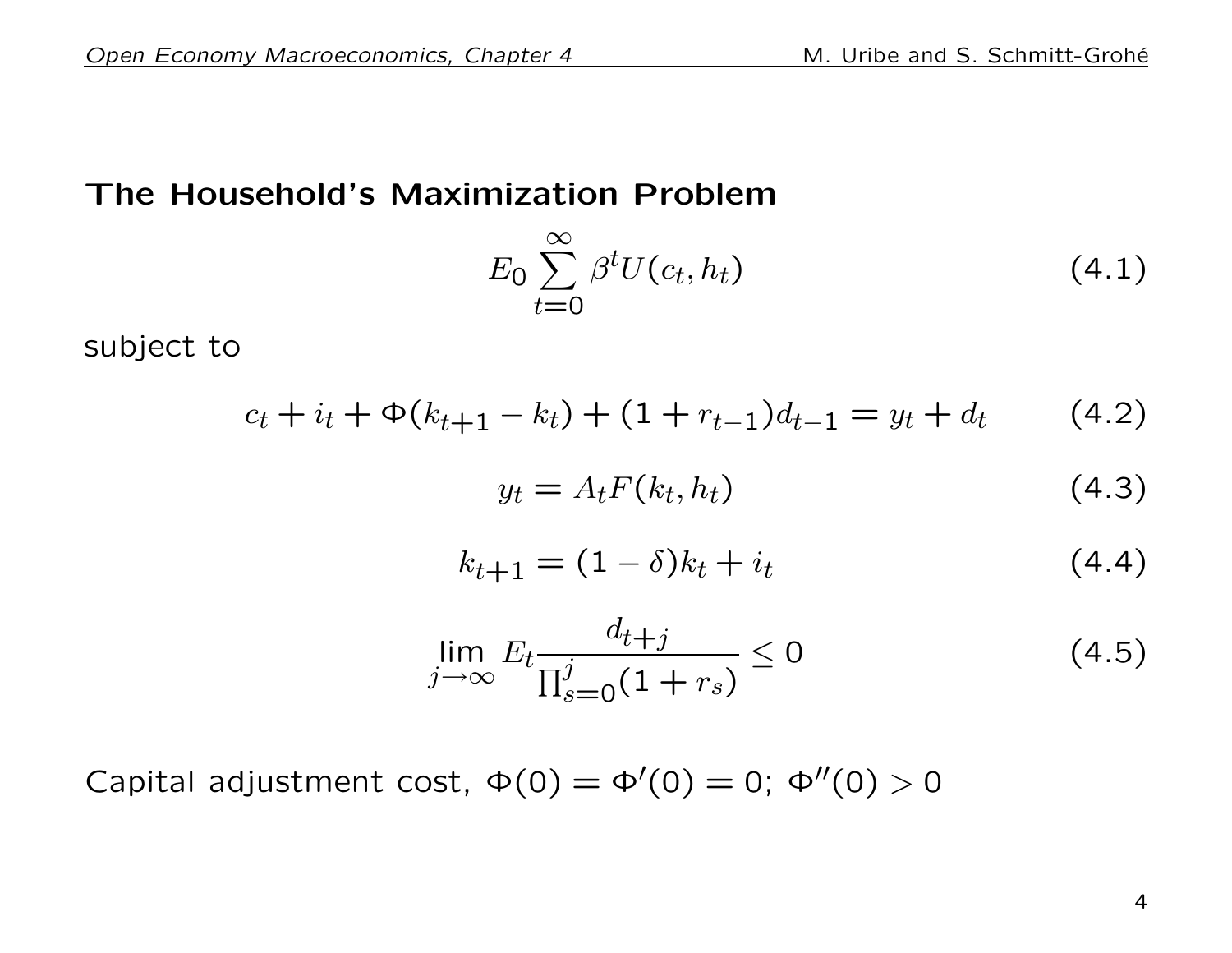Additions/differences to the model analyzed in Chapter 3

- $\bullet$  endogenous labor supply,  $U(c_t, h_t)$
- $\bullet$  endogenous labor demand,  $F(k_t,h_t)$
- $\bullet$  uncertainty,  $A_t$  is stochastic
- the interest rate is no longer constant,  $r_t \neq r$
- depreciation,  $\delta$  no longer 0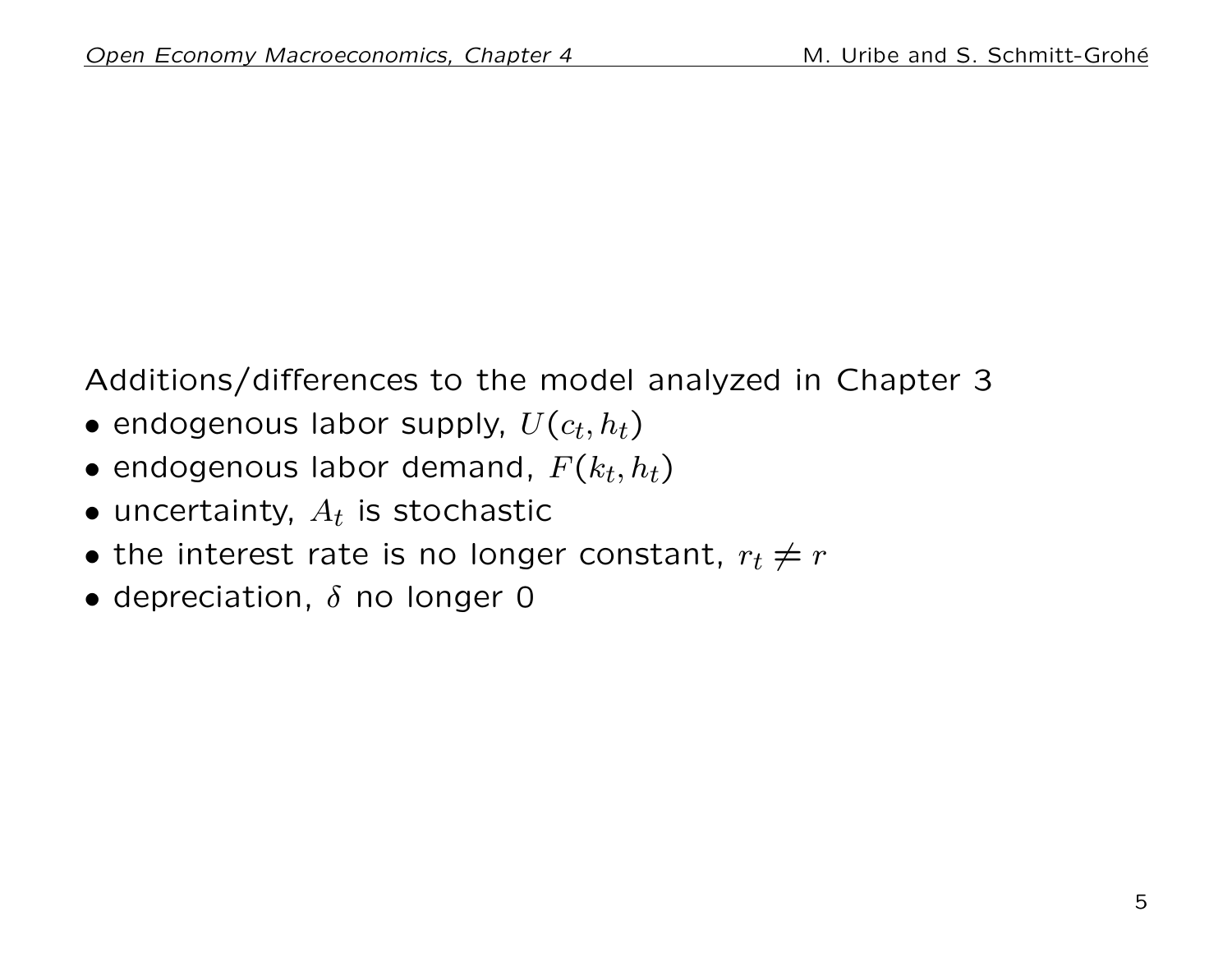#### Household's Optimality Conditions

$$
c_t + k_{t+1} - (1 - \delta)k_t + \Phi(k_{t+1} - k_t) + (1 + r_{t-1})d_{t-1} = A_t F(k_t, h_t) + d_t \qquad (4.6)
$$

$$
\lambda_t = \beta (1 + r_t) E_t \lambda_{t+1} \tag{4.7}
$$

$$
U_c(c_t, h_t) = \lambda_t \tag{4.8}
$$

$$
-U_h(c_t, h_t) = \lambda_t A_t F_h(k_t, h_t)
$$
\n(4.9)

$$
1 + \Phi'(k_{t+1} - k_t) = \beta E_t \frac{\lambda_{t+1}}{\lambda_t} \left[ A_{t+1} F_k(k_{t+1}, h_{t+1}) + 1 - \delta + \Phi'(k_{t+2} - k_{t+1}) \right]
$$
(4.10)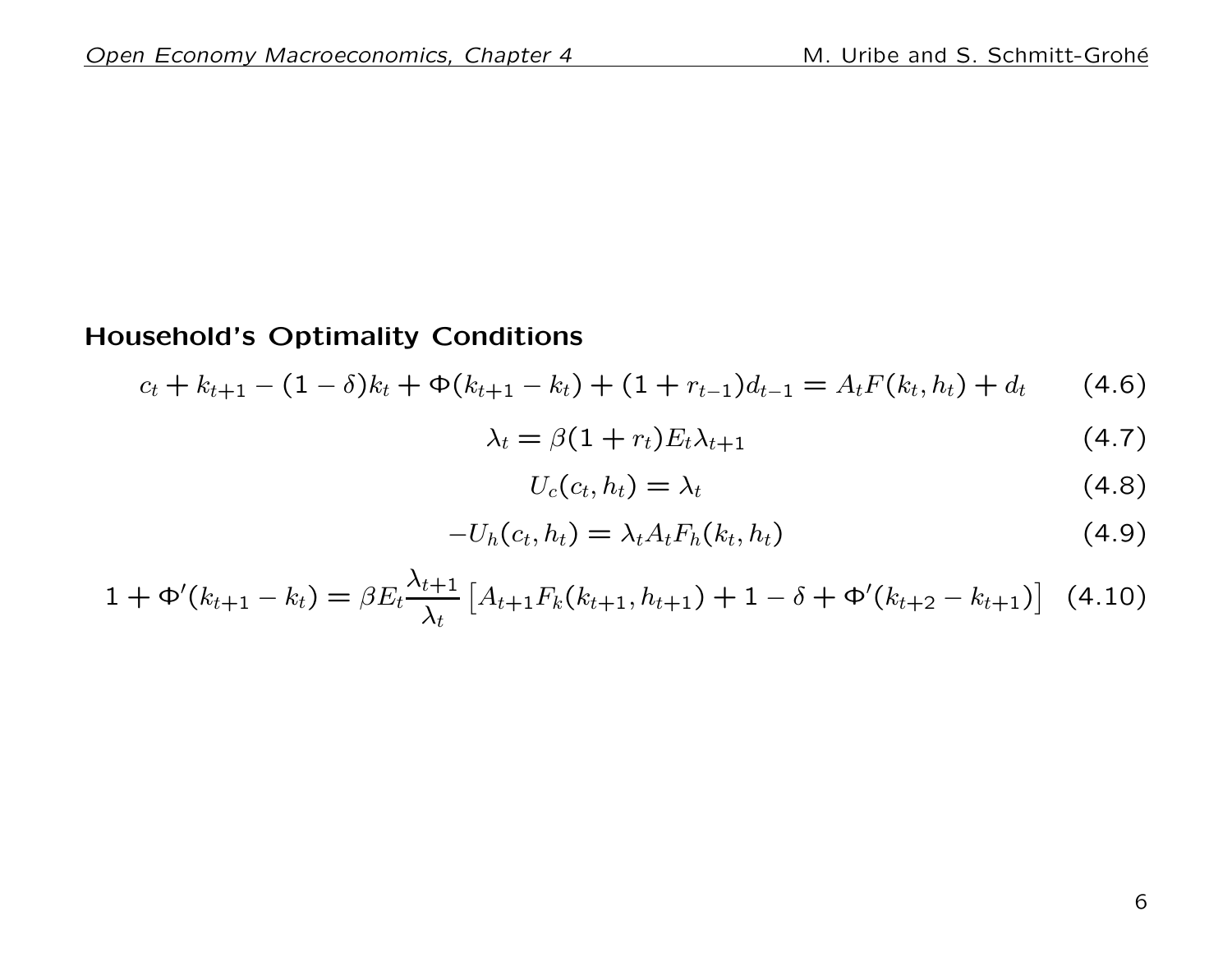### Inducing Stationarity: External debt-Elastic Interest Rate (EDEIR)

$$
r_t = r^* + p(\tilde{d}_t) \tag{4.14}
$$

 $r^* =$  constant world interest rate  $p(\tilde{d}_t)$  = country interest-rate premium  $d_t$  = cross-sectional average of debt

In equilibrium cross-sectional average of debt must equal individual debt

$$
\tilde{d}_t = d_t \tag{4.15}
$$

## Evolution of Total Factor Productivity, AR(1) process

$$
\ln A_{t+1} = \rho \ln A_t + \tilde{\eta} \epsilon_{t+1} \tag{4.12}
$$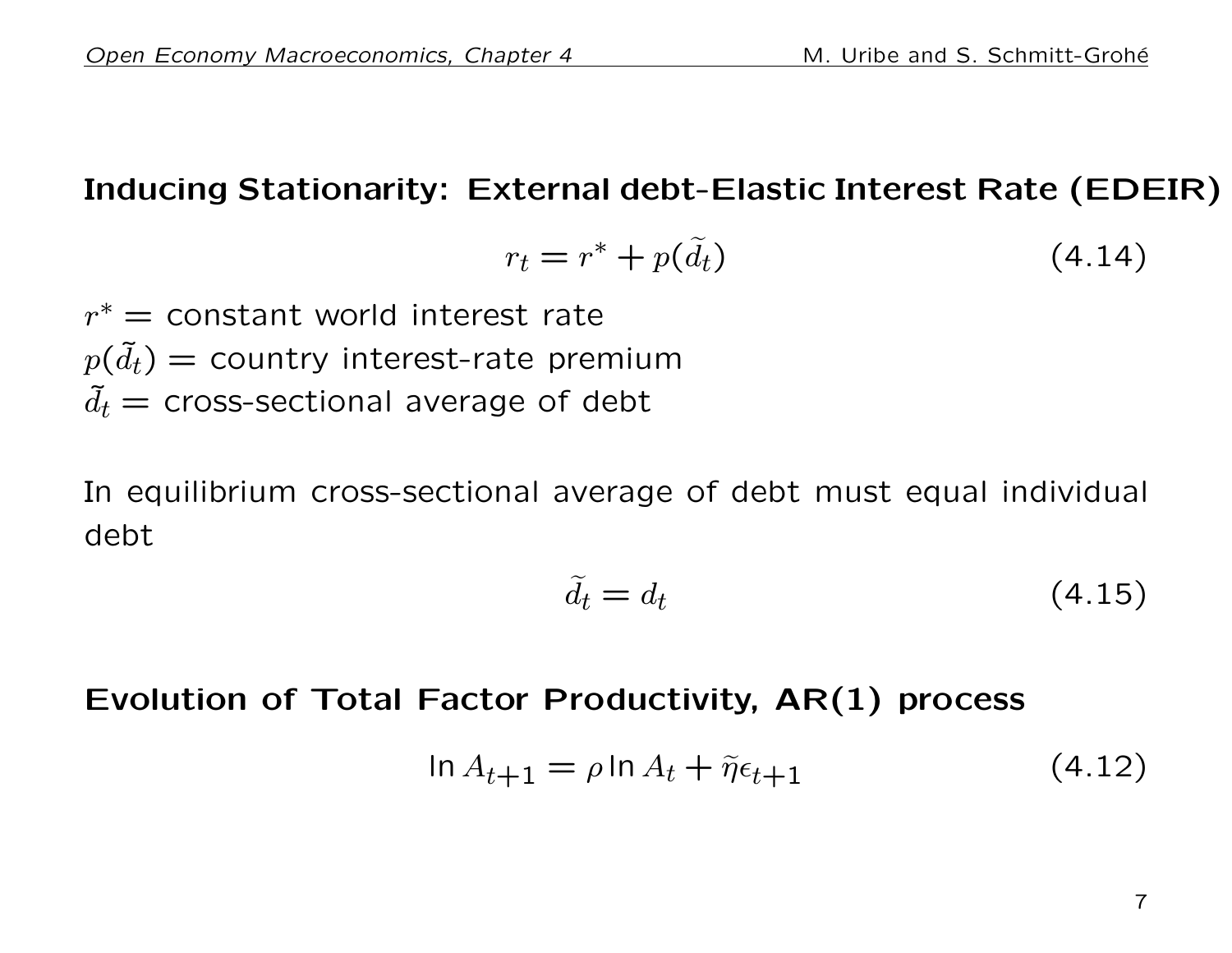The Trade Balance

$$
tb_t = y_t - c_t - i_t - \Phi(k_{t+1} - k_t)
$$
 (4.20)

#### The Current Account

$$
ca_t = tb_t - r_{t-1}d_{t-1} \tag{4.21}
$$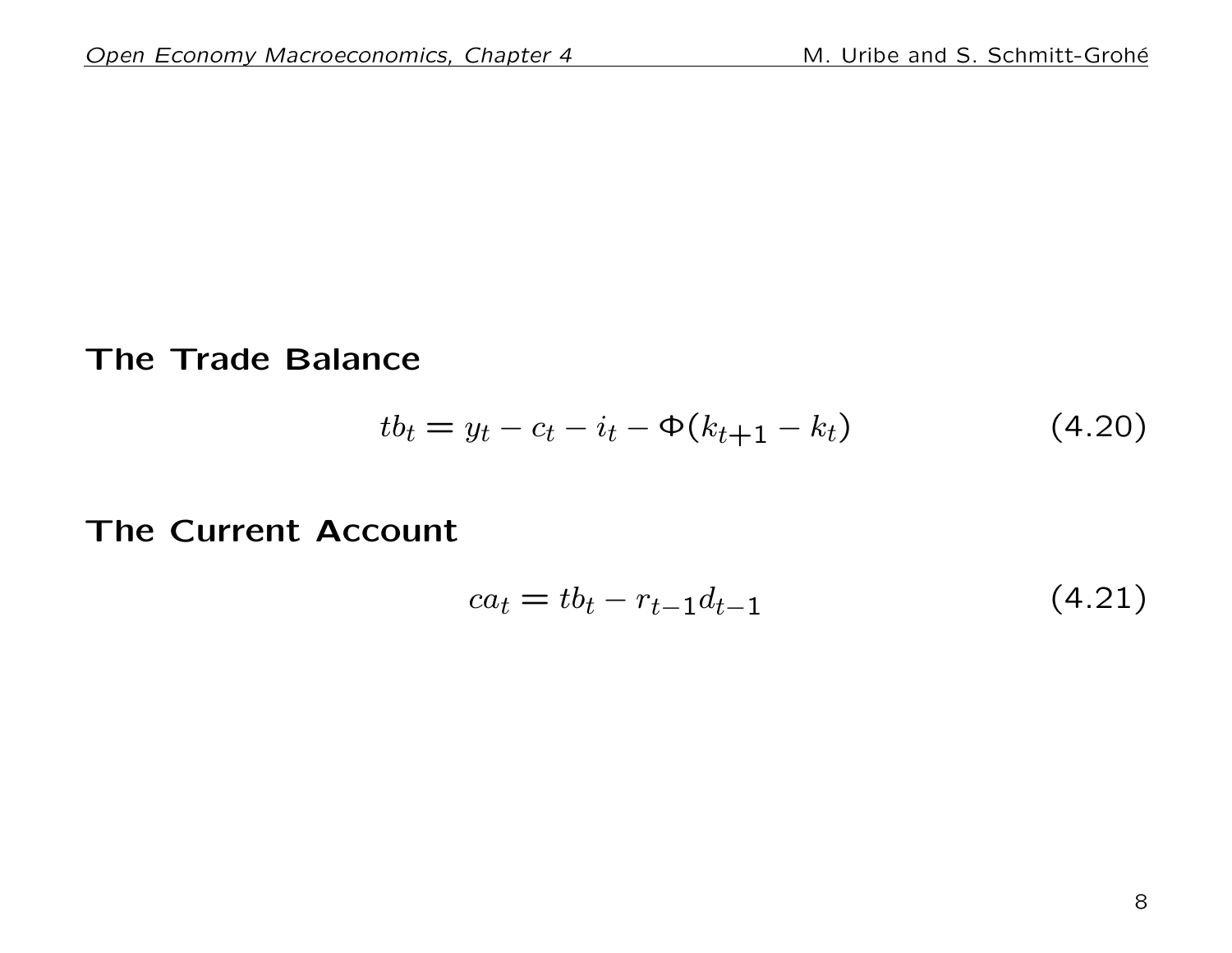## Equilibrium Conditions

$$
-\frac{U_h(c_t, h_t)}{U_c(c_t, h_t)} = A_t F_h(k_t, h_t)
$$
\n(4.11)

$$
c_t + k_{t+1} - (1 - \delta)k_t + \Phi(k_{t+1} - k_t) + [1 + r^* + p(d_{t-1})]d_{t-1} = A_t F(k_t, h_t) + d_t (4.16)
$$

$$
U_c(c_t, h_t) = \beta(1 + r^* + p(d_t))E_tU_c(c_{t+1}, h_{t+1})
$$
\n(4.17)

$$
1 = \beta E_t \left\{ \frac{U_c(c_{t+1}, h_{t+1}) \left[ A_{t+1} F_k(k_{t+1}, h_{t+1}) + 1 - \delta + \Phi'(k_{t+2} - k_{t+1}) \right]}{1 + \Phi'(k_{t+1} - k_t)} \right\}
$$
(4.18)

This is a system of non-linear stochastic difference equations. It does not have a closed form solution. We will use numerical techniques to find a first-order accurate approximate solution around the nonstochastic steady state. This is a local approximation. (Later we will also consider a global solution method.)

The system is a second-order difference equation as it features  $k_t$ ,  $k_{t+1}$  and  $k_{t+2}$ . By defining auxiliry variables, it can be trnsformed into a first-order system. To this end, introduce the auxiliary variable  $k_t^f$  $t_{t}^{f}$ , and equation  $k_{t}^{f} = k_{t+1}$ , and replace  $k_{t+2}$  by  $k_{t+1}^f.$  Note that  $k_t^f$  $_t^J$  is in the information set of period  $t$ . The transformed system is a set of stochastic first-order difference equations in the 5 unknowns:  $c_t, \ h_t, \ d_{t-1}, \ k_t, \ \textsf{and} \ k^f_t$  $\frac{J}{t}$  .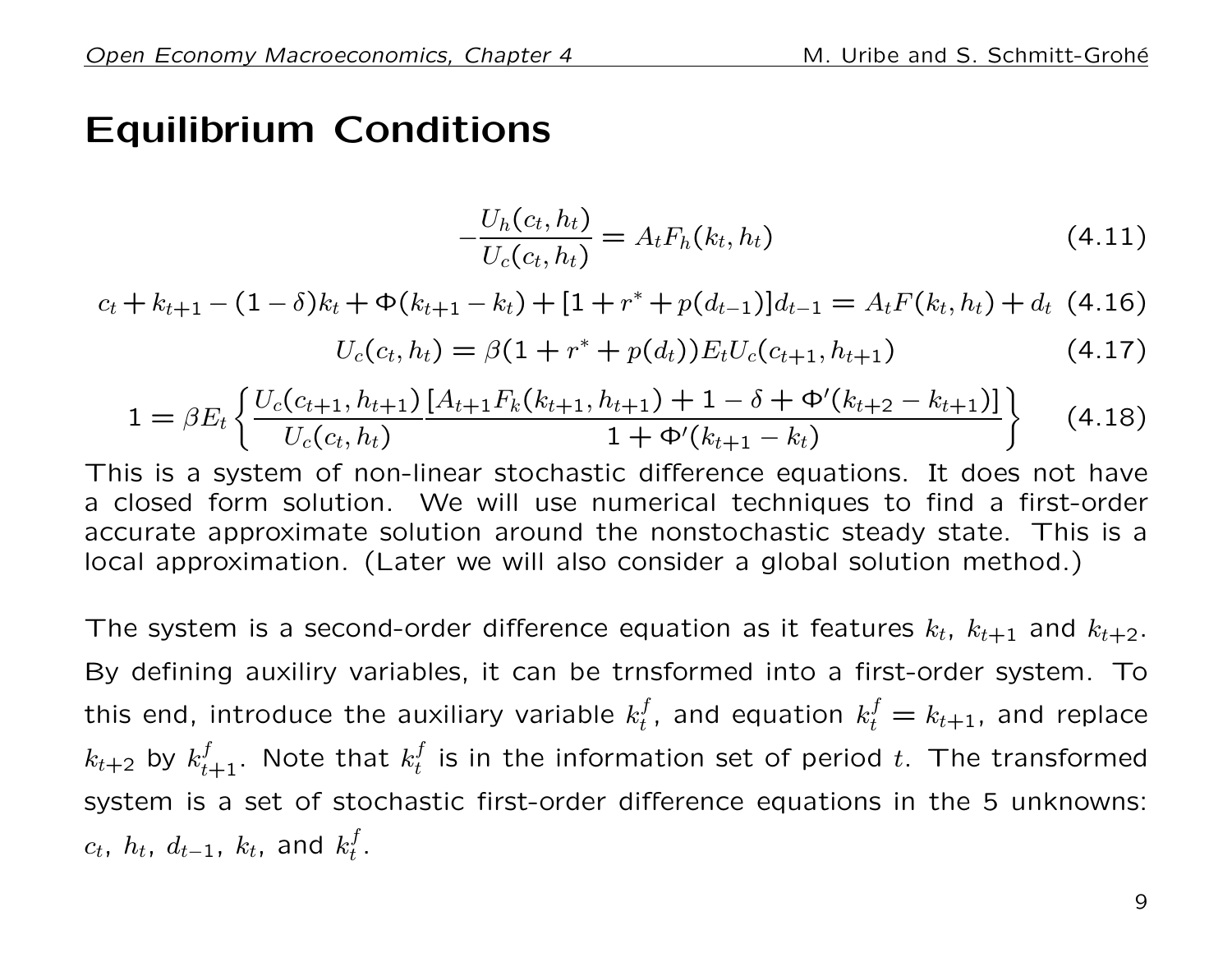## First-Order Accurate Approximaiton of the Equilibrium Conditions

Let  $y_t$  be a vector containing rthe endogenous nonpredetermined variables of the model,  $c_t$   $h_t$ , and  $k_t^f$  $t_{t}^{J}$ , and  $x_{t}$  a vector containing the predetermined endogenous variables,  $k_t$  and  $d_{t-1}$ , and exogenous,  $A_t$ , variables of the model Then the solution of the model can be written as

$$
y_t = g(x_t, \sigma)
$$
 and  $x_{t+1} = h(x_t, \sigma) + \sigma \eta \epsilon_{t+1}$ ,

where  $\sigma$  is a scalar such that if  $\sigma = 0$ , the system becomes deterministic. The method consists in applying a Taylor expansion of this system with respect to  $y_t$ ,  $x_t$ , and  $\sigma$  around the deterministic steady state of  $y_t$  and  $x_t$  and  $\sigma = 1$ .

The first-order accurate solution is of the form

$$
\hat{y}_t = g_x \hat{x}_t \quad \text{and} \quad \hat{x}_{t+1} = h_x \hat{x}_t + \eta \epsilon_{t+1},
$$

where  $\hat{x}_t$  and  $\hat{y}_t$  are (log) deviations of  $x_t$  and  $y_t$  from their steadystate values. The appendix shows how to obtain this approximation.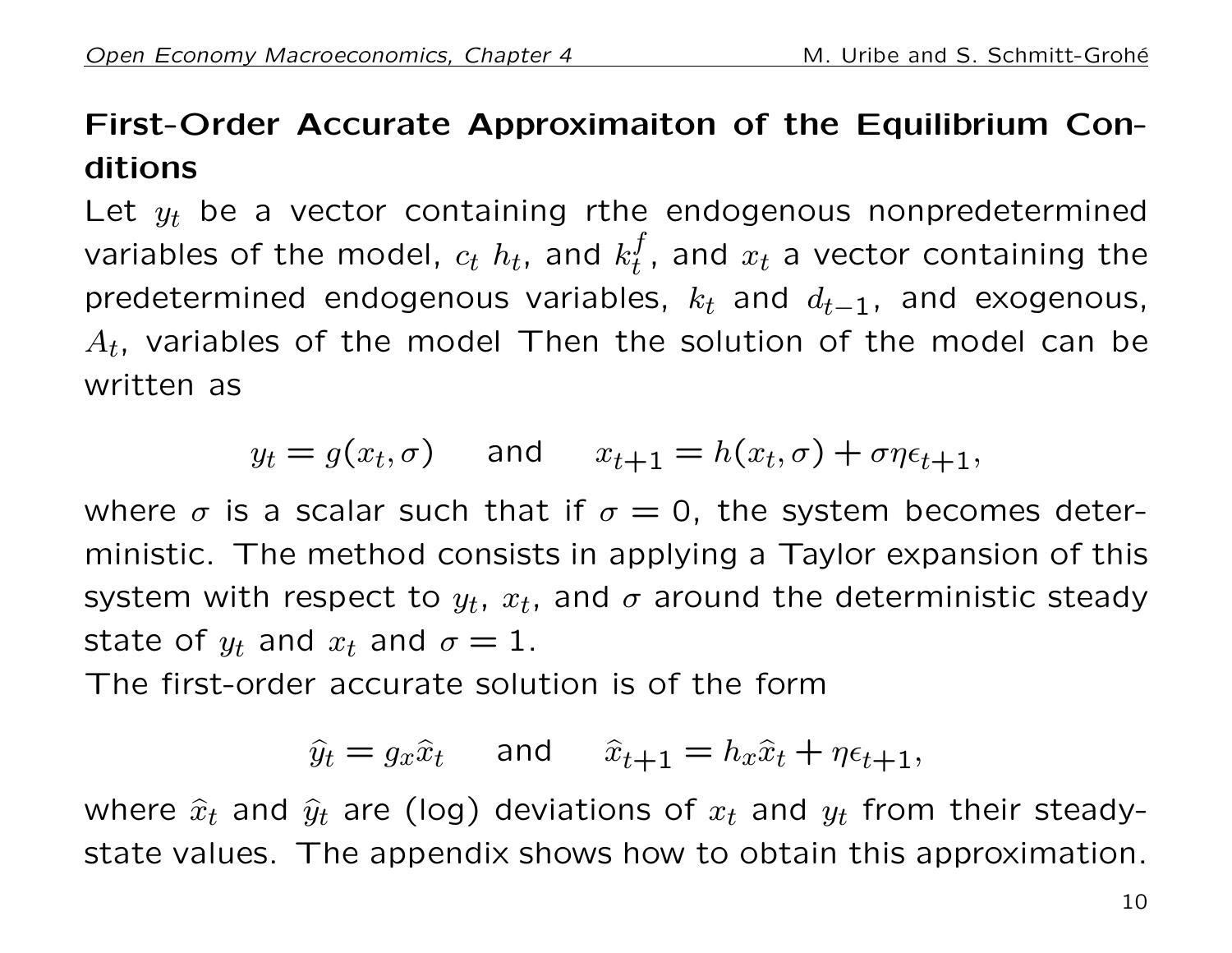#### Taking stock:

An important element of the implementation of the first-order accurate solution of the model is finding numerical values for the derivatives of the functions  $q(.,.)$ and  $h(.,.)$  at the non-stochastic steady state.

Our approach is to use the Symbolic Math Toolbox of Matlab to do most of the work. This has several advantages. One is that the room for error is much smaller and the other is that it eliminates any tedious linearization by hand.

To allow a Symbolic Math toolbox to implement the linearization it is convenient to specify functional forms for the utility, production, country premium, and adjustment cost functions. What will matter, given that we perform a firstorder approximation to the equilibrium conditions, is at most the first and second derivatives of those functions.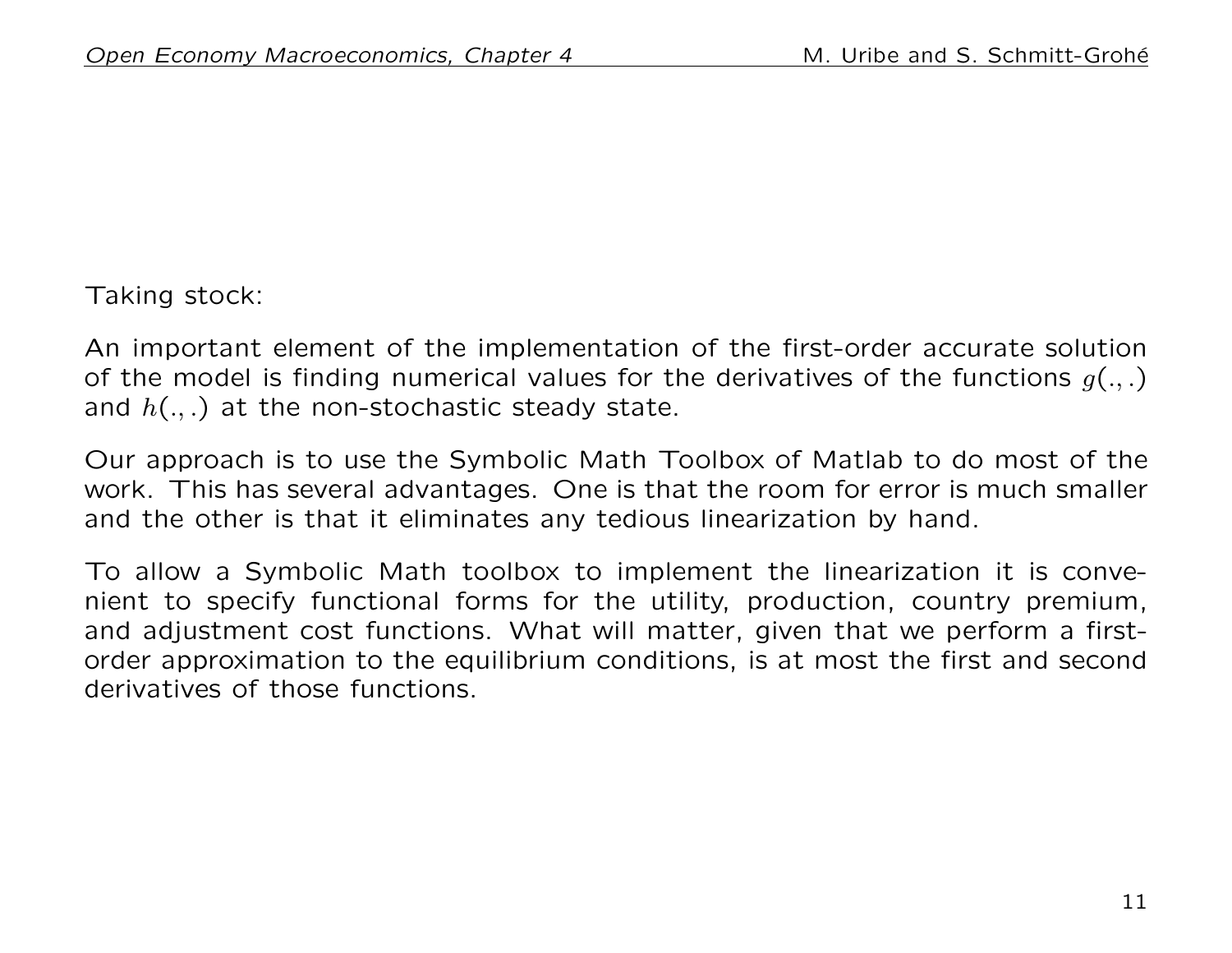## Functional Forms

## Period utility function (CRRA(GHH))

$$
U(c,h) = \frac{G(c,h)^{1-\sigma}-1}{1-\sigma} \quad \text{with} \quad G(c,h) = c - \frac{h^{\omega}}{\omega}; \quad \omega > 1, \sigma > 0
$$

Debt-elastic interest rate

$$
p(d) = \psi\left(e^{d-\bar{d}} - 1\right); \quad \psi > 0
$$

Production function

$$
F(k, h) = k^{\alpha} h^{1-\alpha}; \quad \alpha \in (0, 1)
$$

Adjustment cost function

$$
\Phi(x) = \frac{\phi}{2}x^2; \quad \phi > 0
$$

6 structural parameters:  $\sigma$ ,  $\omega$ ,  $\psi$ ,  $\bar{d}$ ,  $\alpha$ ,  $\phi$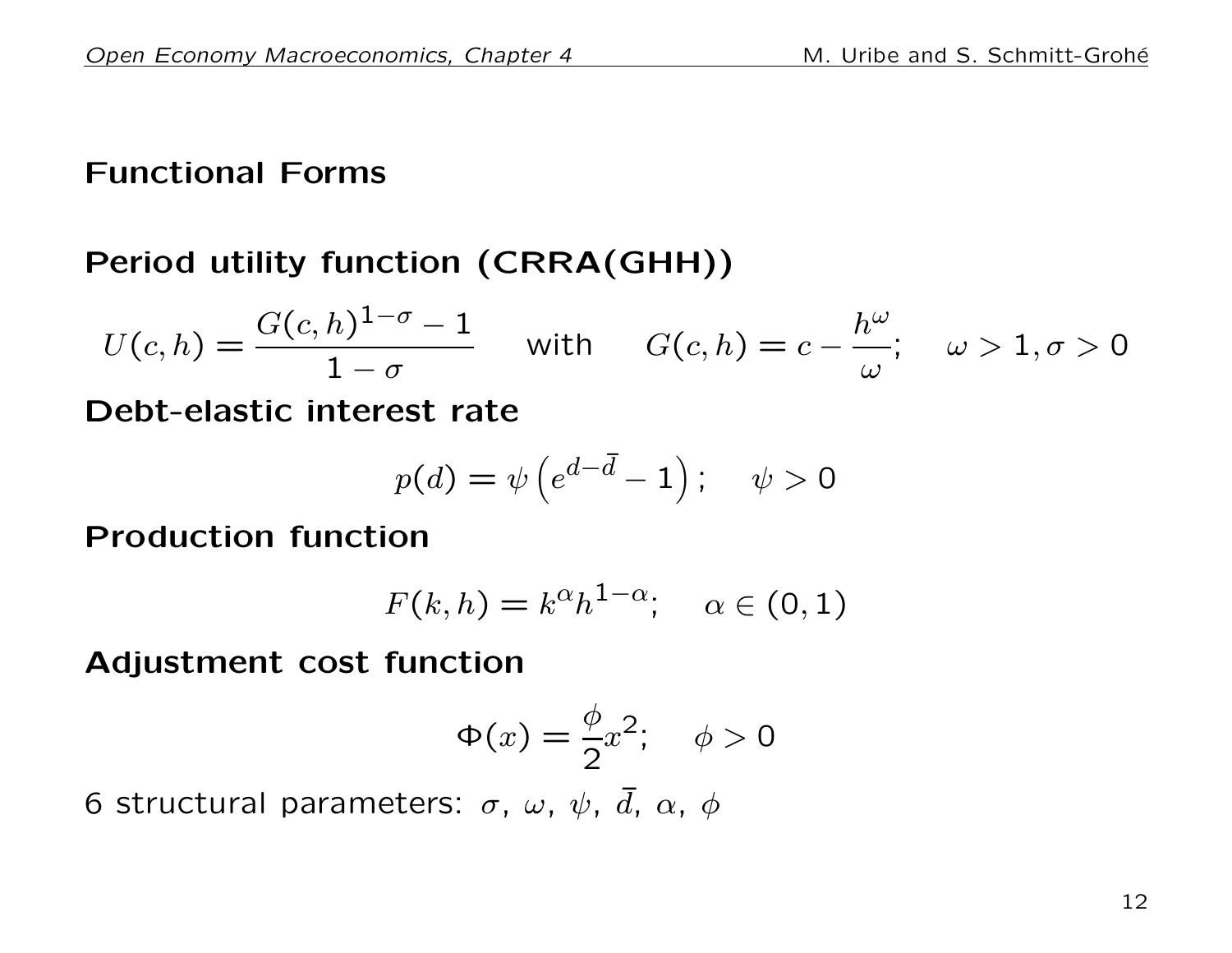## What's Special about GHH Preferences?

Recall the period utility function is of the form

$$
U(c,h) = \frac{G(c,h)^{1-\sigma}-1}{1-\sigma} \quad \text{with} \quad G(c,h) = c - \frac{h^{\omega}}{\omega}
$$

The marginal rate of substitution between consumption and labor is independent of consumption:

$$
-\frac{U_h(c,h)}{U_c(c,h)} = \frac{G(c,h)^{-\sigma}G_h(c,h)}{G(c,h)^{-\sigma}G_c(c,h)} = h^{\omega - 1}.
$$

**Implicaiton:** The labor supply,  $-Uh/Uc = w$  is independent of  $c_t$ , i.e., depends on the wage rate only. Put differently, GHH preferences kill the wealth effect on labor supply.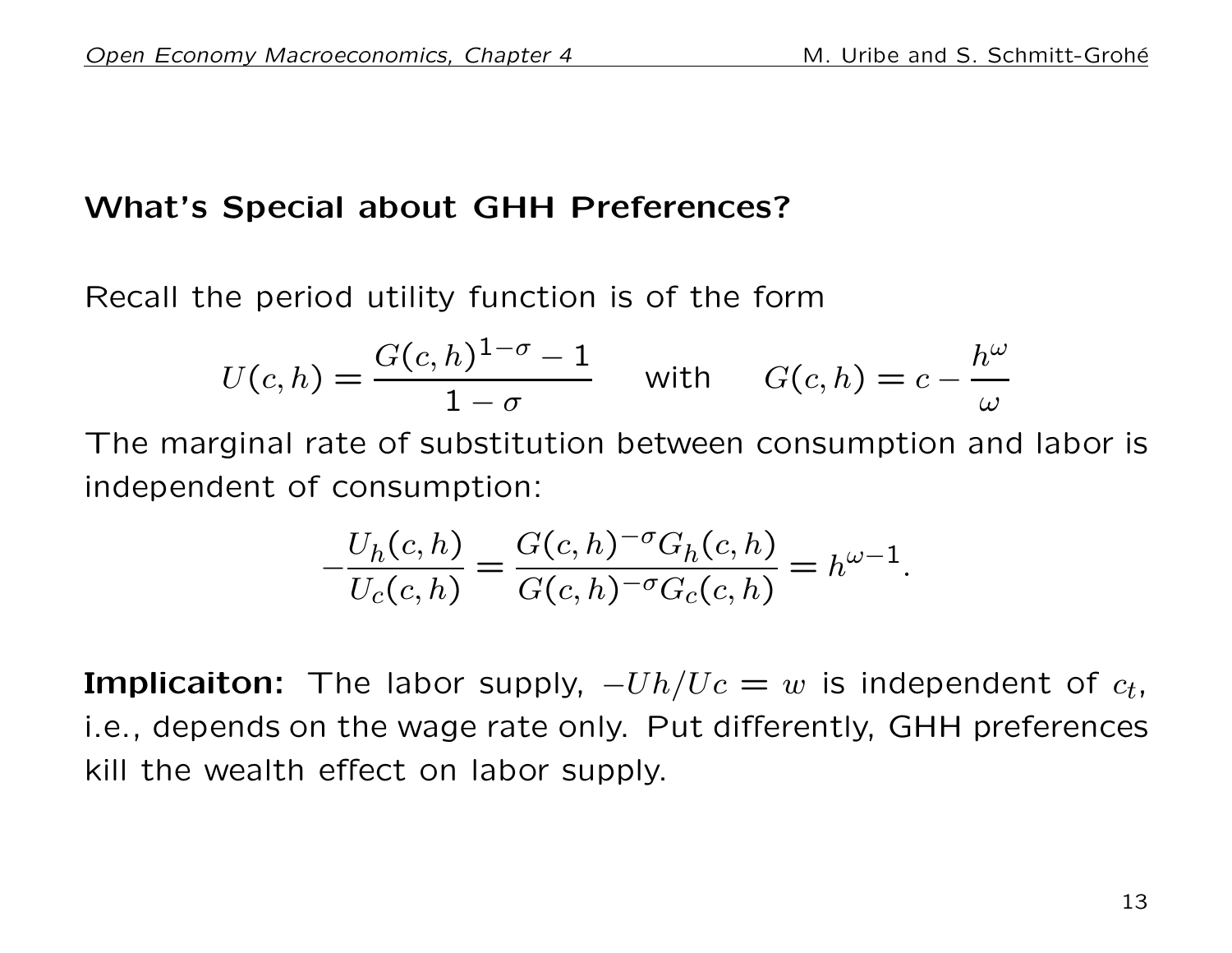### Deterministic Steady State

The steady state is the quadruple  $(d, k, c, h)$  satisfying

$$
-\frac{U_h(c, h)}{U_c(c, h)} = AF_h(k, h)
$$
\n(4.11')

$$
c + \delta k + (r^* + p(d))d = AF(k, h)
$$
 (4.16')

$$
1 = \beta(1 + r^* + p(d)) \tag{4.17'}
$$

$$
1 = \beta \left[ AF_k(k, h) + 1 - \delta \right] \tag{4.18'}
$$

$$
A=1.
$$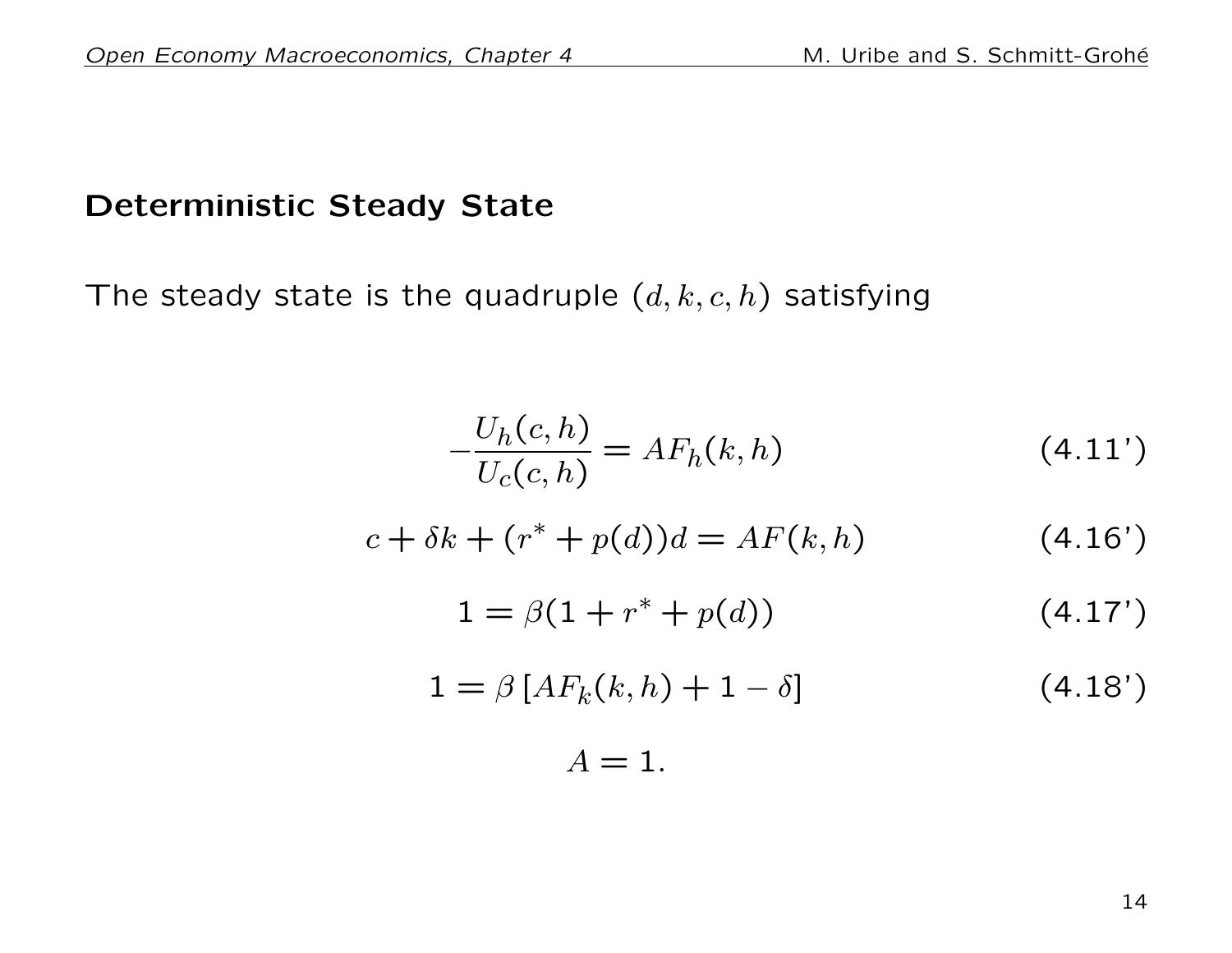Using the assumed functional forms the steady state becomes

$$
h^{\omega - 1} = (1 - \alpha)(k/h)^{\alpha} \tag{4.11'}
$$

$$
c + \delta k + (r^* + \psi(e^{d - \bar{d}} - 1))d = (k/h)^{\alpha}h \tag{4.16'}
$$

$$
1 = \beta(1 + r^* + \psi(e^{d - \bar{d}} - 1))
$$
 (4.17")

$$
1 = \beta \left[ \alpha (k/h)^{\alpha - 1} + 1 - \delta \right] \tag{4.18''}
$$

This is a system of 4 equations in 4 unknown endogenous variables,  $(c, d, h, k)$  and 7 unknown parameters,  $\omega, \alpha, \delta, r^*, \psi, \bar{d}, \beta$ . The model has 4 additional structural parameters,  $\sigma$ ,  $\phi$ ,  $\rho$ ,  $\tilde{\eta}$ , which do not enter the steady state but which also need to be assigned values to. In sum, there are 11 structural parameters to be calibrated. They are:

$$
\left[\begin{array}{ccccccccccccc} \omega & \alpha & \delta & r^* & \beta & \sigma & \phi & \rho & \tilde{\eta} & \bar{d} & \psi \end{array}\right]
$$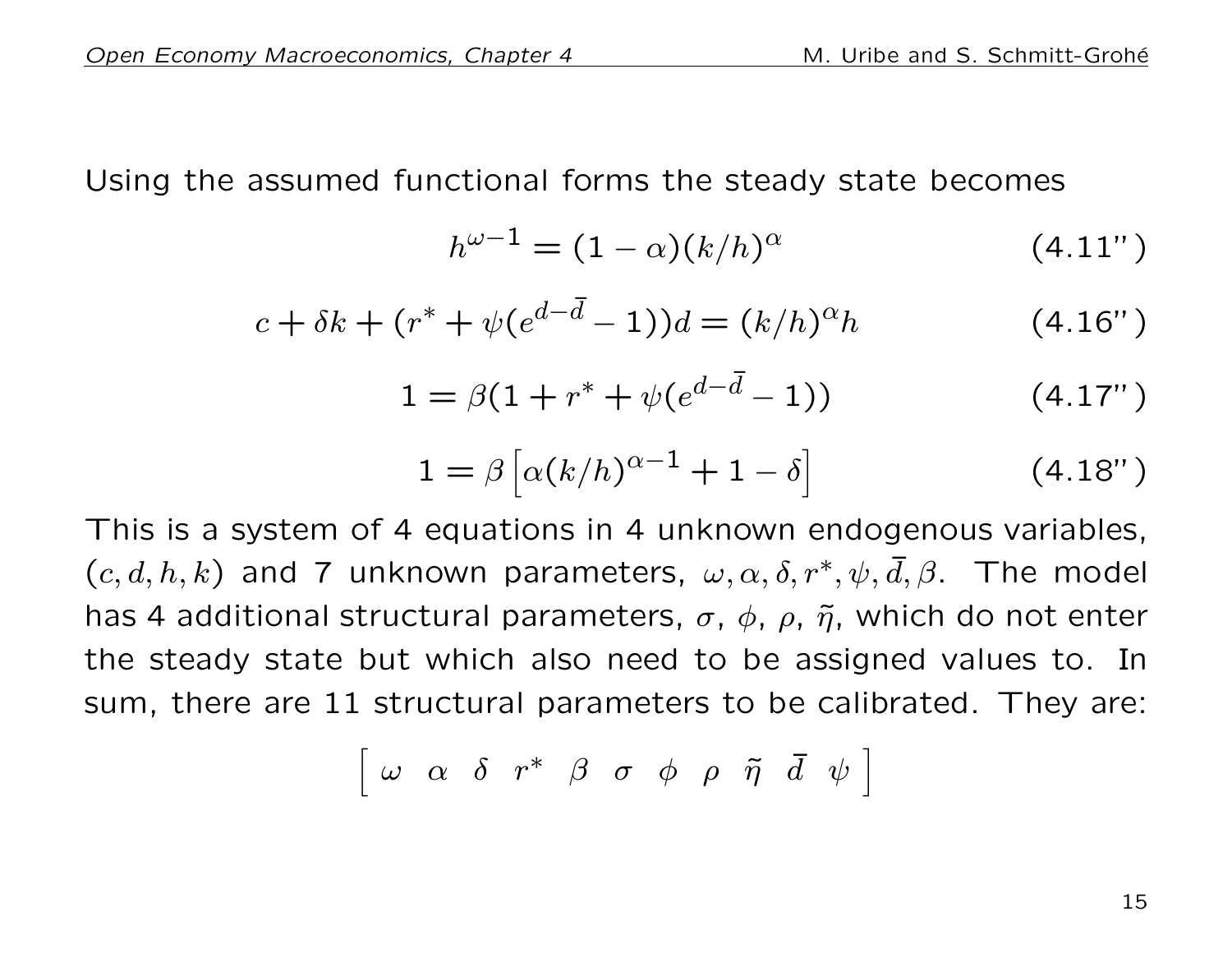## Calibration

Assume the time unit is one year and calibrate the model to the Canadian economy. We adopt (almost) the same calibration as Mendoza (1991).

| $\left  r^* \right $ |  |  |  |                                                                                                                      |
|----------------------|--|--|--|----------------------------------------------------------------------------------------------------------------------|
|                      |  |  |  | $\mid$ 2 $\mid$ 0.04 $\mid$ 0.1 $\mid$ 0.32 $\mid$ 1.455 $\mid$ 0.028 $\mid$ 0.42 $\mid$ 0.0129 $\mid$ 0.7442 $\mid$ |

Comment: Mendoza's model uses a different stationarity inducing device (an internal discount factor (IDF) model, which we discuss in detail in section 4.10.4) and hence his calibration does not assign a value to  $\psi$ . As in Schmitt-Grohé and Uribe (2003), we set  $\psi$  to ensure that the EDEIR model predicts the same volatility of the trade-balance-to-output ratio as the IDF model. The value that achieves that is

## $\psi = 0.000742$

Given values for the structural parameters, a numerically exact solution of the steady state can be radily obtained (see, for example, the Matlab program edeir\_ss.m available on the book's Website.) This yields

| $1.1170$   0.7442   1.0074   3.3977 |  |  |
|-------------------------------------|--|--|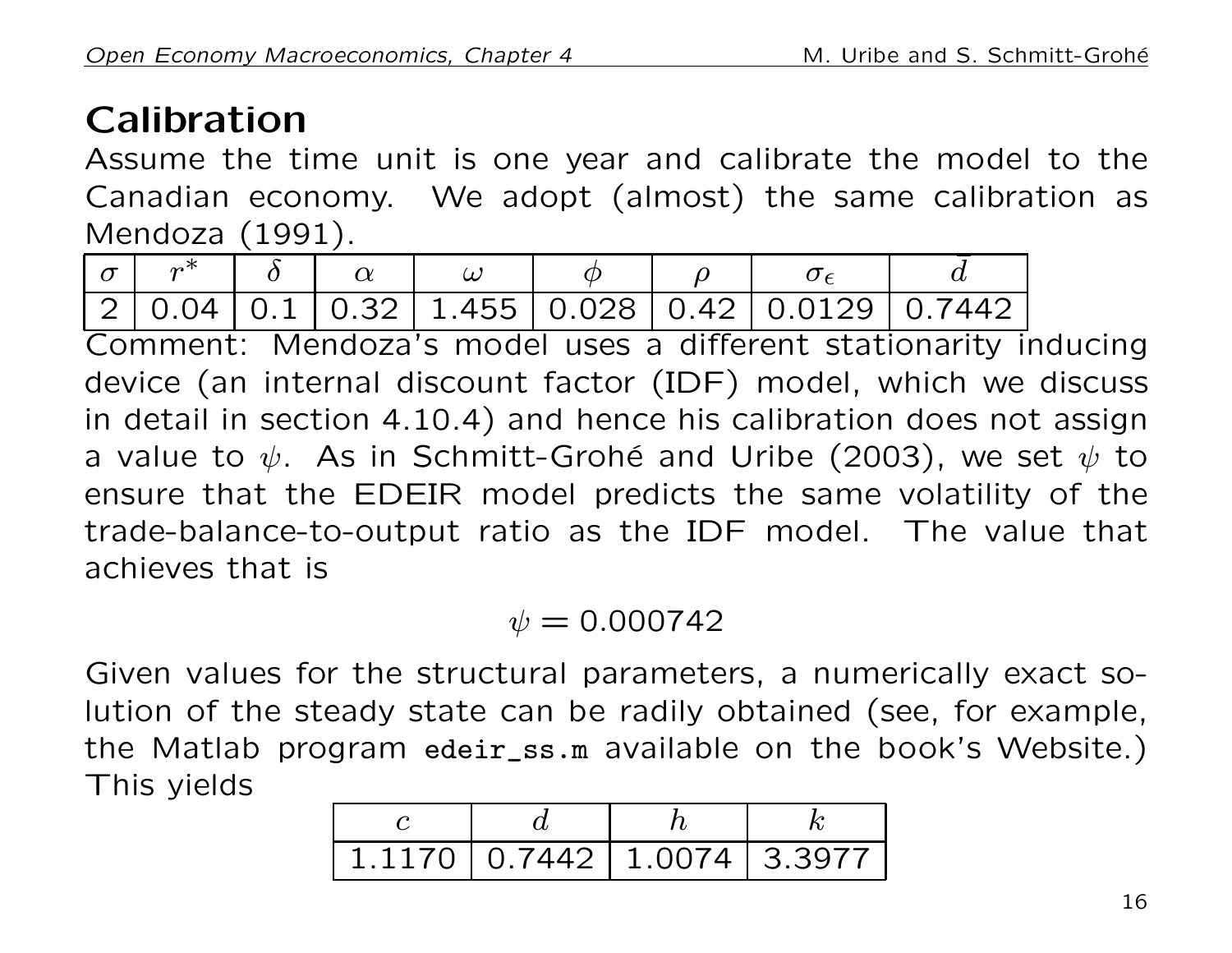## The Calibration Strategy

To obtain the values of the structural parameters shown in the previous slide, three types of restrictions were imposed:

Category a: restrictions using sources unrelated to the data that the model aims to explain, 4 parameters:  $\sigma = 2$ ,  $\delta = 0.1$ ,  $r^* = 0.04$ ,  $\beta = 1/(1 + r^*)$  (or  $p(d) = 0$ ).

Category b: restrictions to match first moments of the data that the model aims to explain (geared toward pinning down  $\alpha$  and d):

> labor share  $=0.68$ trade-balance-to-output ratio  $=0.02$

Category c: restrictions to match second moments of the data that the model aims to explain (geared toward pinning down 5 parameters,  $\omega$ ,  $\phi$ ,  $\psi$ ,  $\rho$ ,  $\tilde{\eta}$ ). The second moments to be matched are:  $\sigma_y,~\sigma_h,~\sigma_i,~\sigma_{tb/y}$ , corr $(\ln y_t,\ln y_{t-1})$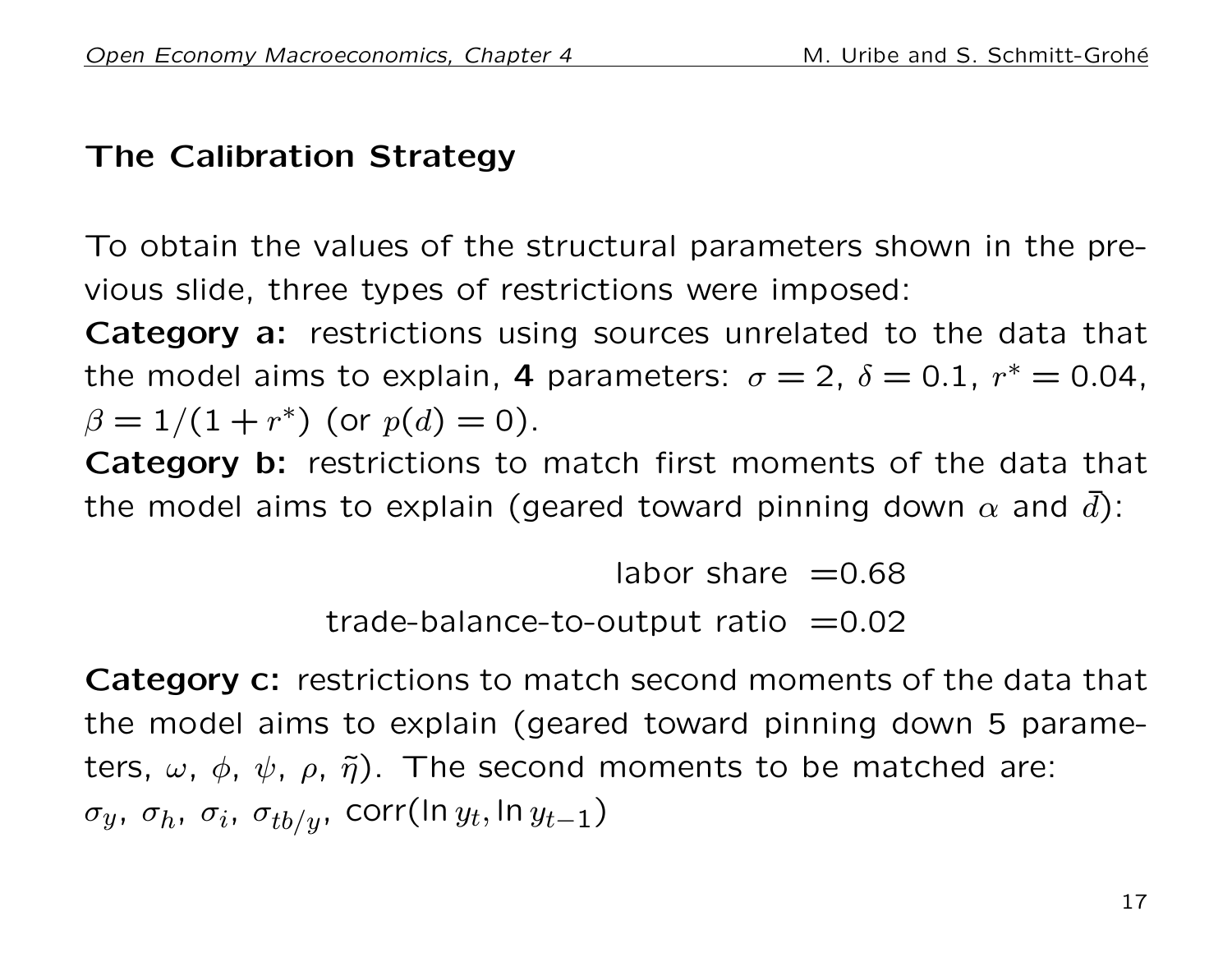How to implement this calibration strategy? The restrictions in category a translate immediately into values for structural parameters. To go from the restrictions in categories b and c to the values of the structural parameters shown in Table 4.1, one proceeds as follows:

The labor share,  $s_h$ , is defined as

$$
s_h = \frac{wh}{y}
$$

In the decentralized economy we have

$$
A_t F_2(k_t, h_t) = w_t
$$

Thus, in the steady state:

$$
s_h = \frac{AF_2(k, h)h}{AF(k, h)}
$$

Using the assumed functional form  $Fk, h$ ) =  $k^{\alpha}h^{1-\alpha}$  yields

$$
s_h=(1-\alpha)
$$

Hence we have that  $\alpha = 1 - s_h = 1 - 0.68$ , that is,

$$
\alpha=0.32
$$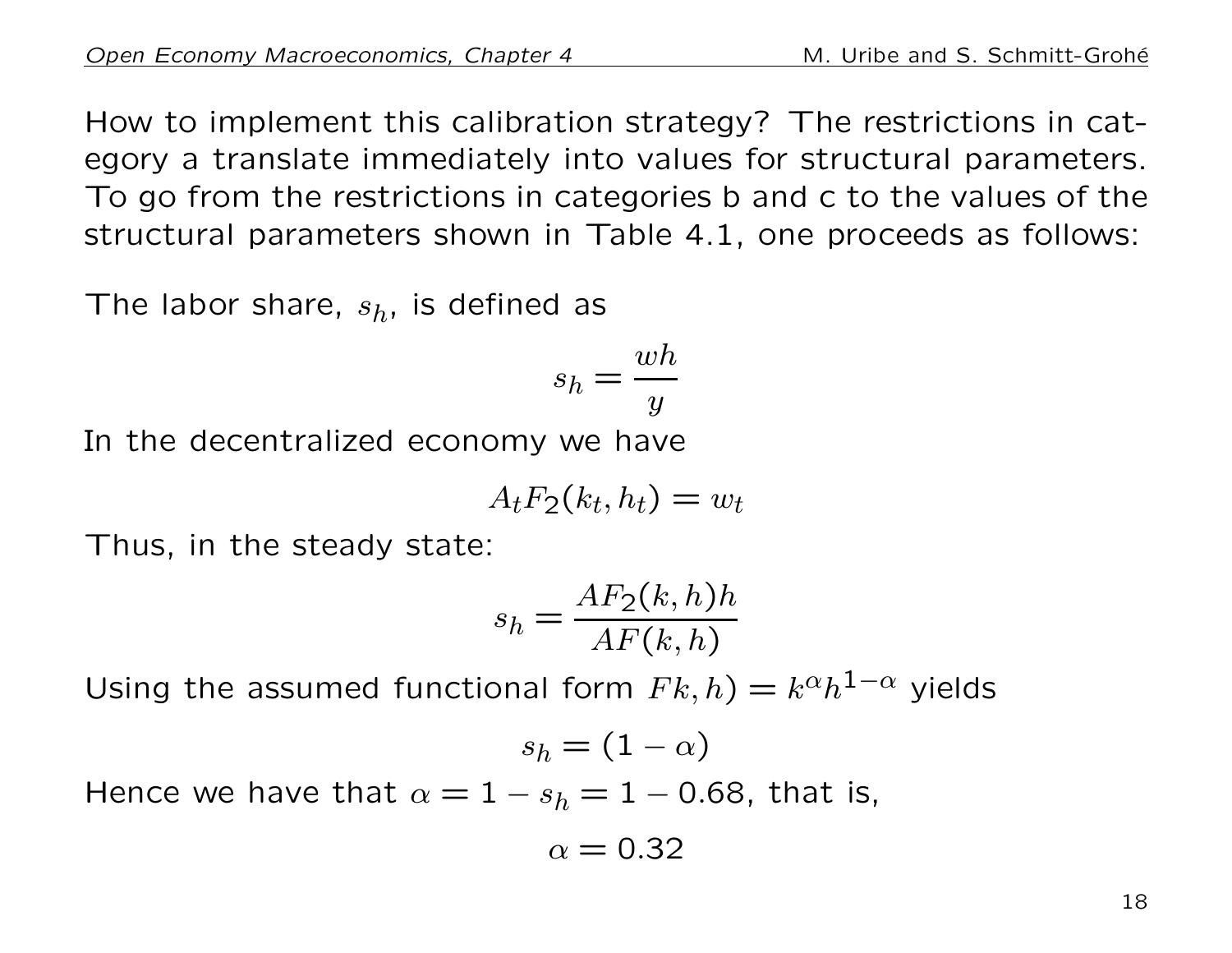At this stage the calibration strategy proceeds in the following steps: Step 1: Let  $\theta$  denote the vector of structural parameters we still need to assign numerical values to, that is, let

$$
\theta \equiv \left[ \begin{array}{cccc} \omega & \bar{d} & \phi & \psi & \rho & \tilde{\eta} \end{array} \right]
$$

Guess a value for each element of  $\theta$  except d.

Step 2: Given the guess for  $\omega$  find h get  $k/h$  by solving the capital Euler equation  $1 = \beta \left[ \alpha (k/h)^{\alpha-1} + 1 - \delta \right]$ :

$$
\frac{k}{h} = \left(\frac{r^* + \delta}{A\alpha}\right)^{\frac{1}{\alpha - 1}}
$$

Plug  $k/h$  into the labor market equation  $h^{\omega-1} = (1-\alpha)(k/h)^{\alpha}$  and solve for h

$$
h=((1-\alpha)A(k/h)^{\alpha})^{1/(\omega-1)}
$$

With h in hand, find k and y, as  $k = (k/h)h$  and  $y = A(k/h)^{\alpha}h$ , respectively.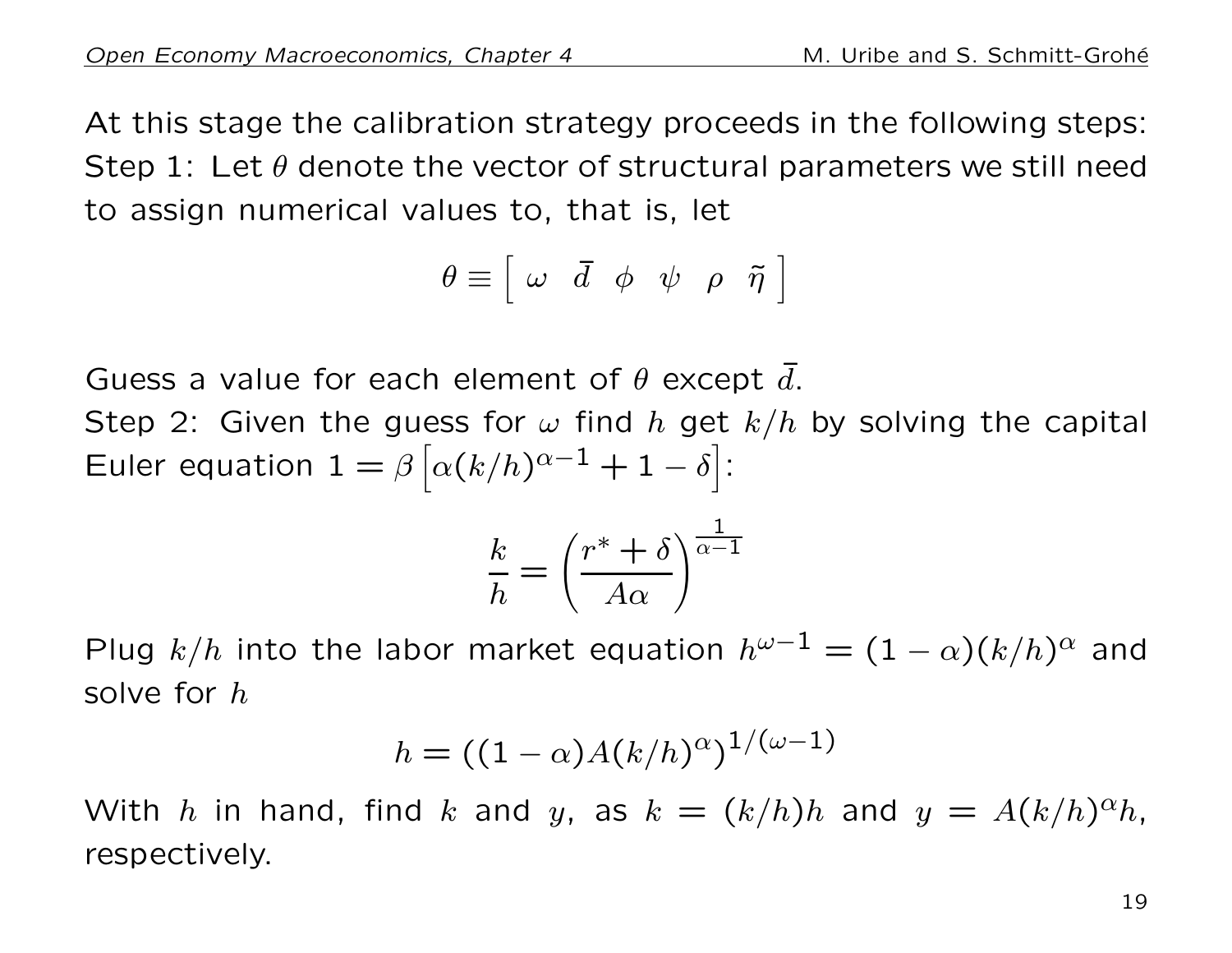Step 3: Let  $s_{tb}$  denote the average trade-balance-to-output ratio (a targeted first moment for which we have a number). In the steady state,

$$
s_{tb} = \frac{r^* \bar{d}}{y}
$$

which uses the fact that, by the restriction  $\beta(1+r^*)=1$  (or  $p(d)=1$ 0),  $d = \bar{d}$ . Solve this expression for  $\bar{d}$ 

$$
\bar{d} = \frac{s_{tb}y}{r^*}
$$

Step 4: Find  $c$  from the resource constraint  $c+\delta k+(r^*+\psi(e^{d-\bar{d}}-r))$ 1)) $d = (k/h)^{\alpha}h$ 

$$
c = y - \delta k - r^*d
$$

Step 5: With the steady state values of  $(c, k, d, h)$  and values for all structural parameters in hand, compute the model's predictions for the targeted second moments

$$
x(\theta) \equiv \left[\begin{array}{cccc} \sigma_y & \sigma_h & \sigma_i & \sigma_{tb/y} & corr(\ln y_t, \ln y_{t-1}) \end{array}\right]
$$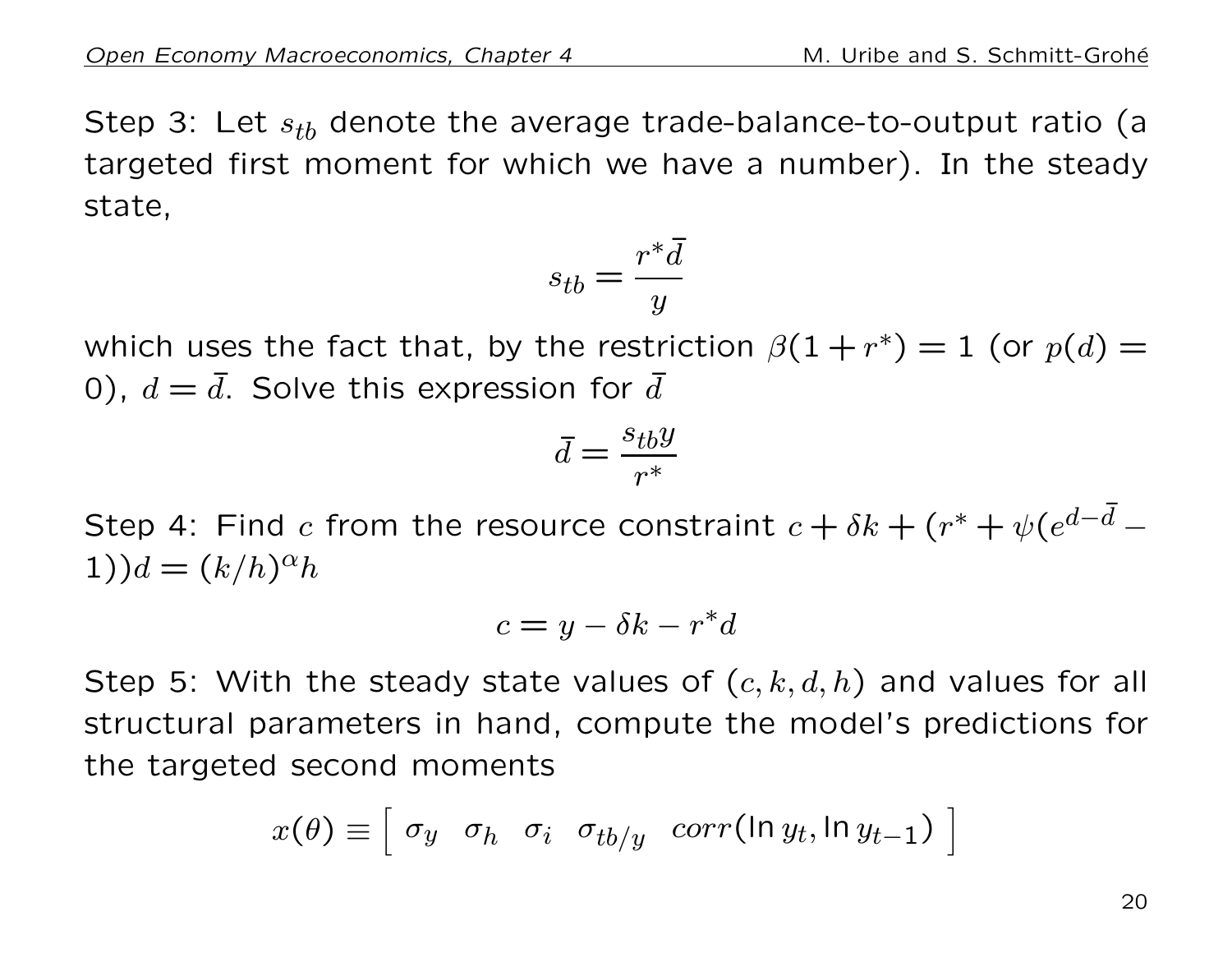Step 6: Find the distance

$$
D=|x(\theta)-x^*|
$$

where  $x^*$  denotes the vector of targeted moments observed in Canadian data

Step 7: Keep adjusting  $\theta$  until D is less than some threshold  $D^*$ .

Comment: In general there does not exist a  $\theta$  that makes the distance D exactly equal to zero. Hence one has to pick some threshold for the distance,  $D^*$ .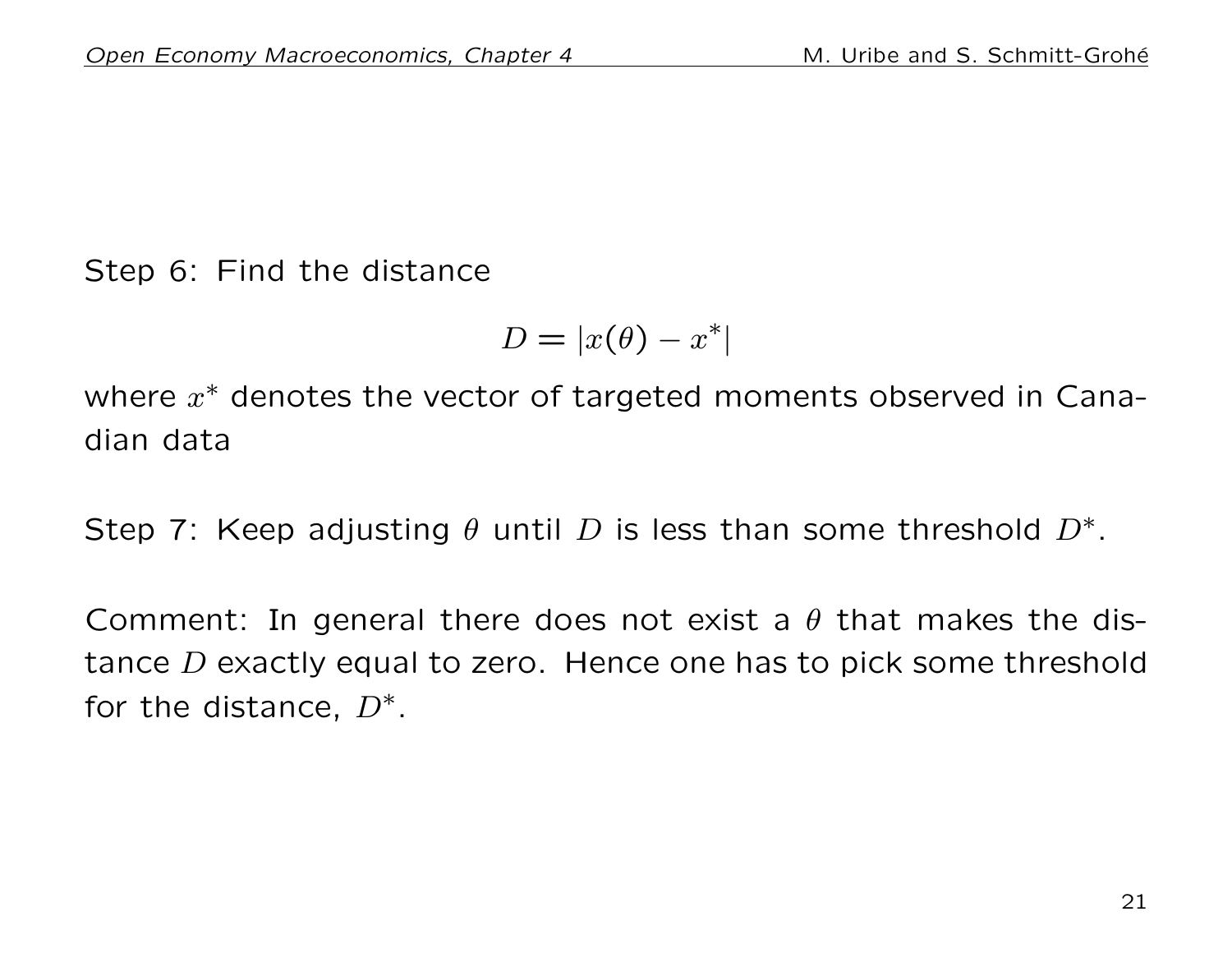## The Role of Persistence and Capital Adjustment Costs

In chapter 3, we showed that

• the more persistent productivity shocks are, the more likely it will be that a positive productivity shock will cause a deterioration of the trade balance.

• the more pronounced are capital adjustment costs, the smaller will be the initial trade balance deterioration in response to a positive productivity shock.

• the more persistent the technology shock is, the higher the volatility of consumption relative to output will be.

The next three figures show that these analytical results do indeed hold in the fully-fledged stochastic dynamic open economy real-business-cycle model.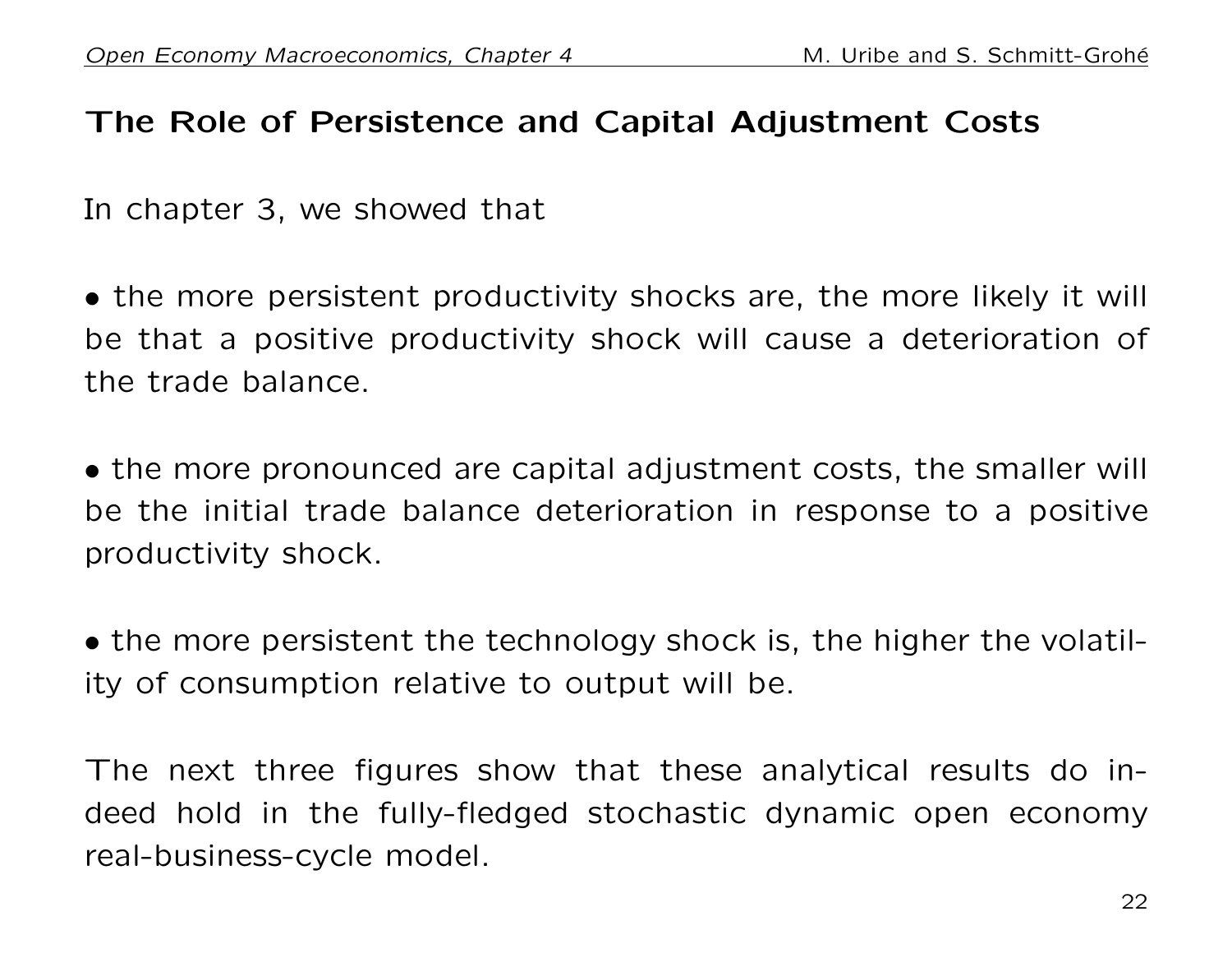



The figure shows the impact response of the trade balance to a one percent positive innovation in productivity predicted by the EDEIR model presented in Chapter 4. The response of the trade balance is measured in units of steady-state output. All parameters other than  $\rho$  take the values shown in Table 4.1. The open circle indicates the baseline value of  $\rho$ .

Comments: The figure shows that the more persistent the productivity shock is the smaller the impact response of the trade balance will be. For  $\rho > 0.3$ , the response of the trade balance is negative, confirming the analytical results of chapters 2 and 3.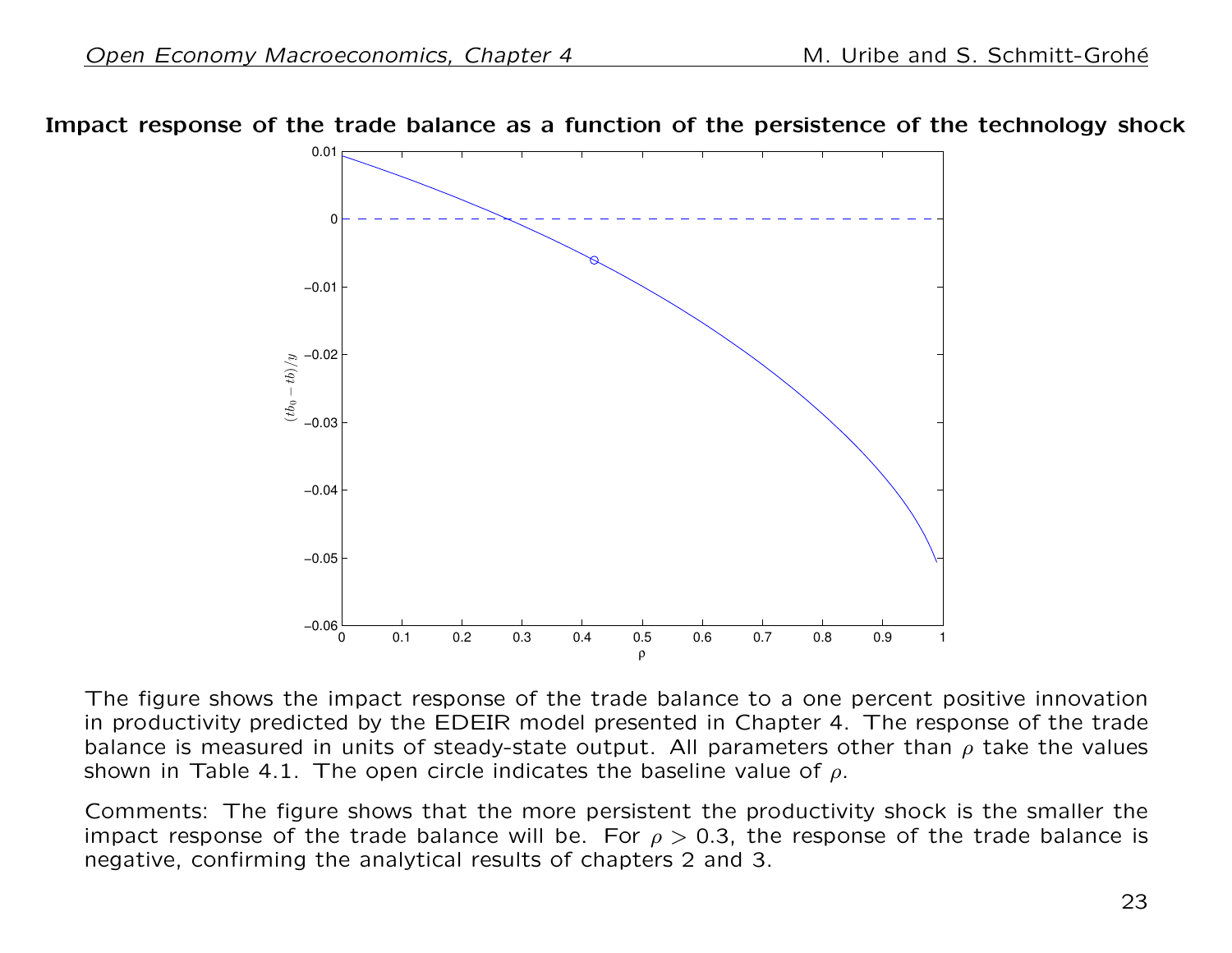

Impact response of the trade balance as a function of capital adjustment costs

Notes. The figure shows the impact response of the trade balance in response to a one percent positive innovation in productivity as a function of the size of capital adjustment costs,  $\phi$ , predicted by the EDEIR model presented in Chapter 4. The response of the trade balance is measured in units of steady-state output. All parameters other than  $\rho$  take the values shown in Table 4.1. The open circle indicates the baseline  $\phi$  value.

Comments: The figure shows that the higher capital adjustment costs are the larger the impact response of the trade balance will be. For  $\phi > 0.06$ , the response of the trade balance turns positive, confirming the analytical results of chapters 2 and 3.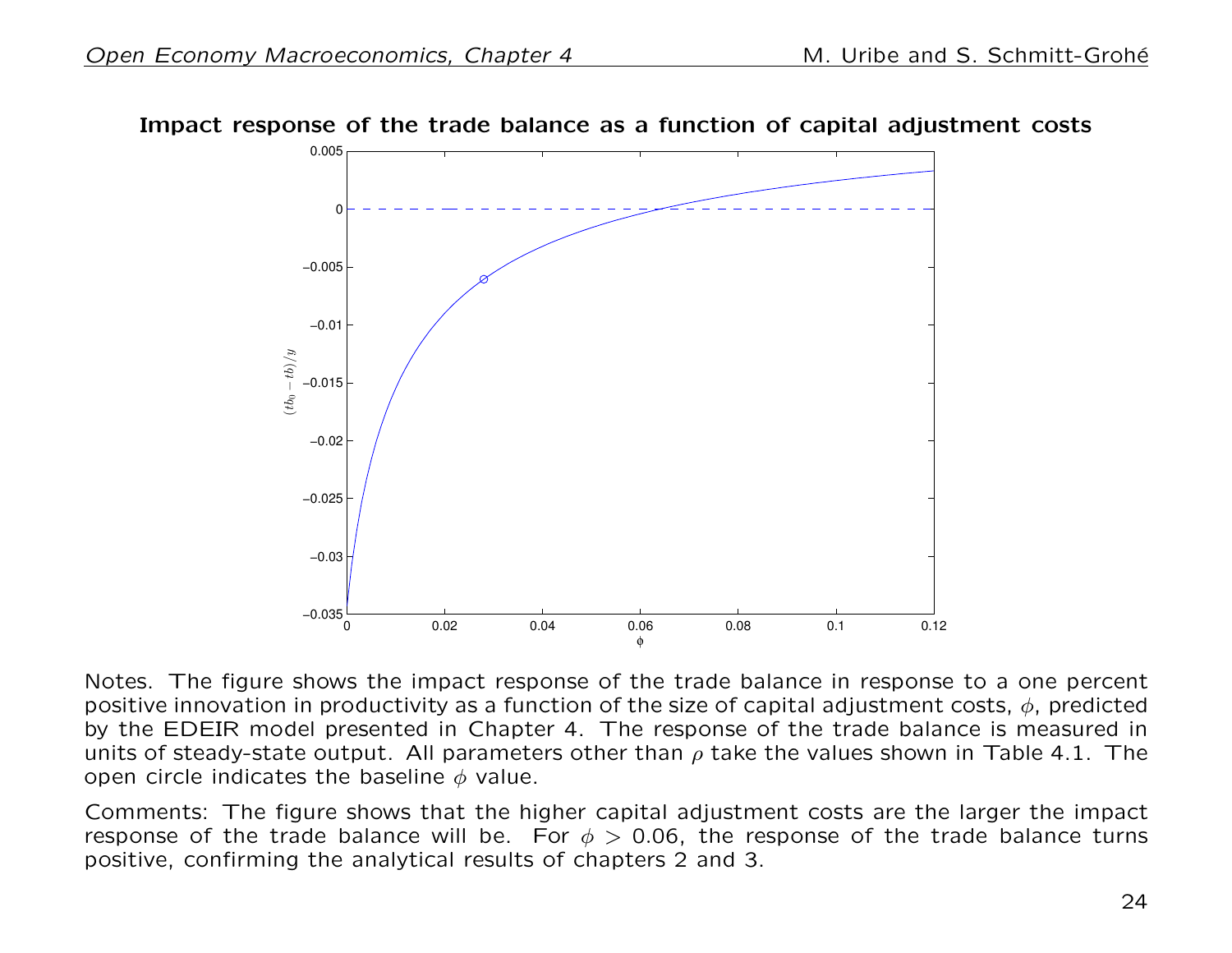Relative volatility of consumption as a function of the persistence of the stationary technology shock



Notes. The relative standard deviation shown is that implied by the EDEIR model presented in Chapter 4. All parameters other than  $\rho$  take the values shown in Table 4.1. The open circle indicates the baseline value of  $\rho$ .

Comments: The figure shows that the more persistent stationary productivity shocks are, the higher the standard deviation of consumption relative to the standard deviation of output will be, just as derived analytically in the permanent income model of Chapter 2.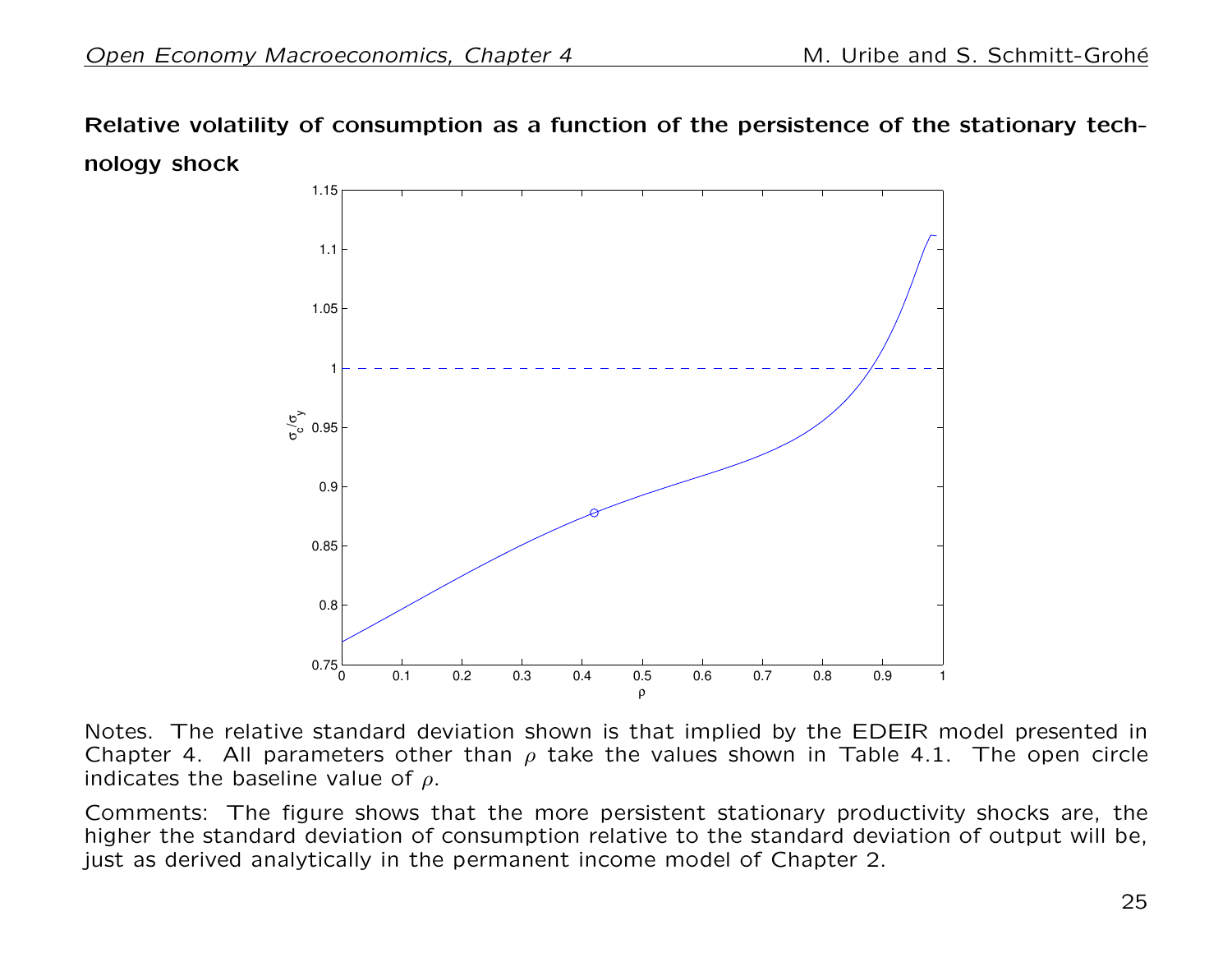We now turn an analysis of second moments predicted by the SOE-RBC model and compare them to the Canadian data.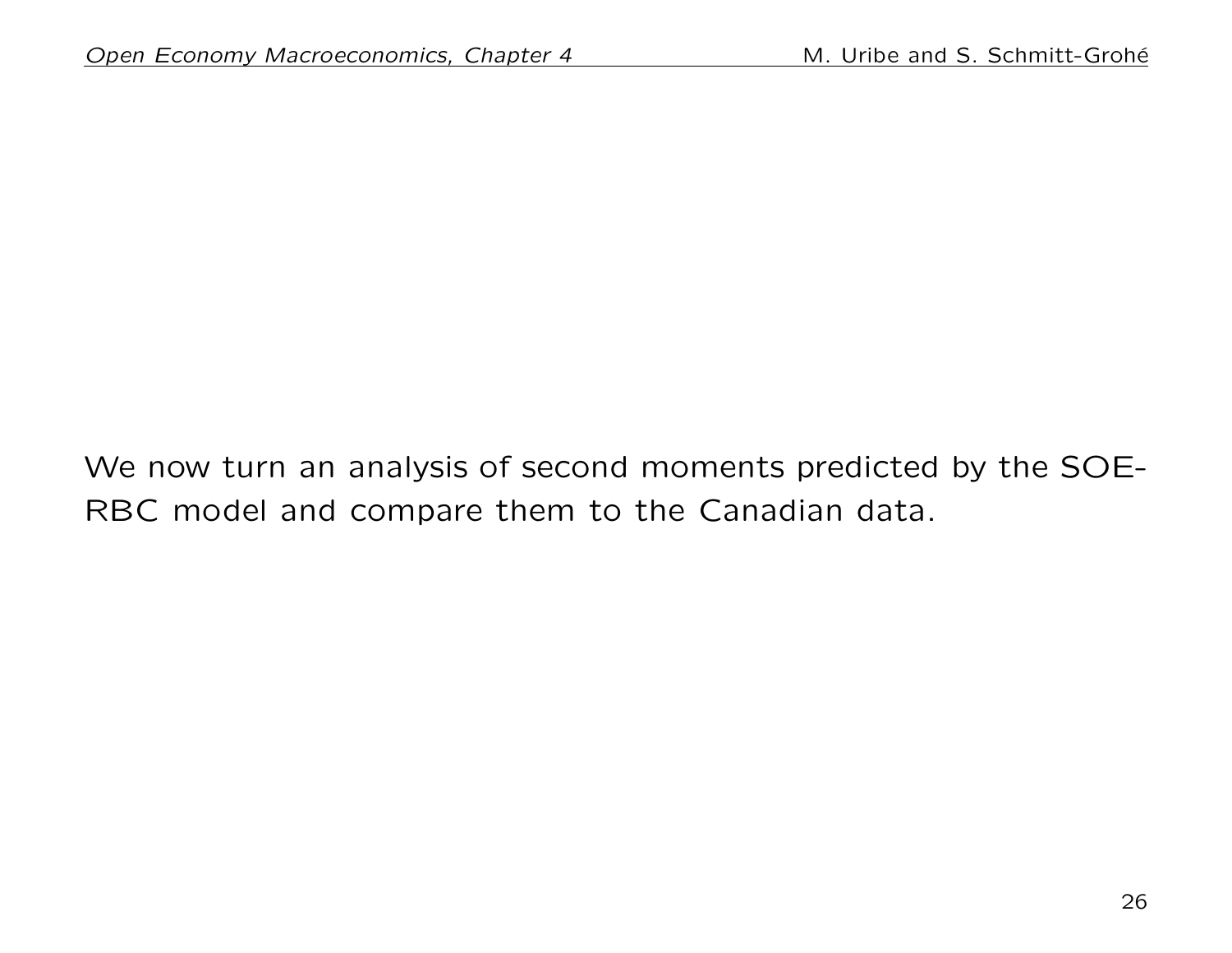### Some Empirical Regularities of the Canadian Economy

Why Canada? Because it is the (open) economy on which we based the calibration of the model, following Mendoza (1991).

| Variable         | Canadian Data  |                      |                    |  |
|------------------|----------------|----------------------|--------------------|--|
|                  | $\sigma_{x_t}$ | $\rho_{x_t,x_{t-1}}$ | $\rho_{x_t,GDP_t}$ |  |
| $\boldsymbol{y}$ | 2.8            | 0.61                 |                    |  |
| $\mathcal{C}$    | 2.5            | 0.7                  | 0.59               |  |
| $\dot{\imath}$   | 9.8            | 0.31                 | 0.64               |  |
| $\bm{h}$         | 2              | 0.54                 | 0.8                |  |
| $\underline{tb}$ | 1.9            | 0.66                 | $-0.13$            |  |

Source: Mendoza AER, 1991. Annual data. Log-quadratically detrended.

#### **Comments**

- Volatility ranking:  $\sigma_{tb/y} < \sigma_c < \sigma_y < \sigma_i$ .
- Consumption, investment, and hours are procyclical.
- The trade-balance-to-output ratios is countercyclical.
- All variables considered are positively serially correlated.
- Similar stylized facts emerge from other small developed countries (see, e.g., chapter 1).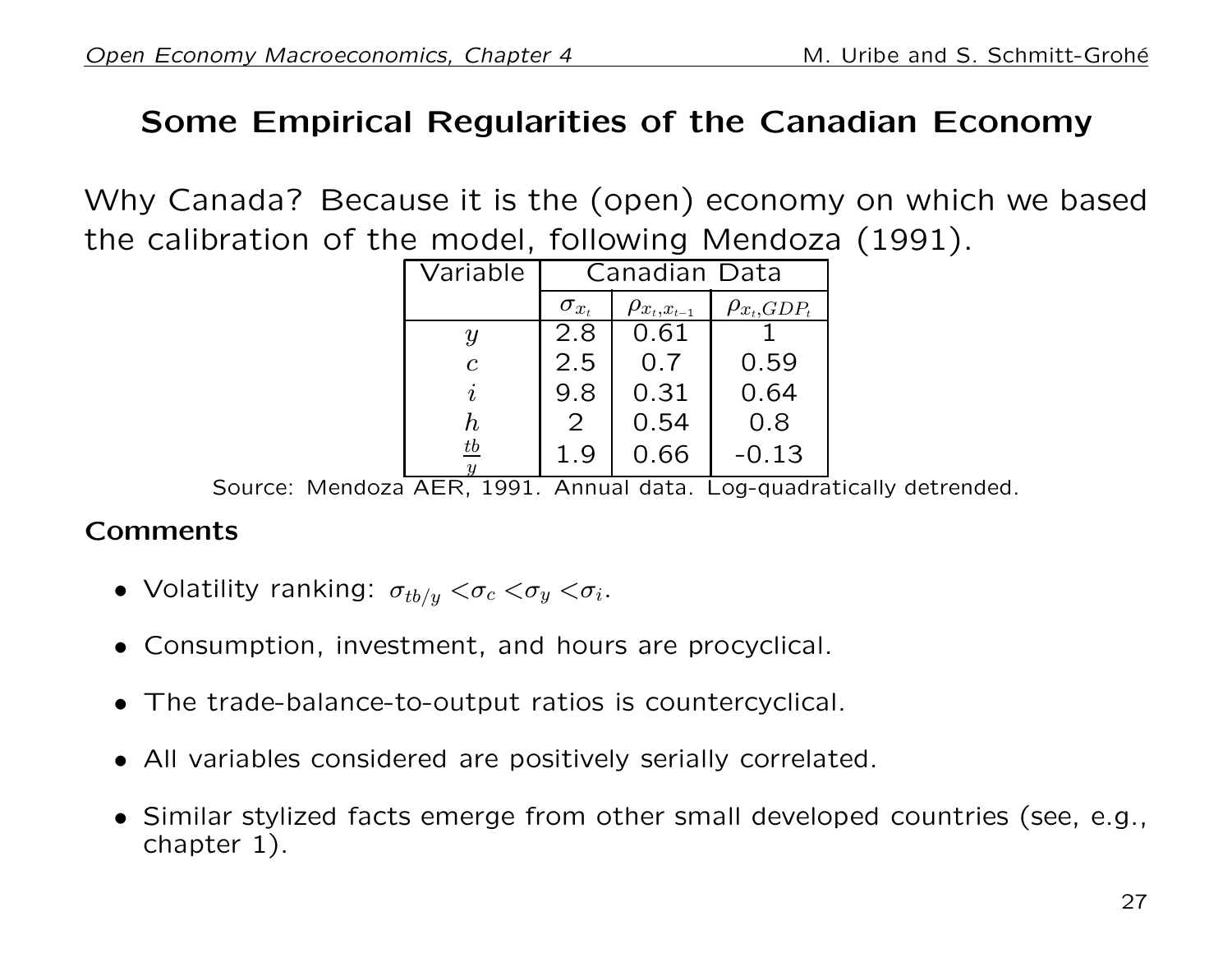## Empirical and Theoretical Second Moments

|                   | Canadian Data  |                      |                  |                |                       |                  |                |                      |                  |
|-------------------|----------------|----------------------|------------------|----------------|-----------------------|------------------|----------------|----------------------|------------------|
|                   | 1946 to 1985   |                      |                  |                | 1960 to 2011          |                  | Model          |                      |                  |
|                   | $\sigma_{x_t}$ | $\rho_{x_t,x_{t-1}}$ | $\rho_{x_t,y_t}$ | $\sigma_{x_t}$ | $\rho_{x_t, x_{t-1}}$ | $\rho_{x_t,y_t}$ | $\sigma_{x_t}$ | $\rho_{x_t,x_{t-1}}$ | $\rho_{x_t,y_t}$ |
| $\mathcal{Y}$     | 2.8            | 0.6                  |                  | 3.7            | 0.9                   | 1                | 3.1            | 0.6                  |                  |
| $\boldsymbol{c}$  | 2.5            | 0.7                  | 0.6              | 2.2            | 0.7                   | 0.6              | 2.7            | 0.8                  | 0.8              |
| $\dot{\imath}$    | 9.8            | 0.3                  | 0.6              | 10.3           | 0.7                   | 0.8              | 9.0            | 0.1                  | 0.7              |
| $\boldsymbol{h}$  | 2.0            | 0.5                  | 0.8              | 3.6            | 0.7                   | 0.8              | 2.1            | 0.6                  |                  |
| $\frac{tb}{y}$ ca | 1.9            | 0.7                  | $-0.1$           | 1.7            | 0.8                   | 0.1              | 1.8            | 0.5                  | $-0.04$          |
| $\boldsymbol{y}$  |                |                      |                  |                |                       |                  | 1.4            | 0.3                  | 0.05             |

#### Comments:

- $\sigma_h$ ,  $\sigma_i$ ,  $\sigma_y$ ,  $\sigma_{tb/y}$ , and  $\rho_{y_t,y_{t-1}}$  were targeted by calibration, so no real test here.
- model correctly places  $\sigma_c$  below  $\sigma_y$  and  $\sigma_i$  and above  $\sigma_h$  and  $\sigma_{tb/y}$ .
- model correctly makes  $tb/y$  countercyclical.
- model overestimates the correlations of hours and consumption with output.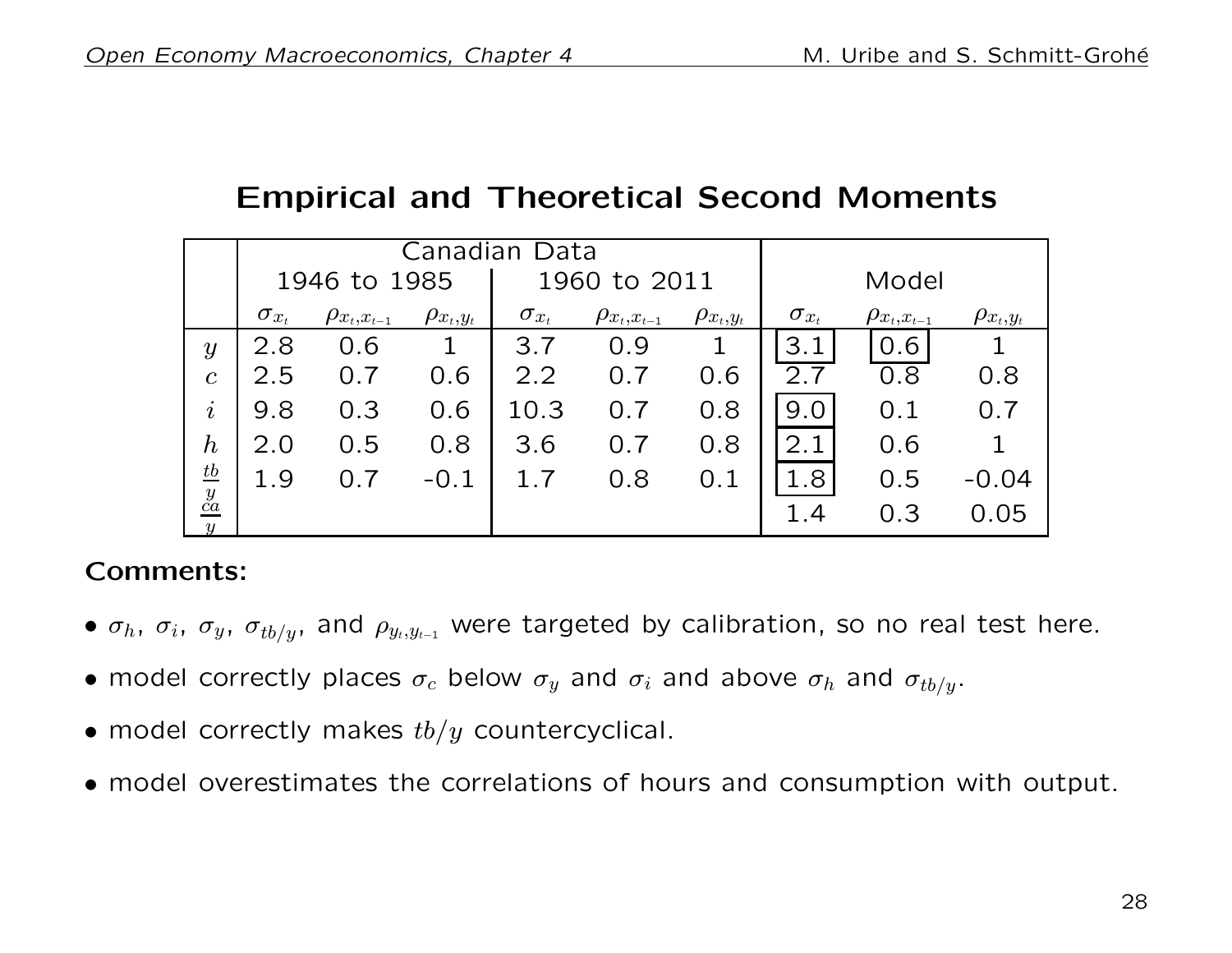## Why is  $\mathsf{corr}(\mathrm{h_t},\mathrm{y_t})$  Exactly Equal to One?

Recall the equilibrium condition in the labor market:

$$
-\frac{U_h(c_t, h_t)}{U_c(c_t, h_t)} = A_t F_h(k_t, h_t)
$$

with GHH preferences and Cobb-Douglas technology, this becomes

$$
h_t^{\omega-1} = A_t (1-\alpha) k_t^{\alpha-1} h_t^{\alpha}
$$
  
= 
$$
(1-\alpha) \frac{y_t}{h_t}
$$

Log-linearizing,

$$
\omega \widehat{h}_t = \widehat{y}_t,
$$

which says taht up to first order, hours and output are perfectly correlated.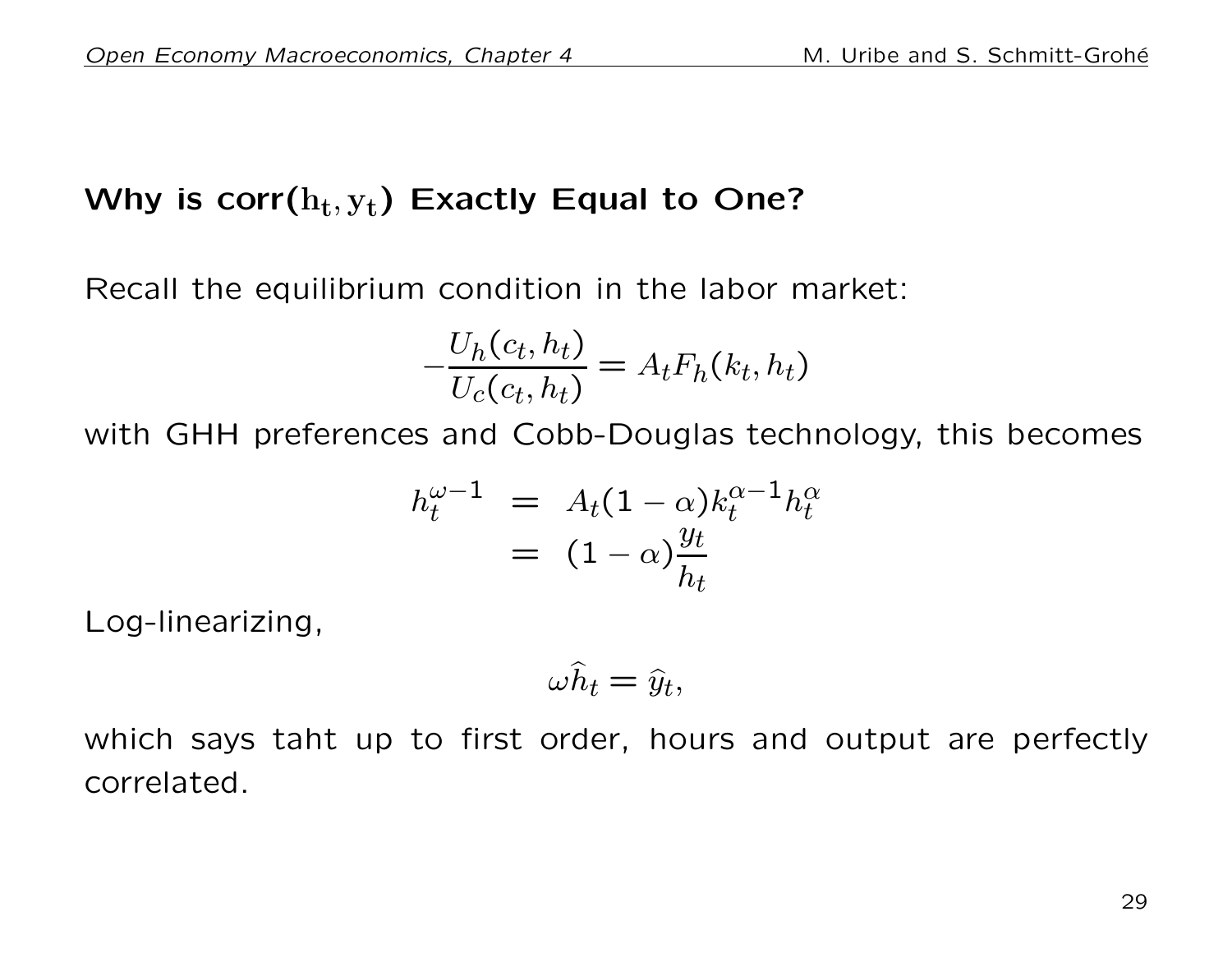

Response to a Positive Technology Shock

Source: Schmitt-Grohé and Uribe (JIE, 2003)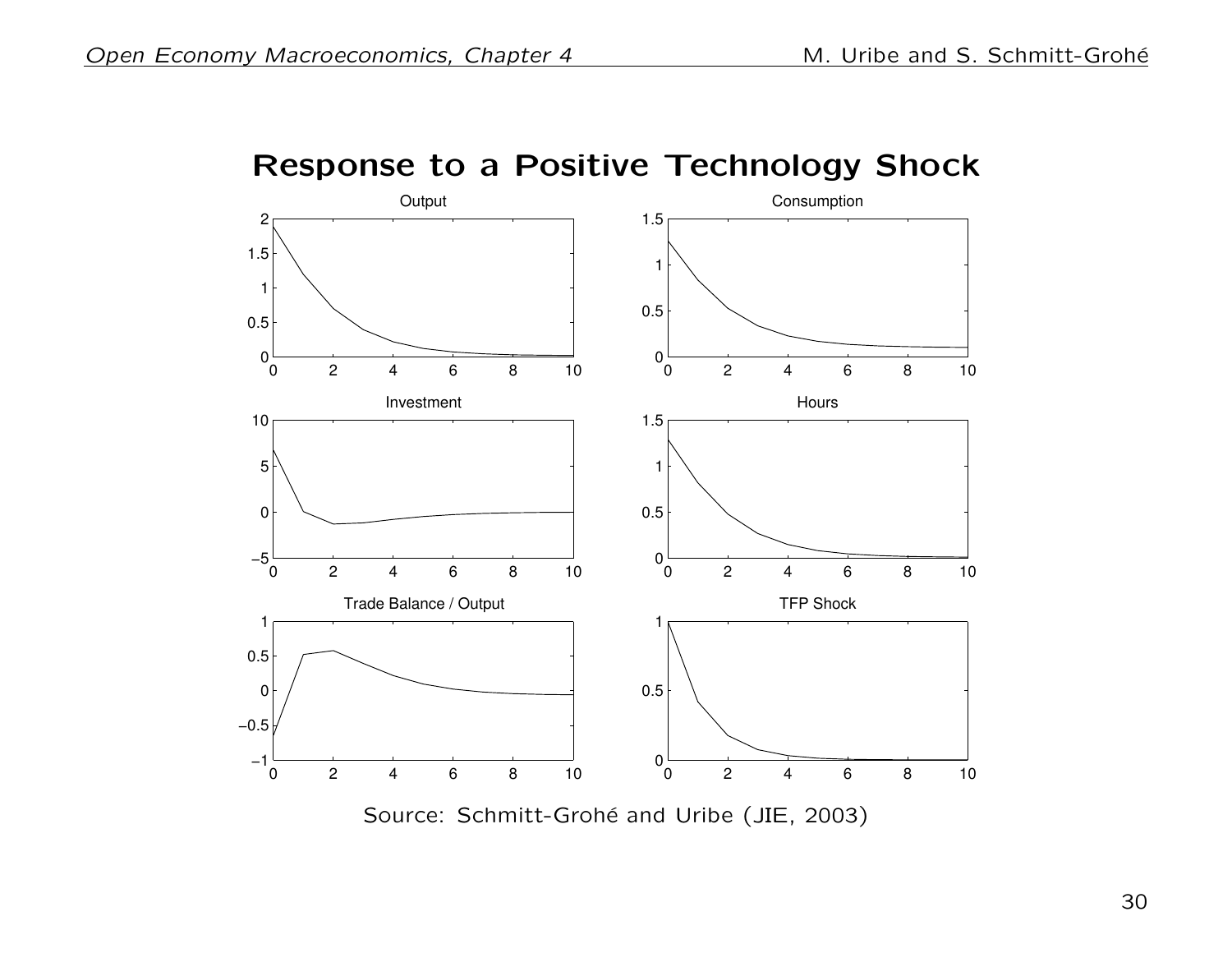## Comments:

- Output, consumption, investment, and hours expand.
- The trade balance deteriorates.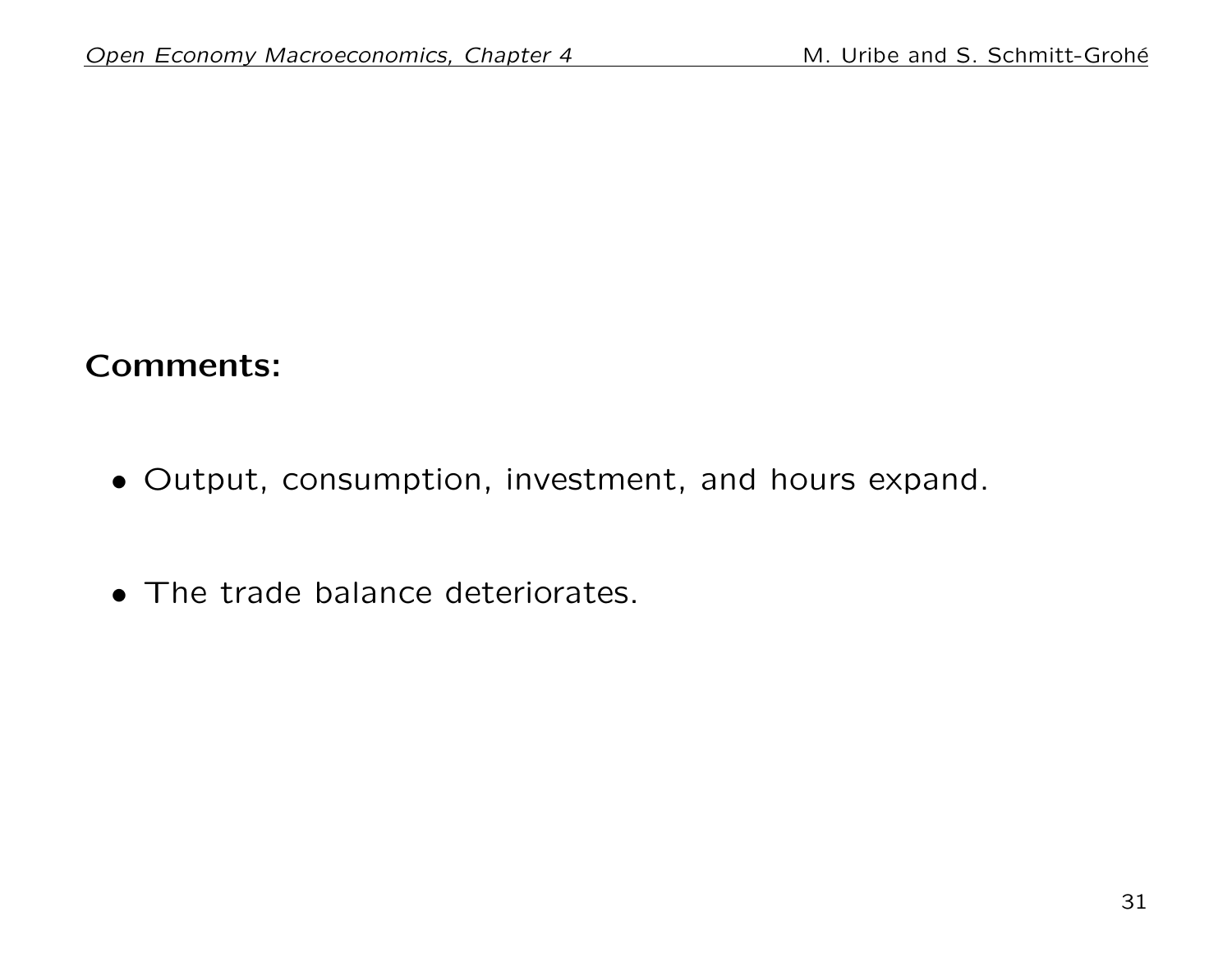#### 4.9 The Complete Asset Markets (CAM) Model

$$
E_t r_{t+1} b_{t+1} = b_t + y_t - c_t - i_t - \Phi(k_{t+1} - k_t),
$$
  
\n
$$
\lim_{j \to \infty} E_t q_{t+j} b_{t+j} \ge 0,
$$
  
\n
$$
q_t = r_1 r_2 \dots r_t,
$$
  
\n
$$
\lambda_t r_{t+1} = \beta \lambda_{t+1}.
$$
  
\n
$$
\lambda_t^* r_{t+1} = \beta \lambda_{t+1}^*.
$$
  
\n
$$
\frac{\lambda_{t+1}}{\lambda_t} = \frac{\lambda_{t+1}^*}{\lambda_t^*}.
$$
  
\n
$$
\lambda_t = \xi \lambda_t^*,
$$
  
\n
$$
\lambda_t = \psi_4,
$$

**Calibration:** Set  $\psi_4$  so that steady-state consumption equals steadystate consumption in the model with Uzawa preferences.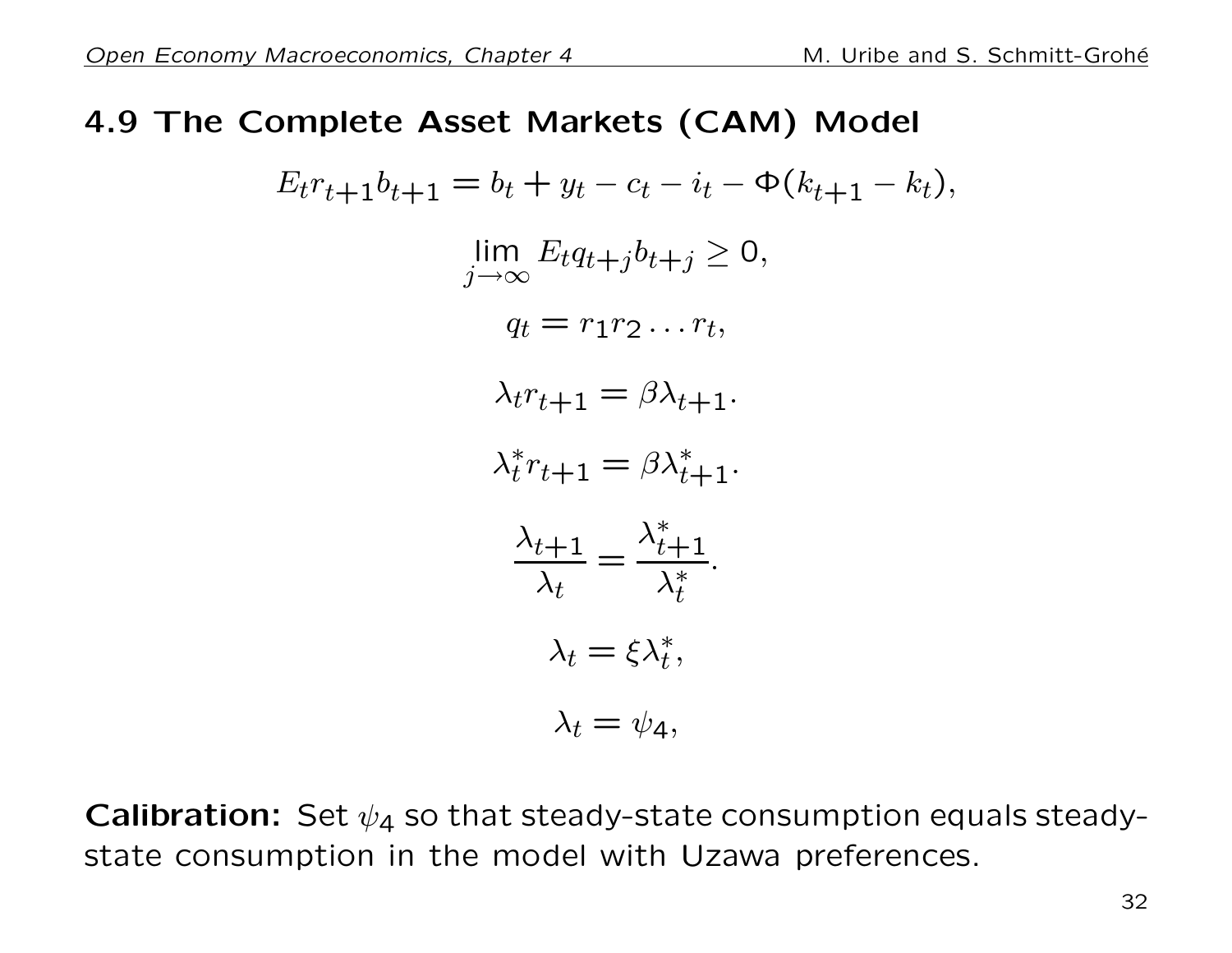## The SOE-RBC Model With Complete Asset Markets: Predicted Second Moments

|                                    | $\sigma_{x_t}$ |              |         | $\rho x_t, x_{t-1}$ | $\rho_{x_t, GDP_t}$ |              |
|------------------------------------|----------------|--------------|---------|---------------------|---------------------|--------------|
| variable                           | CAM            | <b>FDFIR</b> | CAM     | <b>EDEIR</b>        | CAM                 | <b>EDEIR</b> |
| y                                  | 3.1            | 3.1          | 0.61    | 0.62                | 1.00                | 1.00         |
| $\mathcal{C}$                      | 1.9            | 2.71         | 0.61    | 0.78                | 1.00                | 0.84         |
| $\it i$                            | 9.1            | 9.0          | 0.07    | 0.07                | 0.66                | 0.67         |
| $h_{\rm}$                          | 2.1            | 2.1          | 0.61    | 0.62                | 1.00                | 1.00         |
| $\underline{tb}$                   | 1.6            | 1.78         | 0.39    | 0.51                | 0.13                | $-0.04$      |
| $\frac{y}{ca}$<br>$\boldsymbol{y}$ | 3.1            | 1.45         | $-0.07$ | 0.32                | $-0.49$             | 0.05         |

Note. Standard deviations are measured in percentage points. The columns labeled CAM are produced with the Matlab program cam\_run.m available at

http://www.columbia.edu/~mu2166/closing.htm.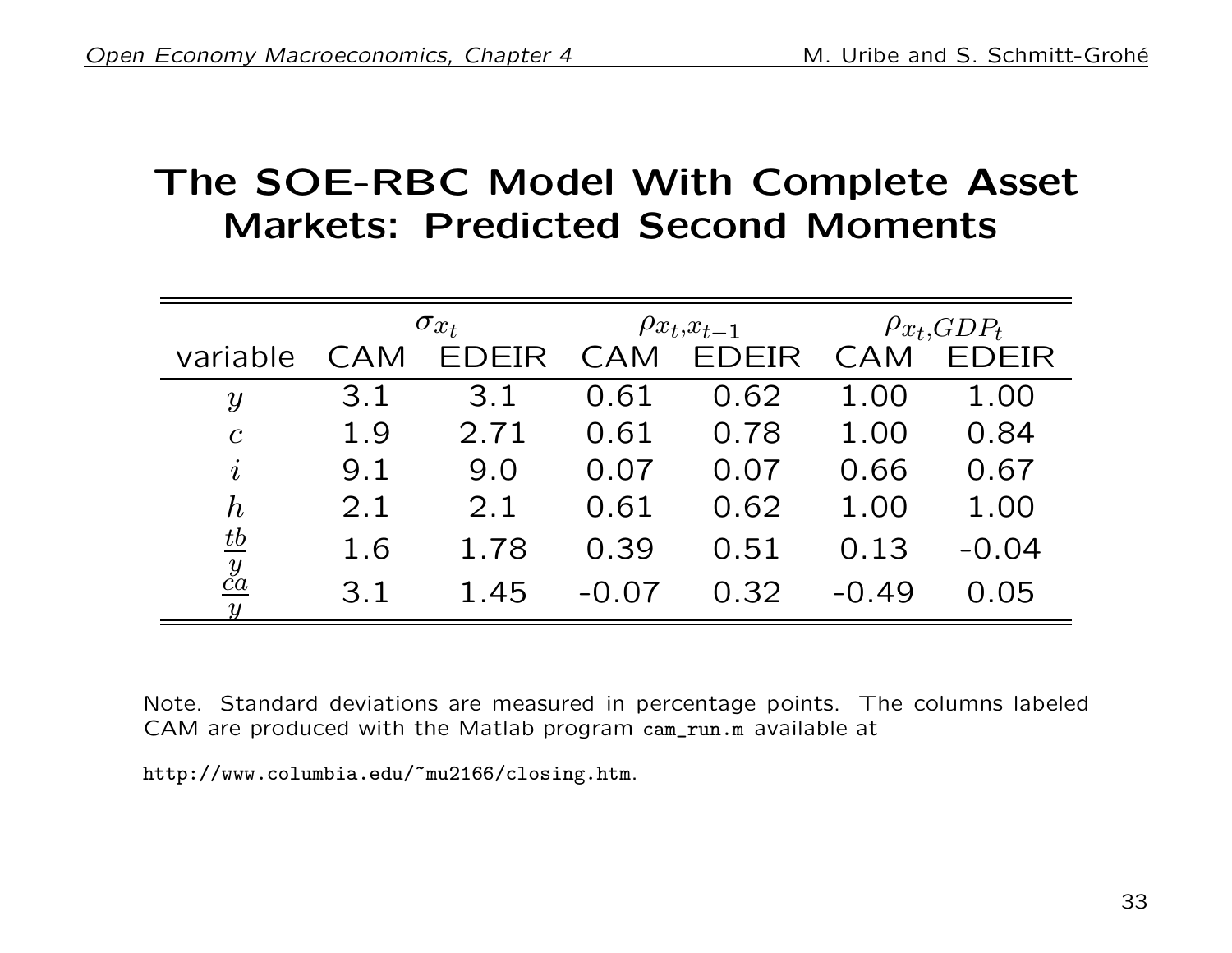## Impulse Response to a Unit Technology Shock One-Bond Versus Complete Asset Market Models

0 2 4 6 8 10  $0<sup>L</sup><sub>0</sub>$ 0.5 1 1.5 2 **Output** 0 2 4 6 8 10  $0^{L}_{0}$ 0.5 1 1.5 Consumption 0 2 4 6 8 10  $-5\frac{L}{0}$  $|0|$ 5 10 Investment 0 2 4 6 8 10  $0\frac{L}{0}$ 0.5 1 1.5 Hours 0 2 4 6 8 10  $-1\frac{L}{0}$ −0.5  $\Omega$ 0.5 1 Trade Balance / GDP 0 2 4 6 8 10 −1 <del>−</del> 0 1 2 Current Account / GDP

Dash-diamond, EDEIR model. Dash-dotted, complete-asset-market model.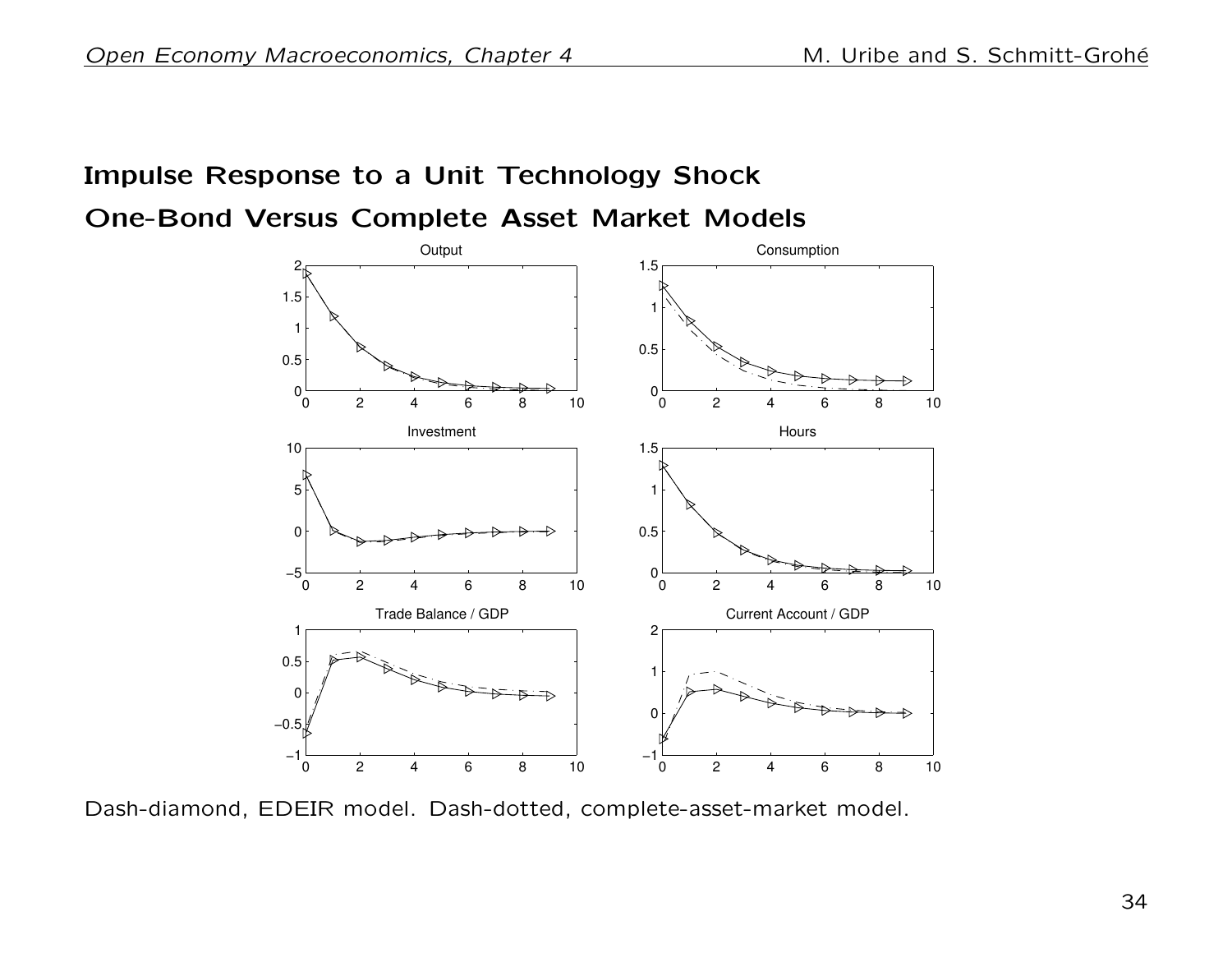# 4.10 Alternative Ways to Induce Stationarity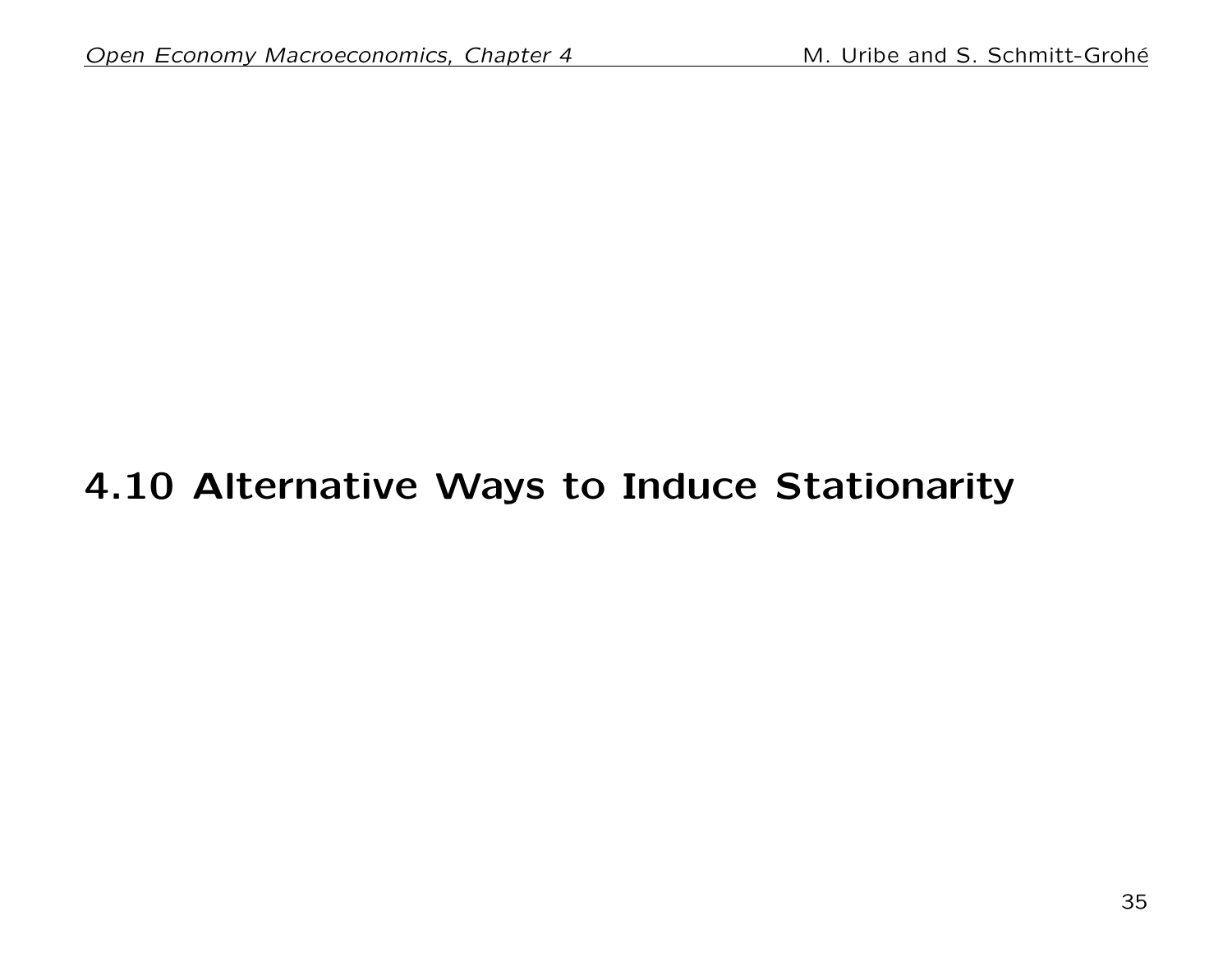### 4.10.1 The Internal Debt-Elastic Interest Rate (IDEIR) Model

$$
r_t = r + p(d_t),
$$

The Euler equation becomes

$$
\lambda_t = \beta[1 + r + p(d_t) + p'(d_t)d_t]E_t\lambda_{t+1}
$$

$$
p(d) = \psi_2 \left( e^{d - \bar{d}} - 1 \right),
$$

Calibration: Same as in the external case. Note that the steadystate value of debt is no longer equal to  $\overline{d}$ . Instead,  $d$  solves

$$
(1+d)e^{d-\bar{d}} = 1 \Rightarrow d = 0.4045212.
$$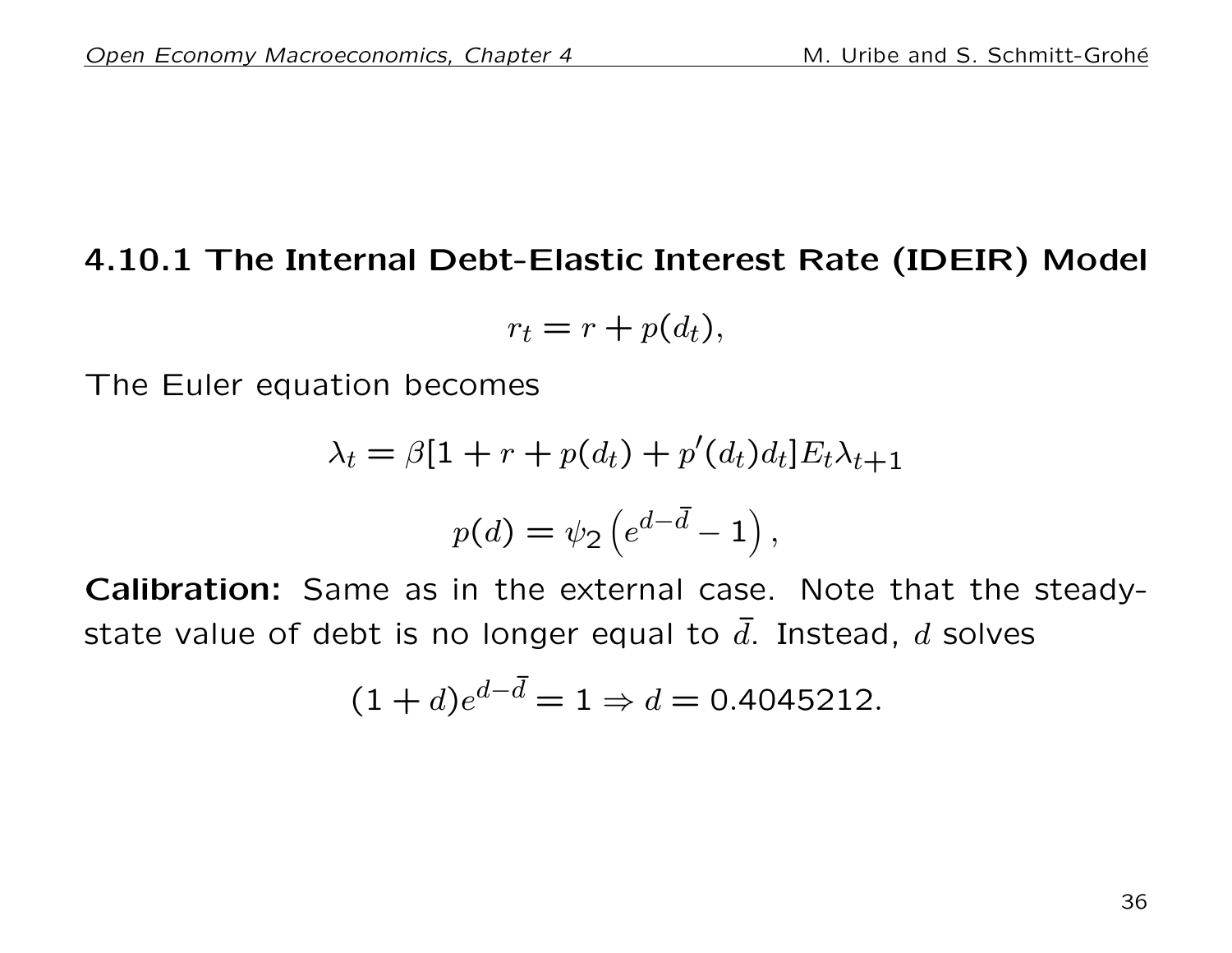### Internal Debt-Elastic Interest-Rate

| Variable                   | $\sigma_{x_t}$ | $\rho_{x_t,x_{t-1}}$ | $\rho_{x_t,GDP_t}$ |
|----------------------------|----------------|----------------------|--------------------|
| $\boldsymbol{\mathcal{U}}$ | 3.1            | 0.62                 |                    |
| $\overline{c}$             | 2.5            | 0.76                 | 0.89               |
| $\dot{i}$                  | Q              | 0.068                | 0.68               |
| $h_{\cdot}$                | 2.1            | 0.62                 |                    |
| tb/y                       | 1.6            | 0.43                 | $-0.036$           |
| ca/y                       | 1.4            | 0.31                 | 0.041              |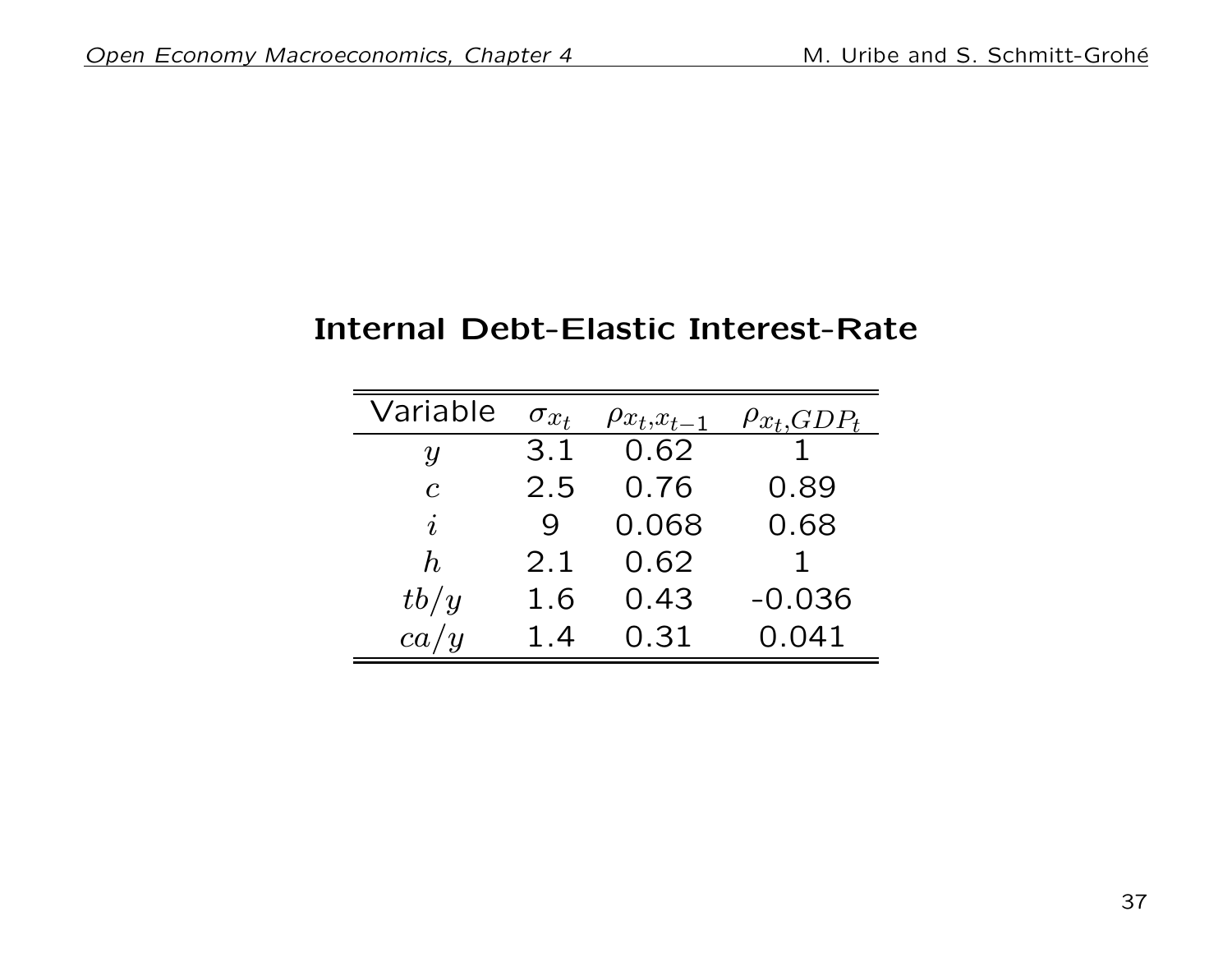## Internal Debt-Elastic Interest Rate Premium Response to a Positive Technology Shock



Comment: The economy with internal debt-elastic interest rate premium behaves very simularly to the economies featuring other stationarity inducing devices.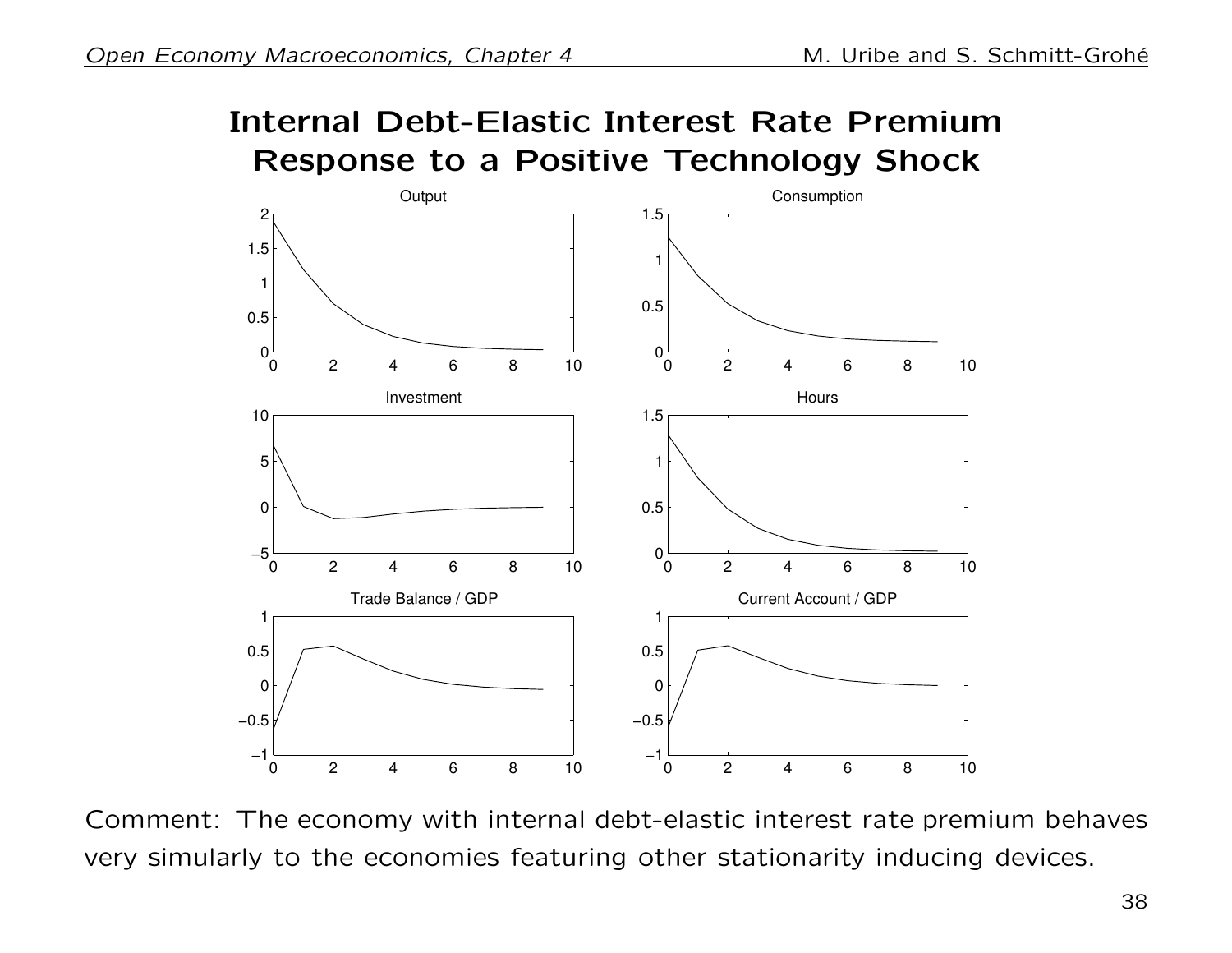### 4.10.2 The Portfolio Adjustment Cost (PAC) Model

$$
d_t = (1 + r_{t-1})d_{t-1} - y_t + c_t + i_t + \Phi(k_{t+1} - k_t) + \frac{\psi_3}{2}(d_t - \bar{d})^2
$$

$$
\lambda_t[1-\psi_3(d_t-\bar{d})]=\beta(1+r_t)E_t\lambda_{t+1}
$$

#### Calibration

|  | 0.96   0.7442   0.00074   $\beta^-$ |  |
|--|-------------------------------------|--|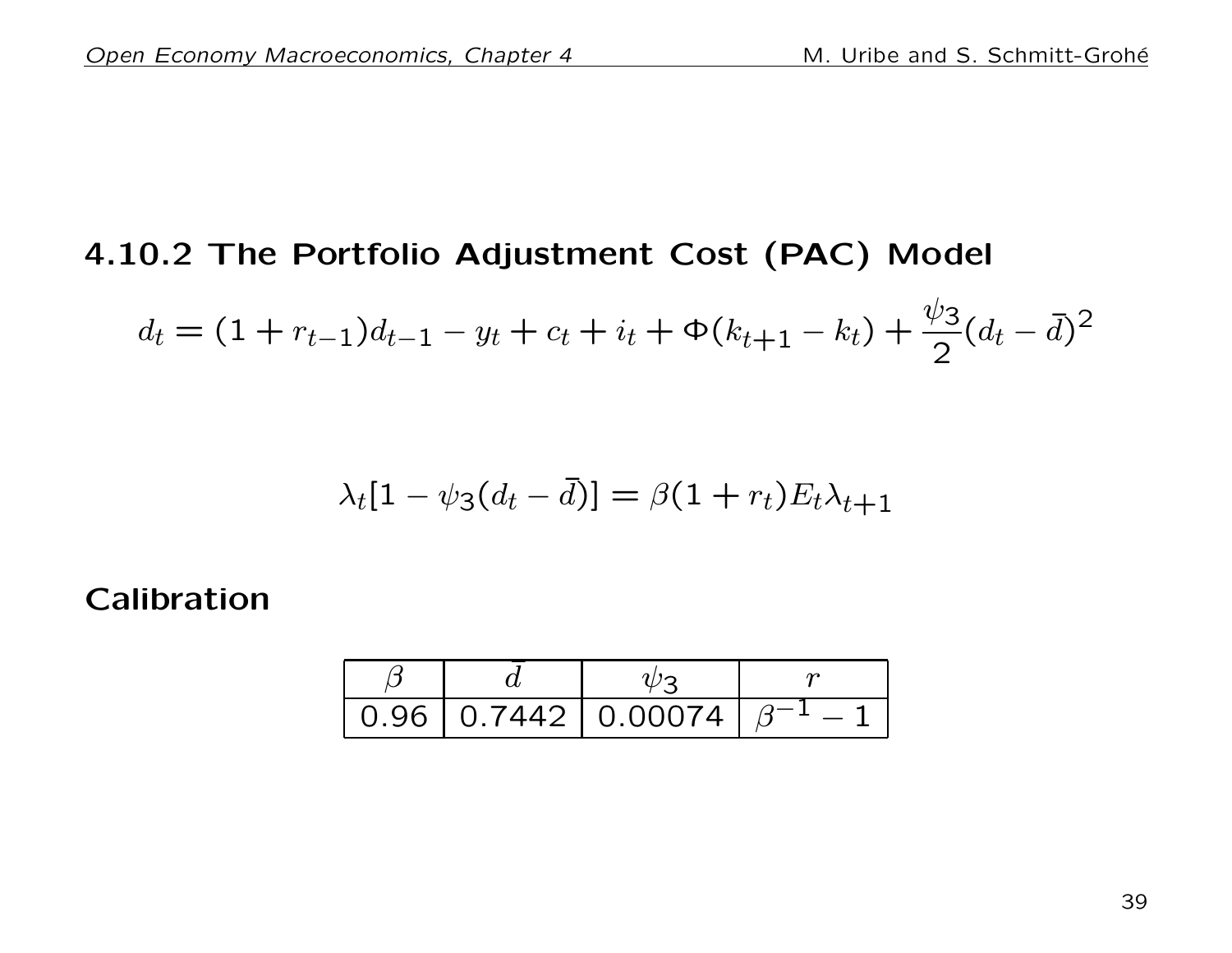### 4.10.3 The External Discount Factor (EDF) Model

$$
\theta_{t+1} = \beta(\tilde{c}_t, \tilde{h}_t)\theta_t \qquad t \ge 0,
$$

 $\theta_0 = 1$ ,

where  $\tilde{c}_t$  and  $\tilde{h}_t$  denote per capita consumption and hours worked.

$$
\lambda_t = \beta(\tilde{c}_t, \tilde{h}_t)(1 + r_t)E_t\lambda_{t+1}
$$

$$
\lambda_t = U_c(c_t, h_t)
$$

$$
-U_h(c_t, h_t) = \lambda_t A_t F_h(k_t, h_t)
$$

$$
\lambda_t [1 + \Phi'_t] = \beta(\tilde{c}_t, \tilde{h}_t) E_t \lambda_{t+1} [A_{t+1} F_k(k_{t+1}, h_{t+1})
$$

$$
+ 1 - \delta + \Phi'_t + 1]
$$

In Equilibrium

$$
c_t = \tilde{c}_t \text{ and } h_t = \tilde{h}_t
$$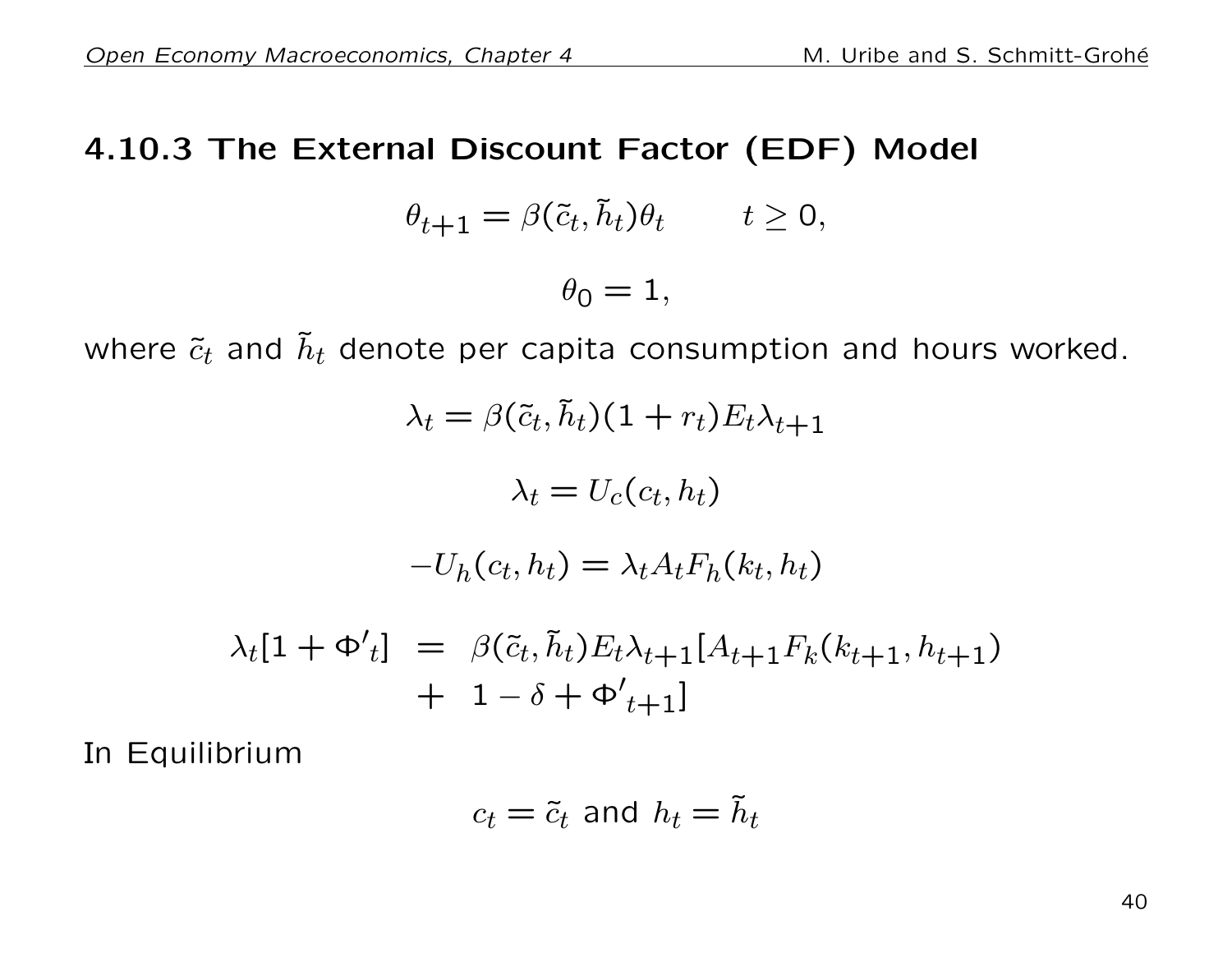To be added:

## 4.10.4 The Internal Discount Factor (IDF) Model

## 4.10.5 The Model with No Stationarity-Inducing Features (NSIF)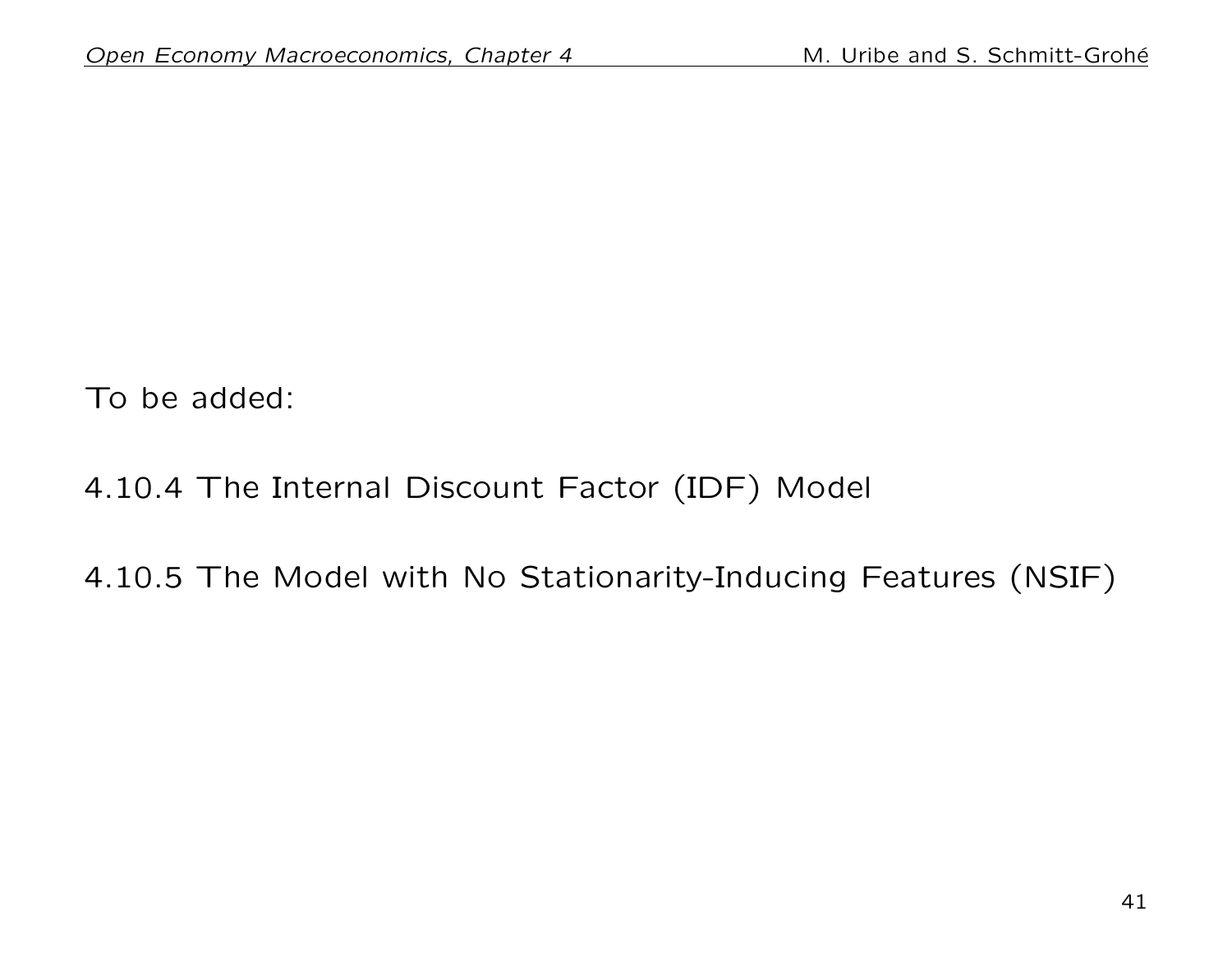# 4.11 The Perpetual-Youth (PY) Model

to be added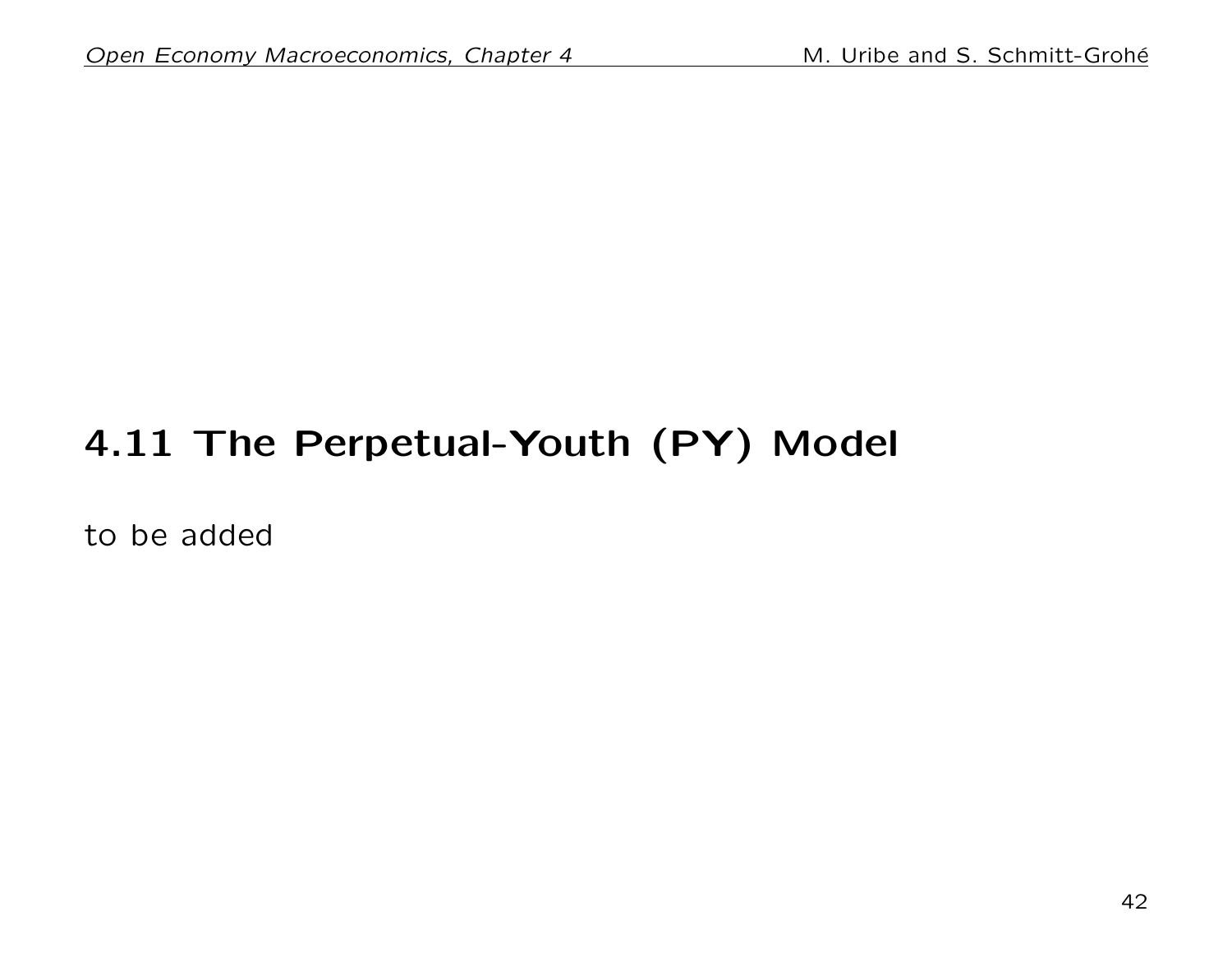## 4.12 Inducing Stationarity: Quantitative Comparison of Alternative Methods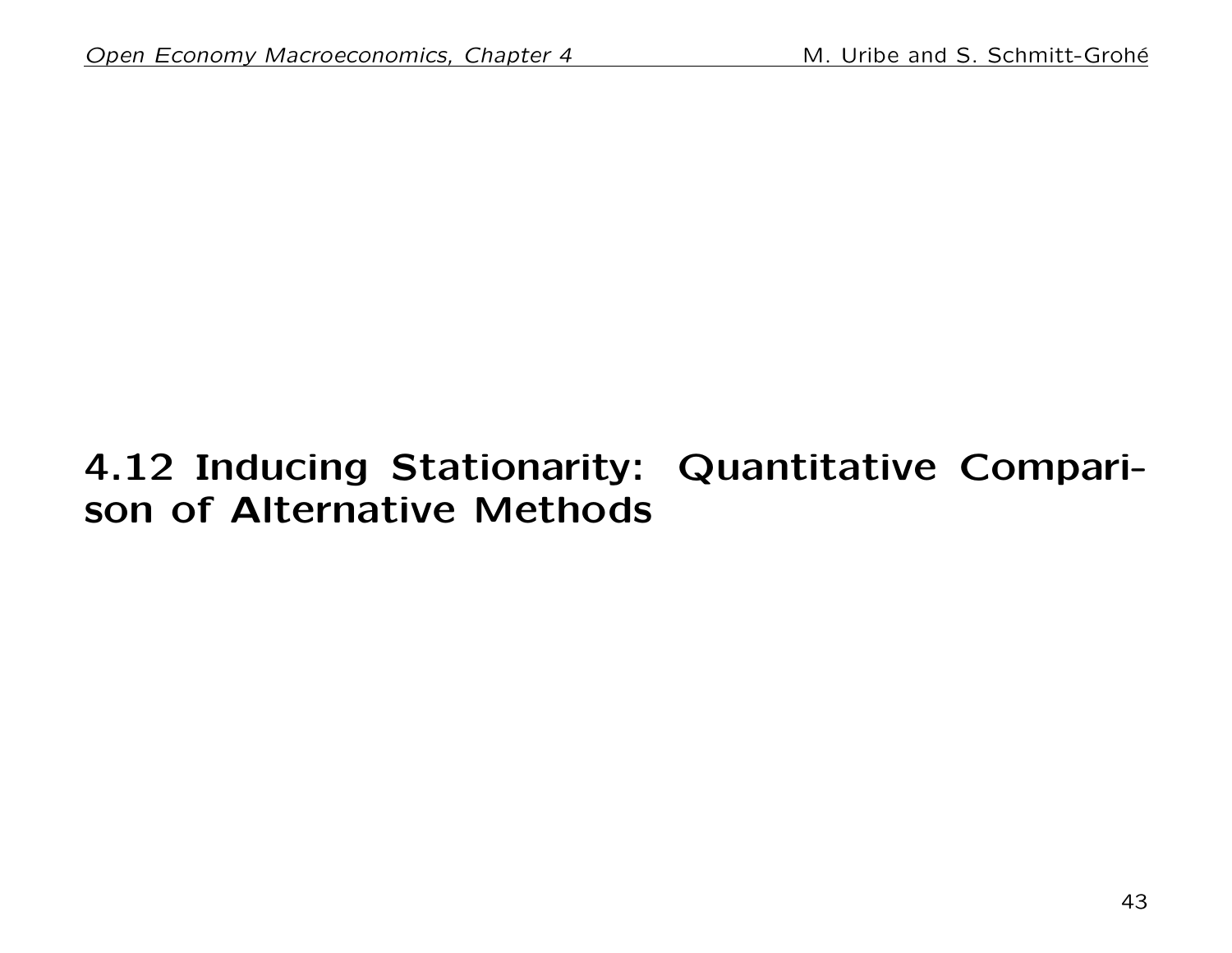



Source: Schmitt-Grohé and Uribe (JIE, 2003). Note. Solid line, endogenous discount factor. Squares, endogenous discount factor without internalization. Dashed line, Debt-elastic interest rate. Dash-dotted line, Portfolio adjustment cost. Dotted line, complete asset markets. Circles, No stationarity inducing elements.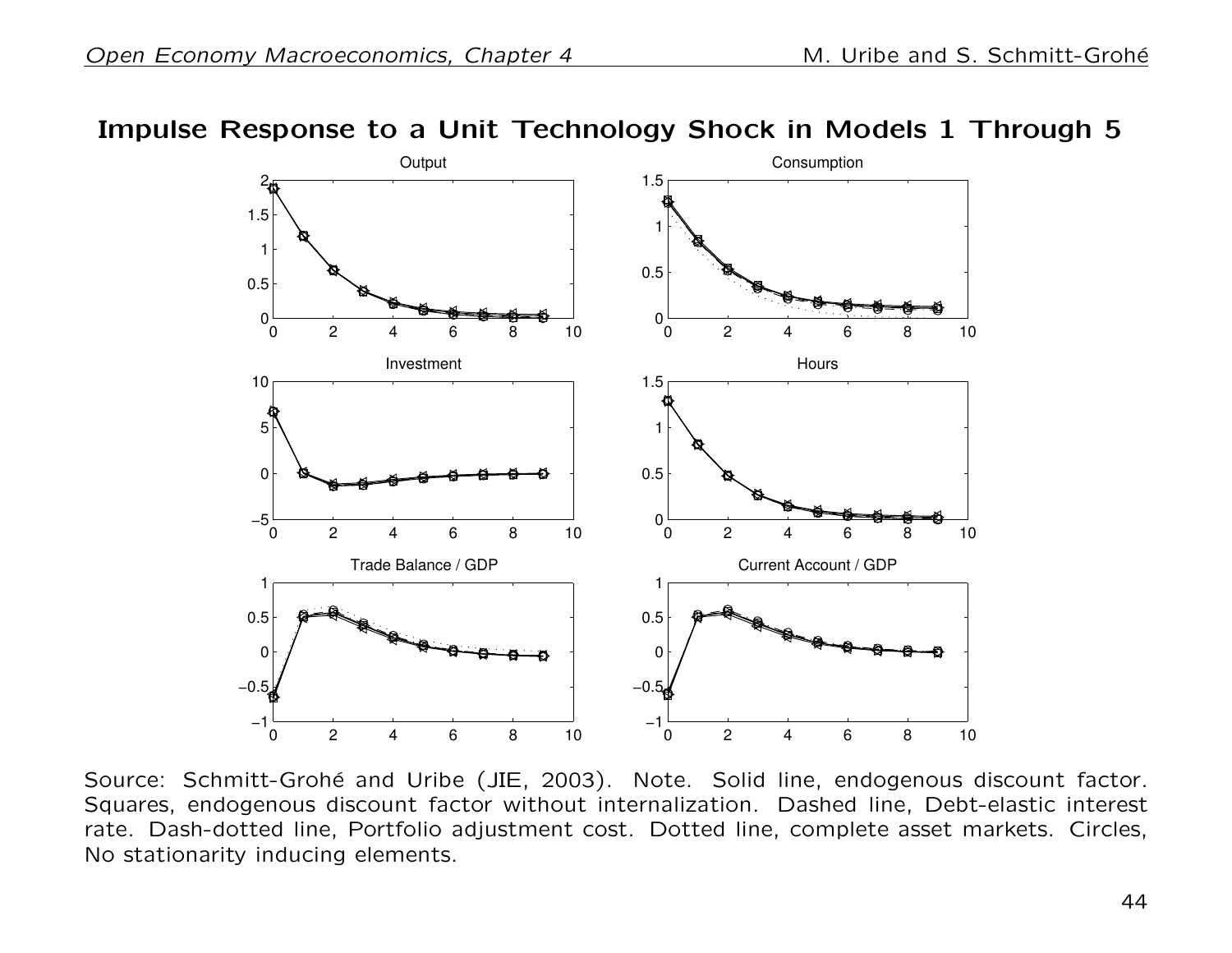|                  | Data                       | Model 1                  | Model 1a | Model <sub>2</sub> | Model 3  | Model 4 |  |  |  |
|------------------|----------------------------|--------------------------|----------|--------------------|----------|---------|--|--|--|
|                  | <b>Standard Deviations</b> |                          |          |                    |          |         |  |  |  |
| $\boldsymbol{y}$ | 2.8                        | 3.1                      | 3.1      | 3.1                | 3.1      | 3.1     |  |  |  |
| $\boldsymbol{c}$ | 2.5                        | 2.3                      | 2.3      | 2.7                | 2.7      | 1.9     |  |  |  |
| $\dot{\imath}$   | 9.8                        | 9.1                      | 9.1      | 9                  | 9        | 9.1     |  |  |  |
| $\boldsymbol{h}$ | $\overline{2}$             | 2.1                      | 2.1      | 2.1                | 2.1      | 2.1     |  |  |  |
| tb/y             | 1.9                        | 1.5                      | 1.5      | 1.8                | 1.8      | 1.6     |  |  |  |
| ca/y             |                            | 1.5                      | 1.5      | 1.5                | 1.5      |         |  |  |  |
| Serial           | Correlations               |                          |          |                    |          |         |  |  |  |
| $\boldsymbol{y}$ | 0.61                       | 0.61                     | 0.61     | 0.62               | 0.62     | 0.61    |  |  |  |
|                  | 0.7                        | 0.7                      | 0.7      | 0.78               | 0.78     | 0.61    |  |  |  |
| $\frac{c}{i}$    | 0.31                       | 0.07                     | 0.07     | 0.069              | 0.069    | 0.07    |  |  |  |
| $\boldsymbol{h}$ | 0.54                       | 0.61                     | 0.61     | 0.62               | 0.62     | 0.61    |  |  |  |
| tb/y             | 0.66                       | 0.33                     | 0.32     | 0.51               | 0.5      | 0.39    |  |  |  |
| ca/y             |                            | 0.3                      | 0.3      | 0.32               | 0.32     |         |  |  |  |
|                  |                            | Correlations with Output |          |                    |          |         |  |  |  |
| $\mathfrak c$    | 0.59                       | 0.94                     | 0.94     | 0.84               | 0.85     |         |  |  |  |
| $\dot{\imath}$   | 0.64                       | 0.66                     | 0.66     | 0.67               | 0.67     | 0.66    |  |  |  |
| $\boldsymbol{h}$ | 0.8                        |                          |          |                    |          |         |  |  |  |
| tb/y             | $-0.13$                    | $-0.012$                 | $-0.013$ | $-0.044$           | $-0.043$ | 0.13    |  |  |  |
| ca/y             |                            | 0.026                    | 0.025    | 0.05               | 0.051    |         |  |  |  |

#### Observed and Implied Second Moments

Source: Schmitt-Grohé and Uribe (JIE, 2003)

Note. Standard deviations are measured in percent per year.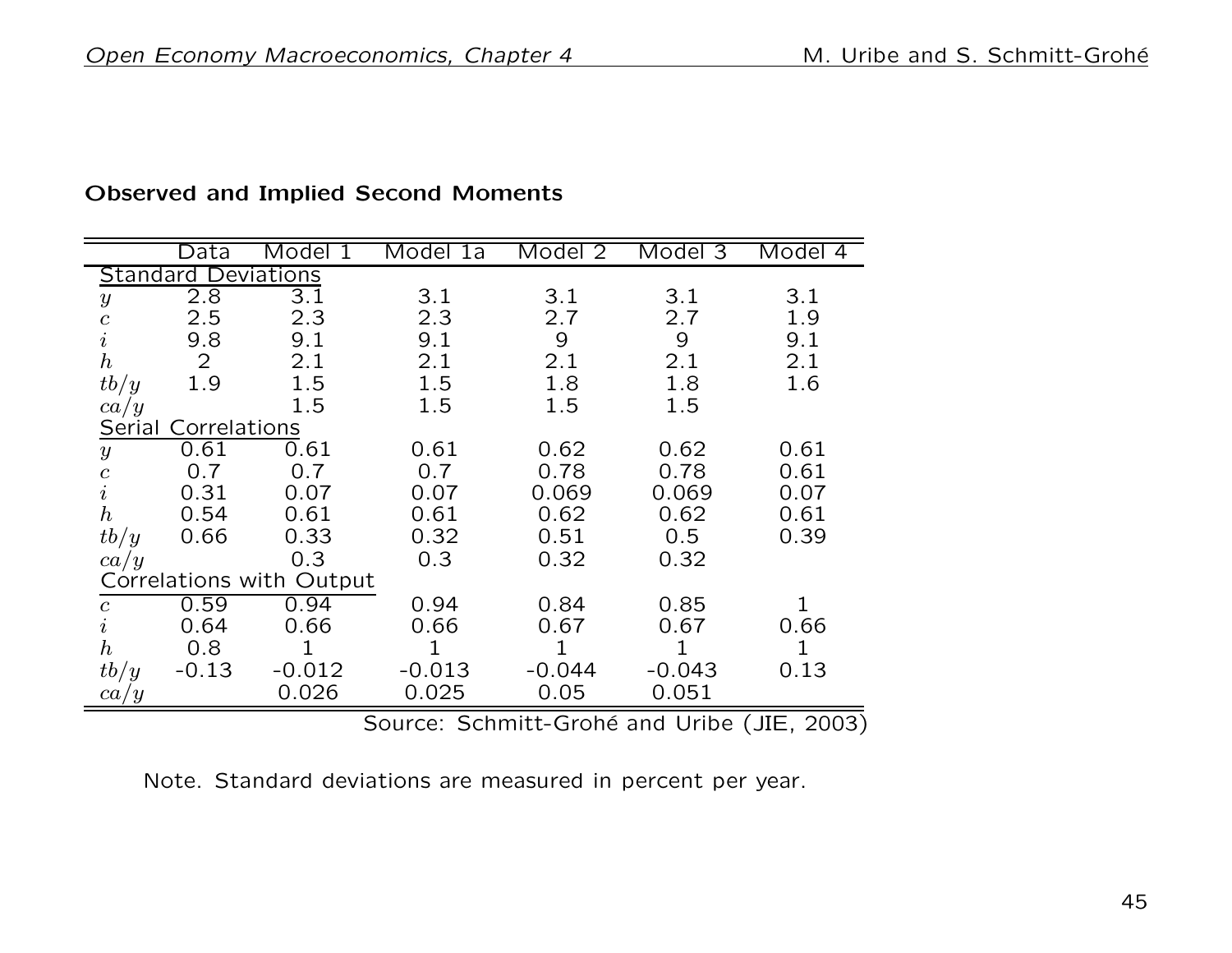## 4.13 Global Solution Methods

To be added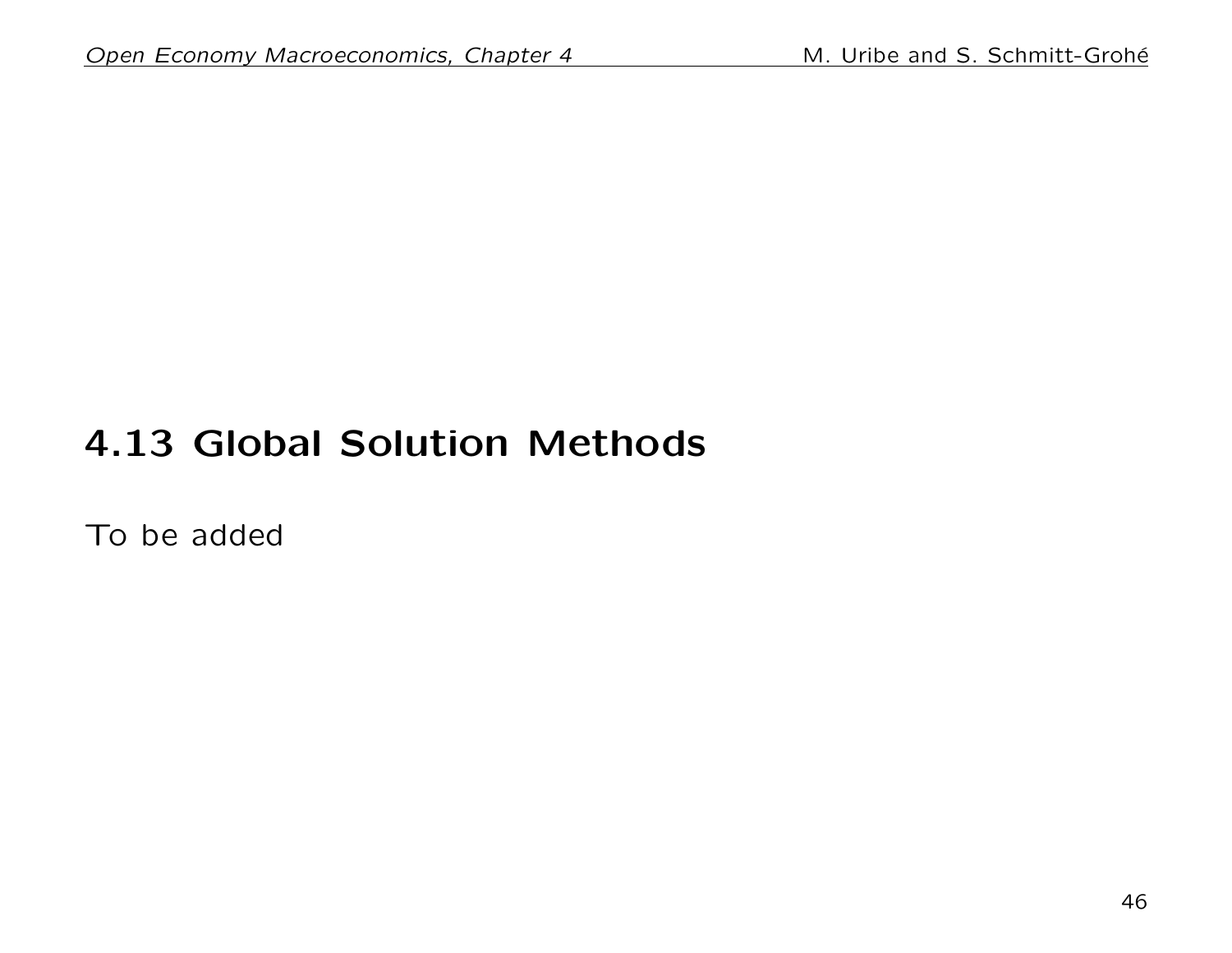Appendix

## First-Order Accurate Approximaiton of Equilibrium Conditions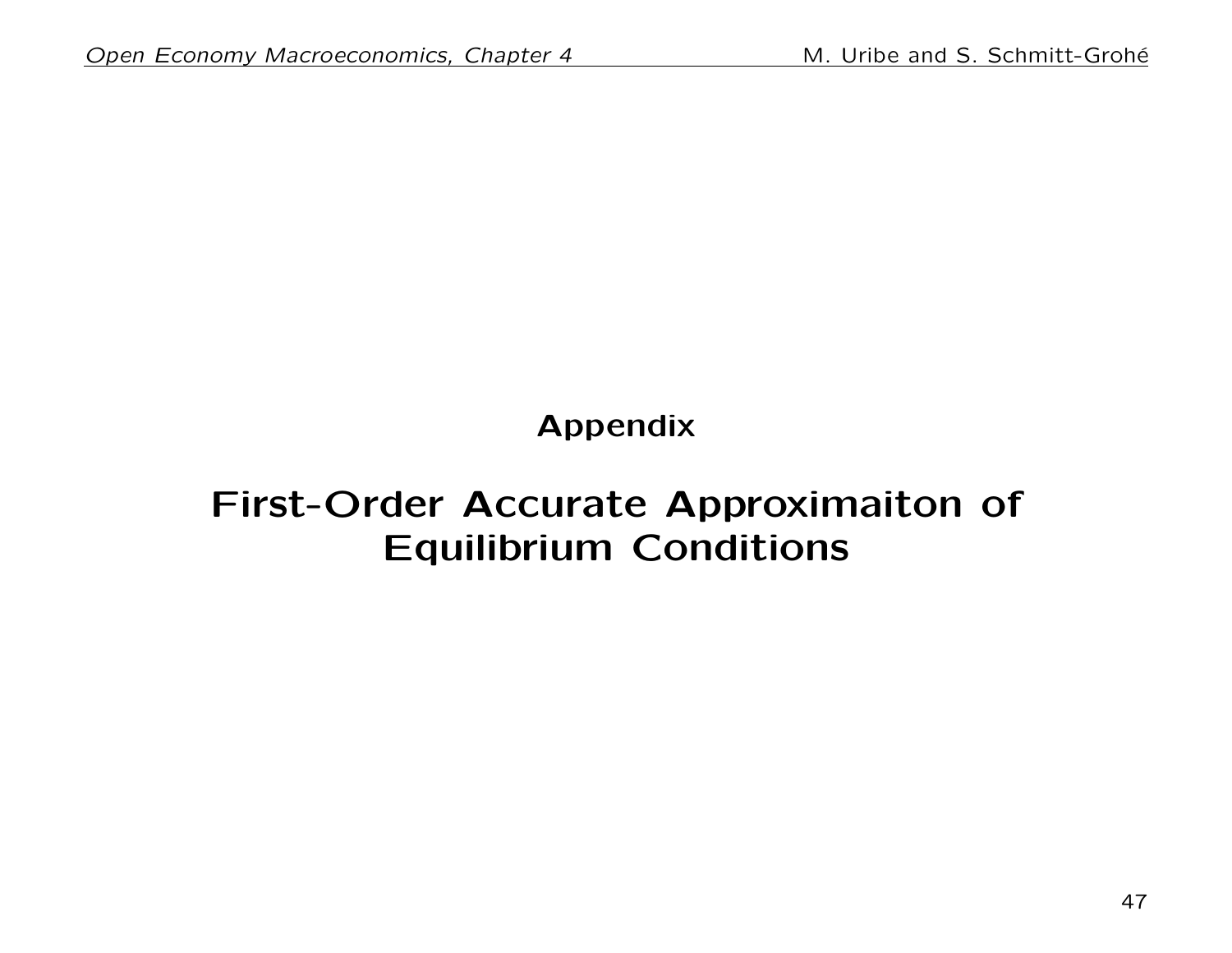### Derivation of a first-order accurate approximation

Based on Schmitt-Grohé and Uribe JEDC 2004.

The EDEIR model developed above gives rise to equilibrium conditions of the form

$$
E_t f(y_{t+1}, y_t, x_{t+1}, x_t) = 0 \tag{1}
$$

where

 $x_t = n_x \times 1$  vector of predetermined (or state) variables  $y_t = n_y \times 1$  vector of nonpredetermined (or control) variables  $x_0$  is an  $n_x \times 1$  vector of initial conditions Terminal condition: lim $_{j\rightarrow\infty}E_{t}\left[\begin{array}{lll} x_{t+j} & y_{t+j} \end{array}\right]$  $\vert'$  $\longrightarrow$  $\left[\begin{array}{cc} \overline{x} & \overline{y} \end{array}\right]$  $\vert'$ Let

$$
n = n_x + n_y
$$

Then we have that

$$
f: R^{n_y} \times R^{n_y} \times R^{n_x} \times R^{n_x} \rightarrow R^n
$$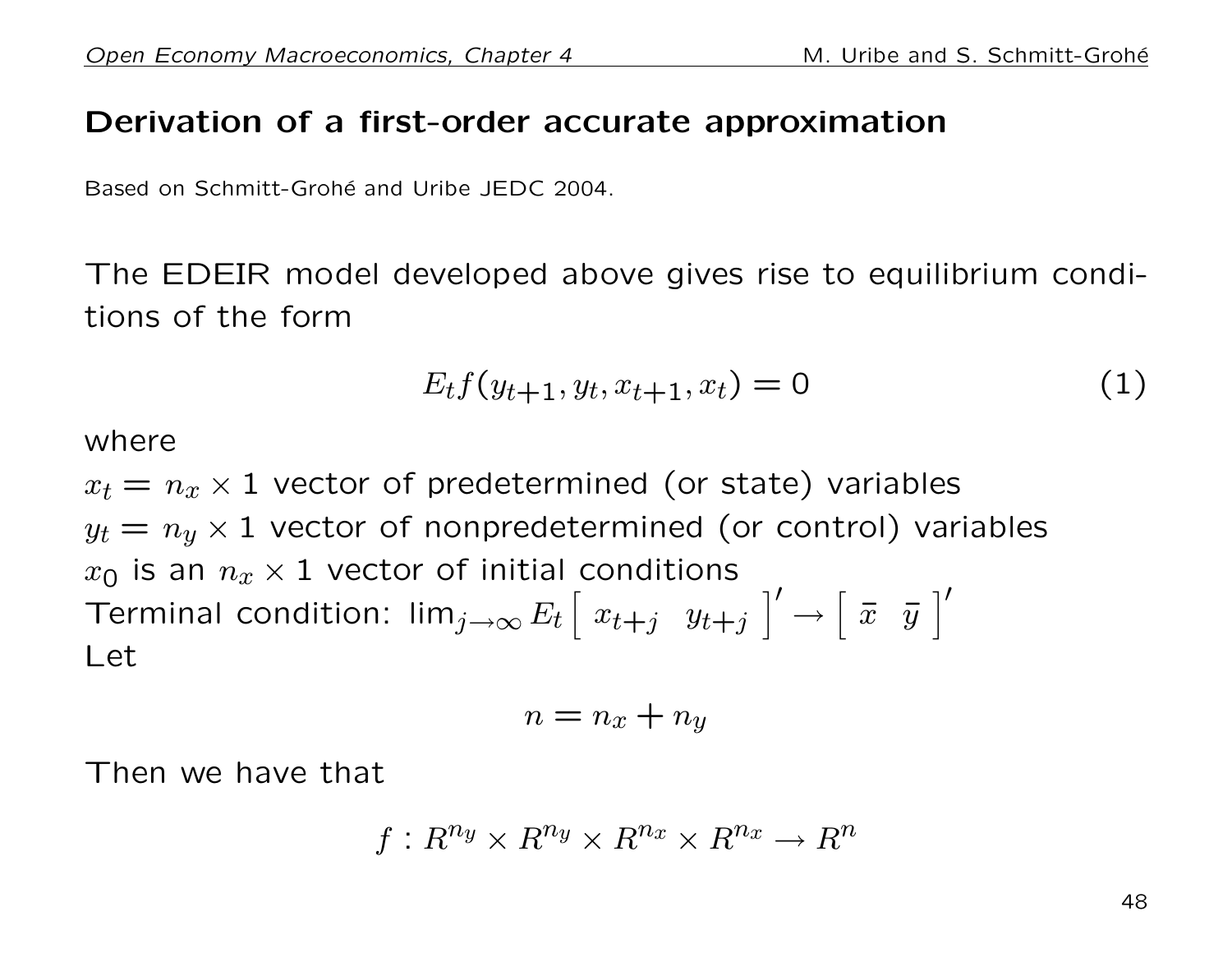A large class of dynamic stochastic general equilibrium models can be written in the form given in (1). And most studies in real and monetary business cycle analysis use models belonging to this class. Of course, there are also many types of models that do not fit into that class. For example, models with occasionally binding constraints.

Partition state vector  $x_t$ 

$$
x_t = \left[\begin{array}{c} x_t^1 \\ x_t^2 \end{array}\right]
$$

 $x_{t}^{1}=% \mathbb{R} _{n}$  = vector of endogenous predetermined state variables  $x_t^{\tilde{2}}=$  vector of exogenous state variables

We assume that the exogenous state evolves as:

$$
x_{t+1}^2 = \Lambda + \sigma \tilde{\eta} \epsilon_{t+1}, \tag{2}
$$

where Λ is a square matrix of coefficients, typically diagonal (with diagonal elements representing the serial correlations of the exogenous shocks), and  $\sigma =$  parameter scaling the amount of uncertainty.  $(\sigma = 0$  is perfect foresight.)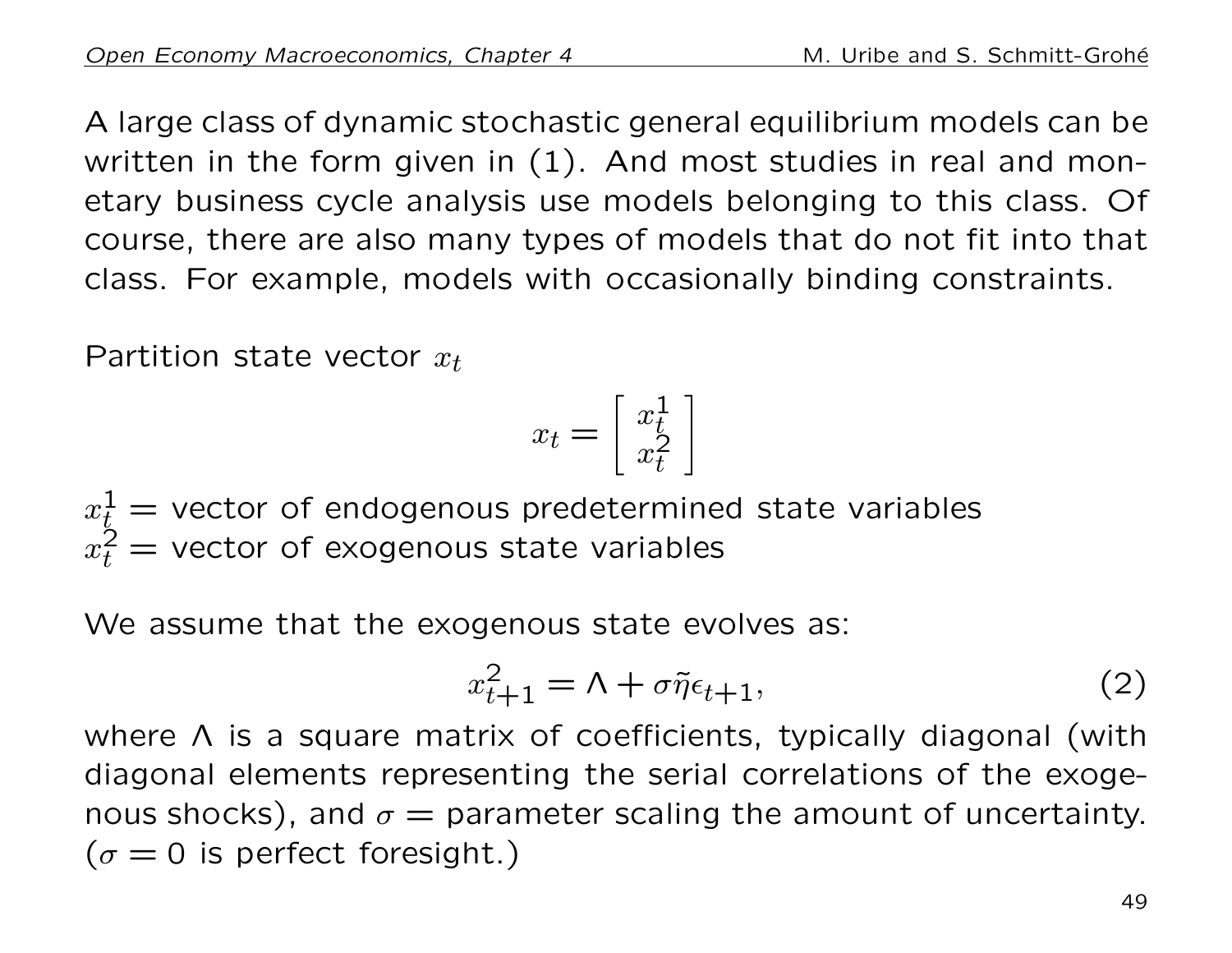Solution to models that are described by  $(1)$  and  $(2)$  can be expressed as:

$$
y_t = g(x_t, \sigma) \tag{3}
$$

$$
x_{t+1} = h(x_t, \sigma) + \sigma \eta \epsilon_{t+1} \tag{4}
$$

where

$$
\eta = \left[\begin{array}{c} \emptyset \\ \tilde{\eta} \end{array}\right]
$$

Perturbation methods perform a *local* approximation of  $g(x, \sigma)$  and  $h(x, \sigma)$  around a particular point  $(\bar{x}, \bar{\sigma})$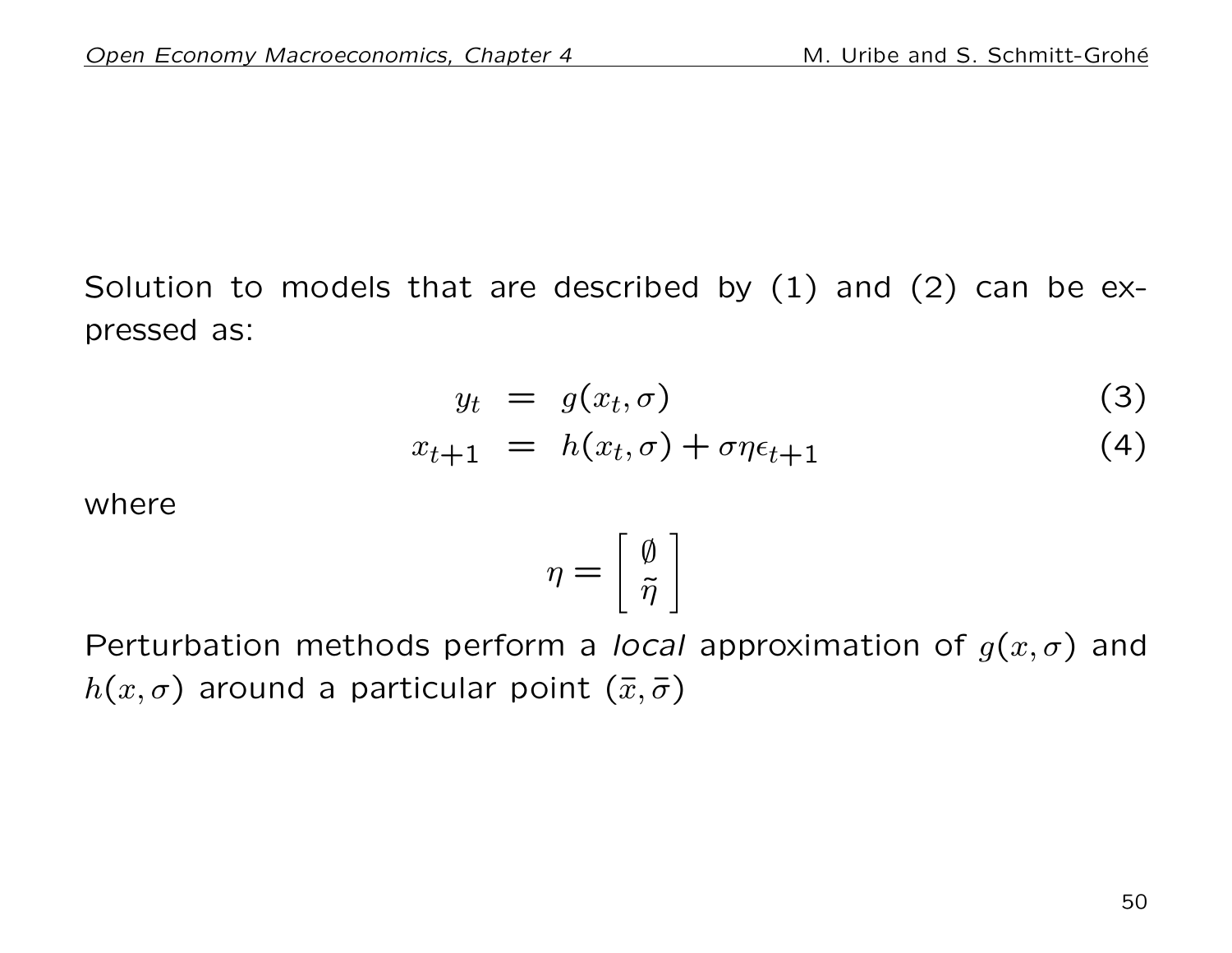First-order Taylor series expansion of g and h around  $(x, \sigma) = (\bar{x}, \bar{\sigma})$ 

$$
g(x,\sigma) = g(\bar{x},\bar{\sigma}) + g_x(\bar{x},\bar{\sigma})(x-\bar{x}) + g_{\sigma}(\bar{x},\bar{\sigma})(\sigma-\bar{\sigma}) + h.o.t.
$$
  

$$
h(x,\sigma) = h(\bar{x},\bar{\sigma}) + h_x(\bar{x},\bar{\sigma})(x-\bar{x}) + h_{\sigma}(\bar{x},\bar{\sigma})(\sigma-\bar{\sigma}) + h.o.t.
$$

 $h.o.t.$  = higher order terms Unknowns:  $g(\bar{x}, \bar{\sigma}), g_x(\bar{x}, \bar{\sigma}), g_{\sigma}(\bar{x}, \bar{\sigma}), h(\bar{x}, \bar{\sigma}), h_x(\bar{x}, \bar{\sigma}), h_{\sigma}(\bar{x}, \bar{\sigma})$ To identify these terms, substitute the proposed solution given by equations (3) and (4) into equation (1), and define

$$
F(x,\sigma) \equiv E_t f(g(h(x,\sigma) + \eta \sigma \epsilon', \sigma), g(x,\sigma), h(x,\sigma) + \eta \sigma \epsilon', x)
$$
 (5)  
= 0.

Here we are dropping time subscripts. We use a prime to indicate variables dated in period  $t + 1$ .

Because  $F(x, \sigma)$  must be equal to zero for any possible values of x and  $\sigma$ , it must be the case that the derivatives of any order of F must also be equal to zero. Formally,

$$
F_{x^k \sigma^j}(x, \sigma) = 0 \quad \forall x, \sigma, j, k,
$$
 (6)

where  $F_{x^k\sigma^j}(x,\sigma)$  denotes the derivative of  $F$  with respect to  $x$  taken k times and with respect to  $\sigma$  taken j times.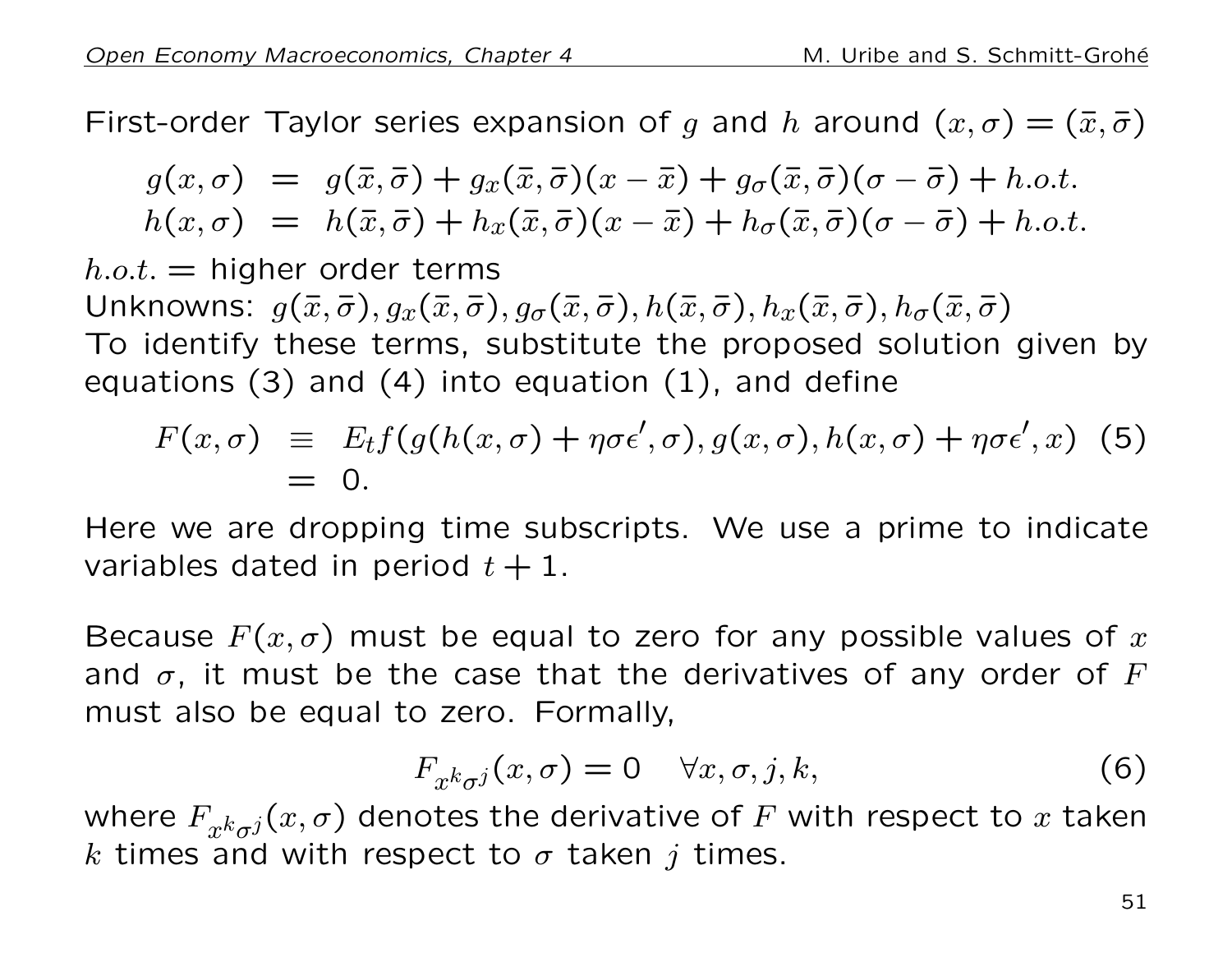## What point to approximate around?

We need to evaluate the derivatives of  $F(x,\sigma)$ ,  $F_{x^k\sigma^j}(x,\sigma)$ , at the point we are approximating the equilibrium around. In general this is difficult if not impossible. But there are some points for which evaluation of those derivatives is possible.

One such point is the non-stochastic steady state,  $(x, \sigma) = (\bar{x}, 0)$ , where  $\bar{x}$  denotes the non-stochastic steady state value of  $x_t$ . For this point we know:  $y_t = \bar{y}$ ,  $y_{t+1} = \bar{y}$ , and  $x_{t+1} = \bar{x}$ , where  $\bar{y}$  denotes the non-stochastic steady state of  $y_t$ .

Another point one can evaluate the derivatives of  $F(x, \sigma)$  at is  $x_t \neq \overline{x}$ and  $\sigma = 0$ . This works in cases in which one can find the exact deterministic solution of a model. In that case one can find  $y_t$ ,  $y_{t+1}$ and  $x_{t+1}$  for  $(x_t, \sigma) = (x_t, 0)$  but needs to resort to approximation techniques to characterize the solution to the stochastic version of the economy.

For the remainder of this chapter we will focus on approximation around the non-stochastic steady state  $(x, \sigma) = (\bar{x}, 0)$ .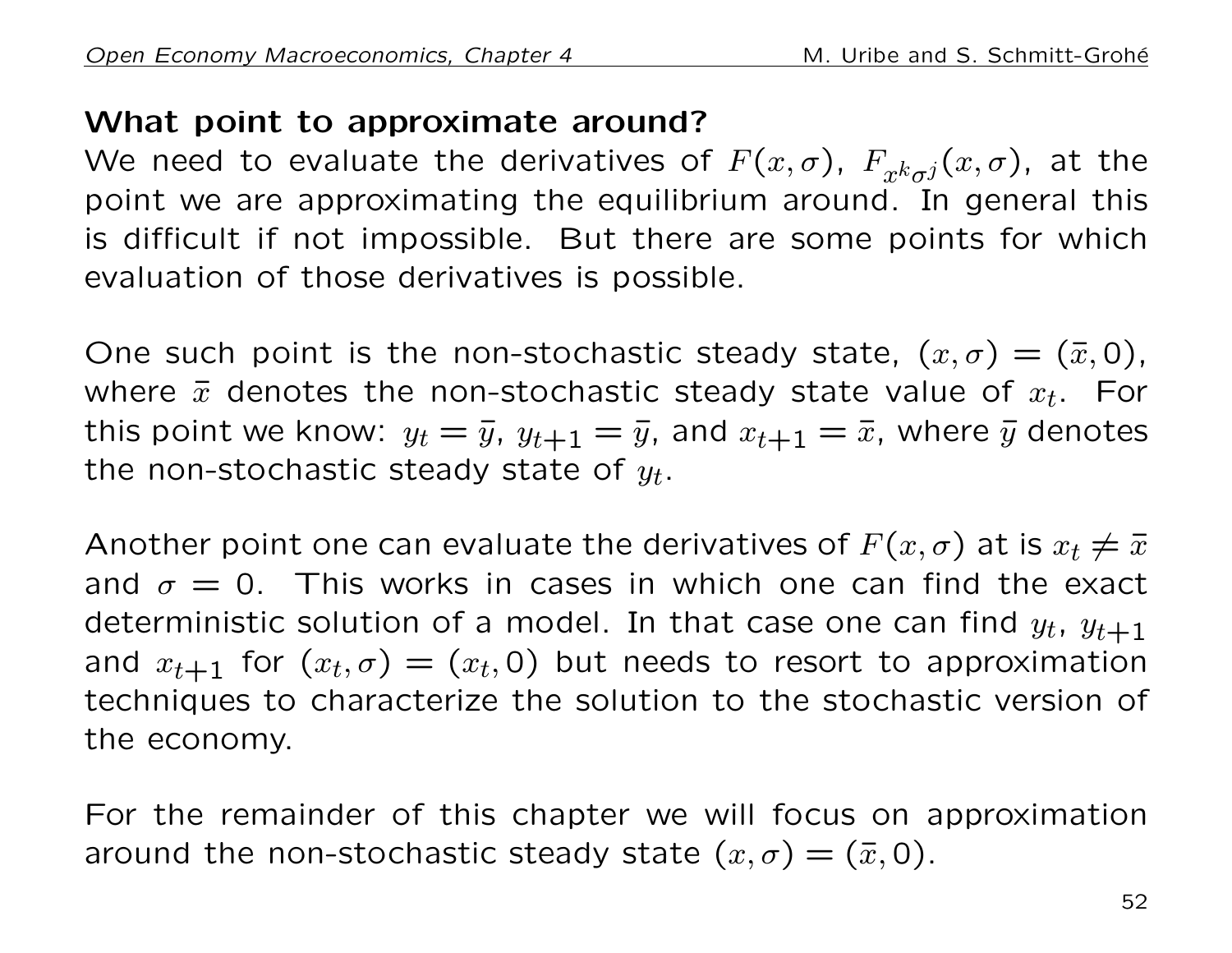Let's write again the first-order Taylor series expansion of  $g$  and  $h$ but this time around the non-stochastic steady state,  $(x, \sigma) = (\bar{x}, 0)$ 

$$
g(x, \sigma) = g(\bar{x}, 0) + g_x(\bar{x}, 0)(x - \bar{x}) + g_{\sigma}(\bar{x}, 0)(\sigma - 0)
$$

$$
h(x, \sigma) = h(\bar{x}, 0) + h_x(\bar{x}, 0)(x - \bar{x}) + h_{\sigma}(\bar{x}, 0)(\sigma - 0)
$$

We wish to find:

 $g(\bar{x}, 0)$ 

 $g_x(\bar{x},0)$ 

 $g_{\sigma}(\bar{x},0)$ 

 $h(\bar{x}, 0)$ 

 $h_x(\bar{x},0)$ 

 $h_{\sigma}(\bar{x},0)$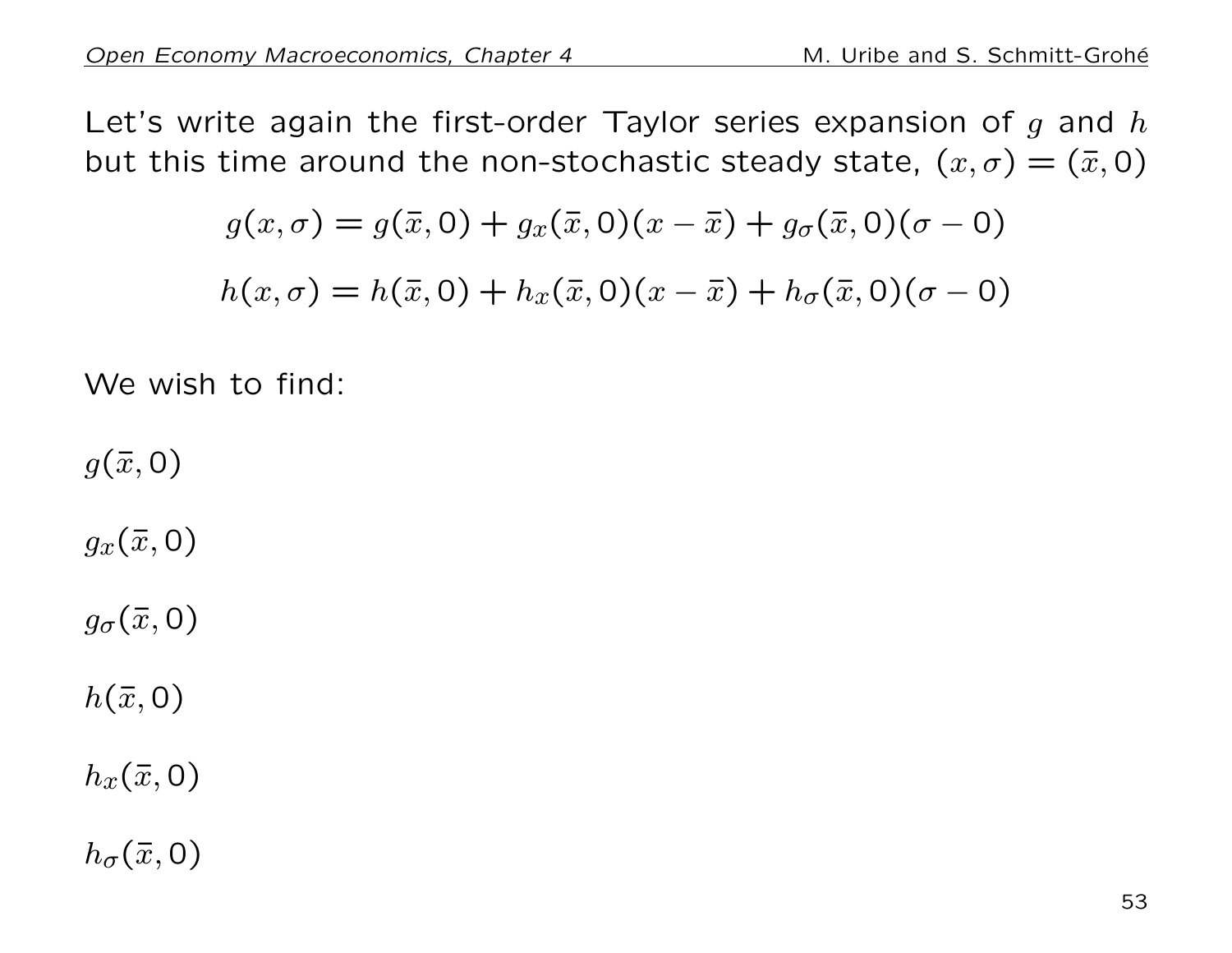Find  $g(\bar{x}, 0)$  and  $h(\bar{x}, 0)$ 

From (3)

$$
g(\bar{x},0)=\bar{y}
$$

From (4)

$$
h(\bar{x},0)=\bar{x}
$$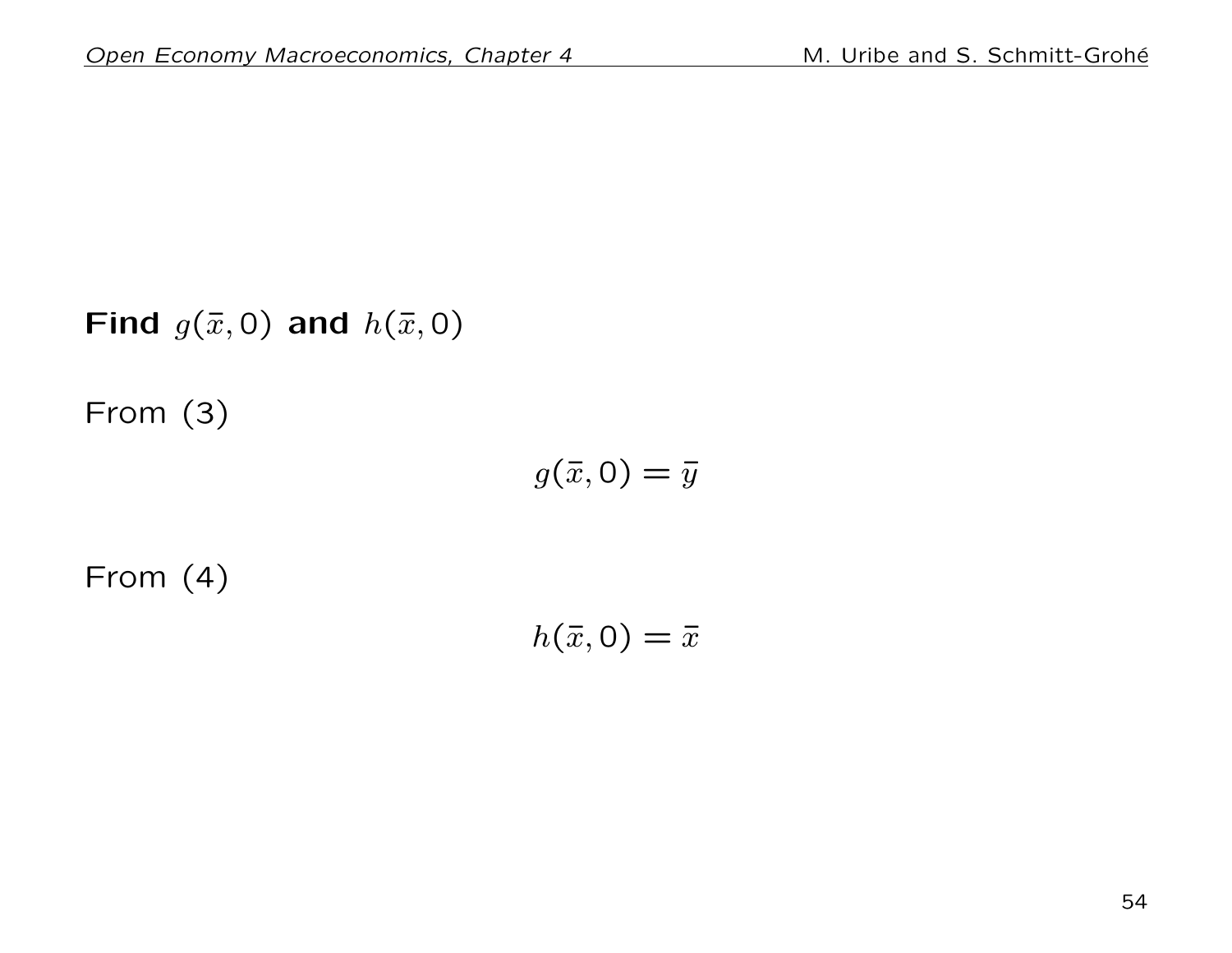## Find  $h_{\sigma}$  and  $g_{\sigma}$

Recall (5)

$$
0 = F(x, \sigma)
$$
  
=  $E_t f(g(h(x, \sigma) + \eta \sigma \epsilon', \sigma), g(x, \sigma), h(x, \sigma) + \eta \sigma \epsilon', x)$ 

The first derivative of  $F(x, \sigma)$  with respect to  $\sigma$  evaluated at  $(x, \sigma)$  =  $(\bar{x}, 0)$ 

$$
0 = F_{\sigma}(\bar{x}, 0)
$$
  
=  $f_{y'}(\bar{y}, \bar{y}, \bar{x}, \bar{x}) [g_x(\bar{x}, 0)h_{\sigma}(\bar{x}, 0) + g_{\sigma}(\bar{x}, 0)]$   
+ $f_y(\bar{y}, \bar{y}, \bar{x}, \bar{x})g_{\sigma}(\bar{x}, 0)$   
+ $f_{x'}(\bar{y}, \bar{y}, \bar{x}, \bar{x})h_{\sigma}(\bar{x}, 0)$ 

Let  $f_i \equiv f_i(\bar{y}, \bar{y}, \bar{x}, \bar{x})$  for  $i = y', y, x', x'$ 

Note that we can evaluate  $f_i$  because we know the function f and we know the steady state  $(\bar{y}, \bar{x})$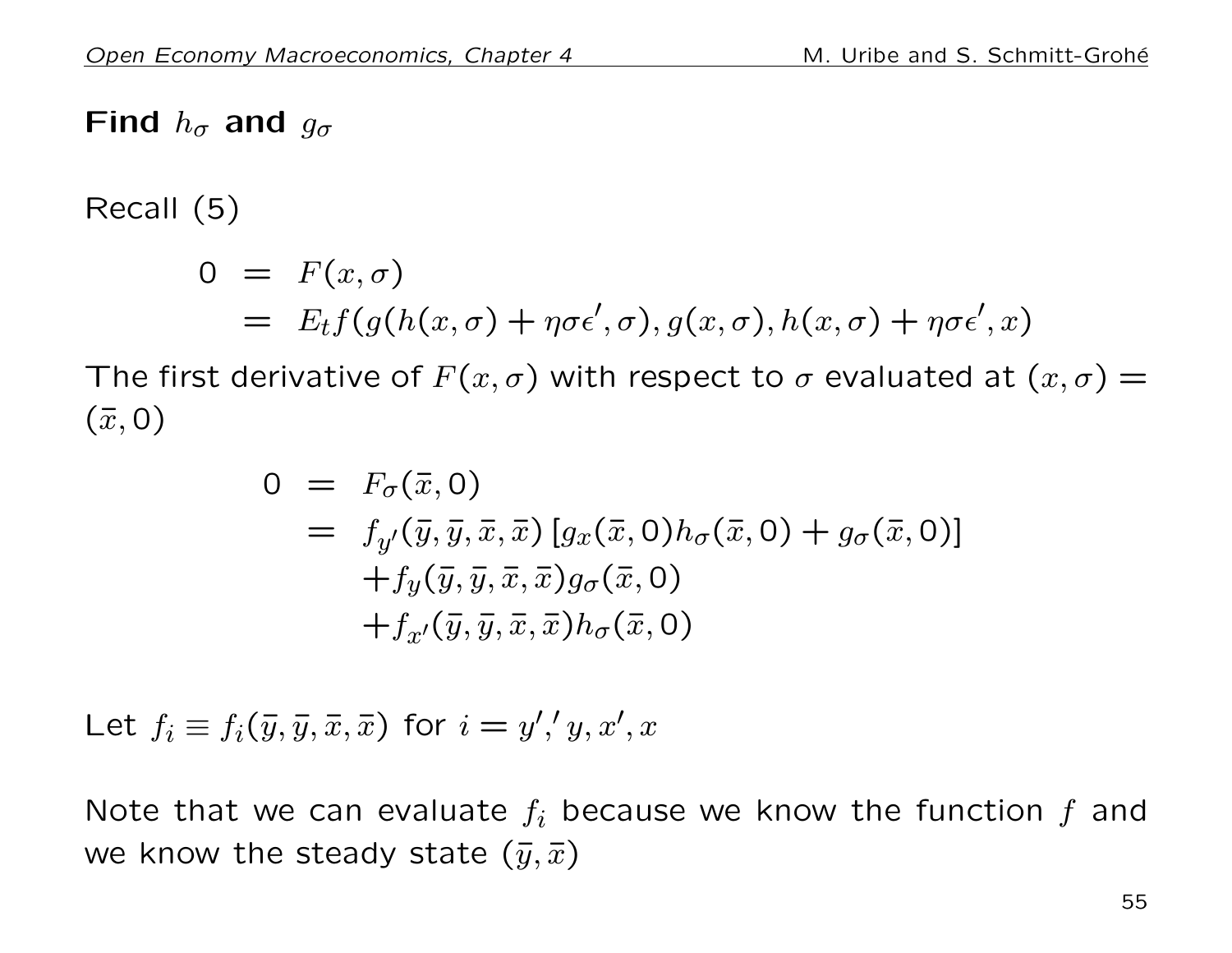Rearrange to obtain

$$
\left[\begin{array}{cc} f_{y'}g_x + f_{x'} & f_{y'} + f_y \end{array}\right] \left[\begin{array}{c} h_{\sigma} \\ g_{\sigma} \end{array}\right] = 0
$$

This is a linear homogenous equation in n unknowns. For it to have a unique solution it must be that

$$
\left[\begin{array}{c} h_{\sigma} \\ g_{\sigma} \end{array}\right] = \left[\begin{array}{c} \emptyset \\ \emptyset \end{array}\right] \tag{7}
$$

This is an important result. It says that up to first-order accuracy one need not correct the constant term or the slope term of the approximation for the presence of uncertainty. The policy function is the same as under perfect foresight but for the additive stochastic error term. (the solution displays the certainty equivalence principle)

Up to first order accuracy the solution is:

$$
y_t = \overline{y} + g_x(\overline{x}, 0)(x - \overline{x})
$$
  

$$
x_{t+1} = \overline{x} + h_x(\overline{x}, 0)(x - \overline{x}) + \sigma \eta \epsilon_{t+1}
$$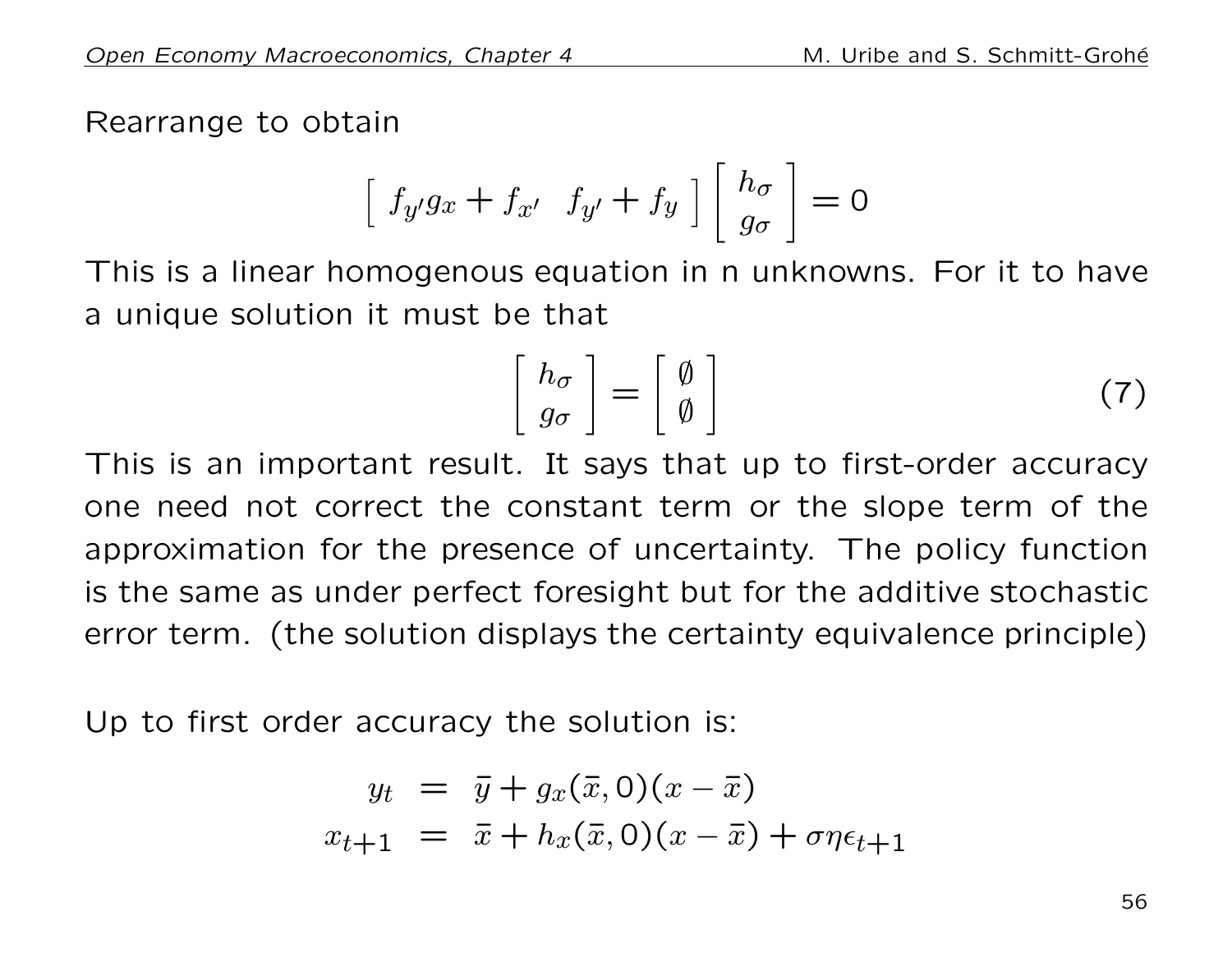Consider the unconditional expectations of  $x_t$  of the first-order accurate approximation:

$$
E(x_t) = E\{\bar{x} + h_x(\bar{x}, 0)(x_t - \bar{x}) + h_\sigma(\bar{x}, 0)(\sigma - 0)\}
$$
  
=  $\bar{x} + h_x(\bar{x}, 0)(E(x_t) - \bar{x}) + 0$ 

It follow that up to first order accuracy:

$$
Ex_t = \bar{x} \quad \text{and} \quad Ey_t = \bar{y}
$$

or in words the unconditional expectation is the same as the mean. Hence first-order accurate approximations will not be helpful to approximate average risk premia (they would all be zero) or the average welfare associated with different monetary or fiscal policy that all give rise to the same nonstochastic steady state (all policies give the same welfare in the steady state).